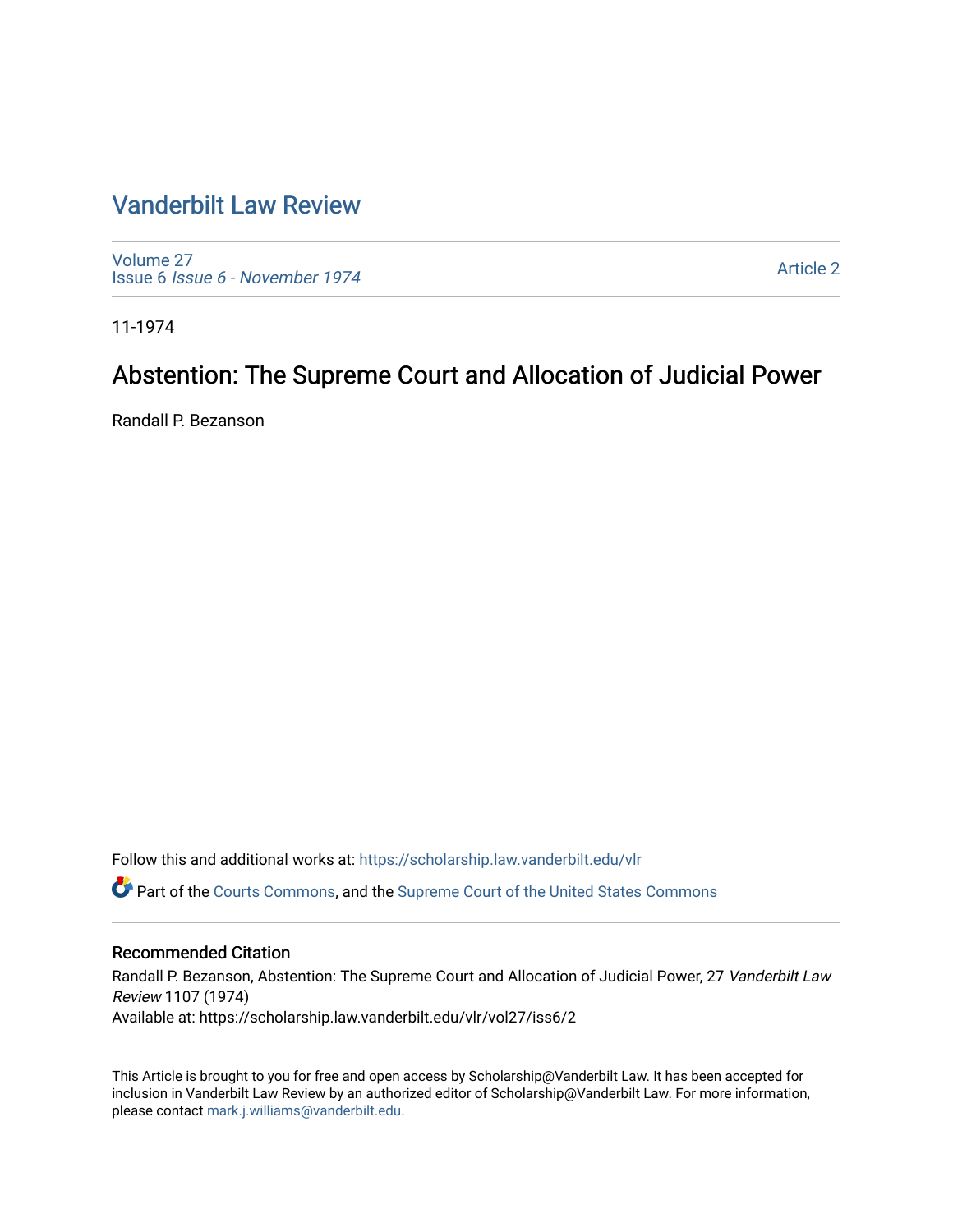# **Abstention: The Supreme Court and Allocation of Judicial Power**

# *Randall P. Bezanson\**

#### I. INTRODUCTION

In an era of continually expanding federal judicial power, the Supreme Court has fashioned and employed several devices designed to delegate certain classes of federal question litigation to the state court systems. Among these devices are the doctrines of abstention, comity, and exhaustion of state remedies. Implementation of these doctrines has enabled the Supreme Court to maintain state judicial presence in federal question litigation and retain at least the appearance of a manageable federalized judicial structure.

This article will attempt to analyze the function of the abstention doctrines as judicially-created tempering devices. Following a brief discussion of the factors that led to the evolution of an abstention doctrine, the four main abstention theories, as currently applied, will be identified, and their underlying purposes and functions will be assessed. Lastly, these doctrines will be re-evaluated with a view toward formulating a framework for applying abstention that will better serve the ends the doctrine was designed to achieve.

#### II. **BACKGROUND**

Article III of the United States Constitution vests the "judicial Power of the United States . . . in one supreme Court, and in such inferior Courts as the Congress may from time to time ordain and establish."' The Supreme Court very early assumed the power to interpret the meaning of the Constitution and bind the other federal branches and the states to its construction. 2 Indeed, the history of the Supreme Court decision-making consists largely of repeated efforts to define the substantive meaning of Article III and related clauses of the Constitution<sup>3</sup> and to establish the scope of subject matter jurisdiction of the federal courts.<sup>4</sup>

1107

<sup>\*</sup>Assistant Professor of Law, University of Iowa College of Law. B.S., B.A., 1968, Northwestern University; J.D., 1971, University of Iowa.

**<sup>1.</sup> U.S. CONST.** art. III, § **1.**

<sup>2.</sup> Marbury v. Madison, 5 U.S. (1 Cranch) 137 (1803). *See also* Cooper v. Aaron, 358 U.S. **1** (1958).

**<sup>3.</sup>** U.S. CONST. art. **El,** § 2, cl. 1,2; art. VI, **cl. 2;** Marbury v. Madison, **5** U.S. **(1** Cranch) **137** (1803); Cooper v. Aaron, **358** U.S. **1 (1958).**

*<sup>4.</sup> E.g., Ex Parte* McCardle, 74 U.S. (7 Wall.) 506 (1869); Martin v. Hunter's Lessee, 14 U.S. (1 Wheat.) 304 (1816); Marbury v. Madison, 5 U.S. (1 Cranch) **137** (1803).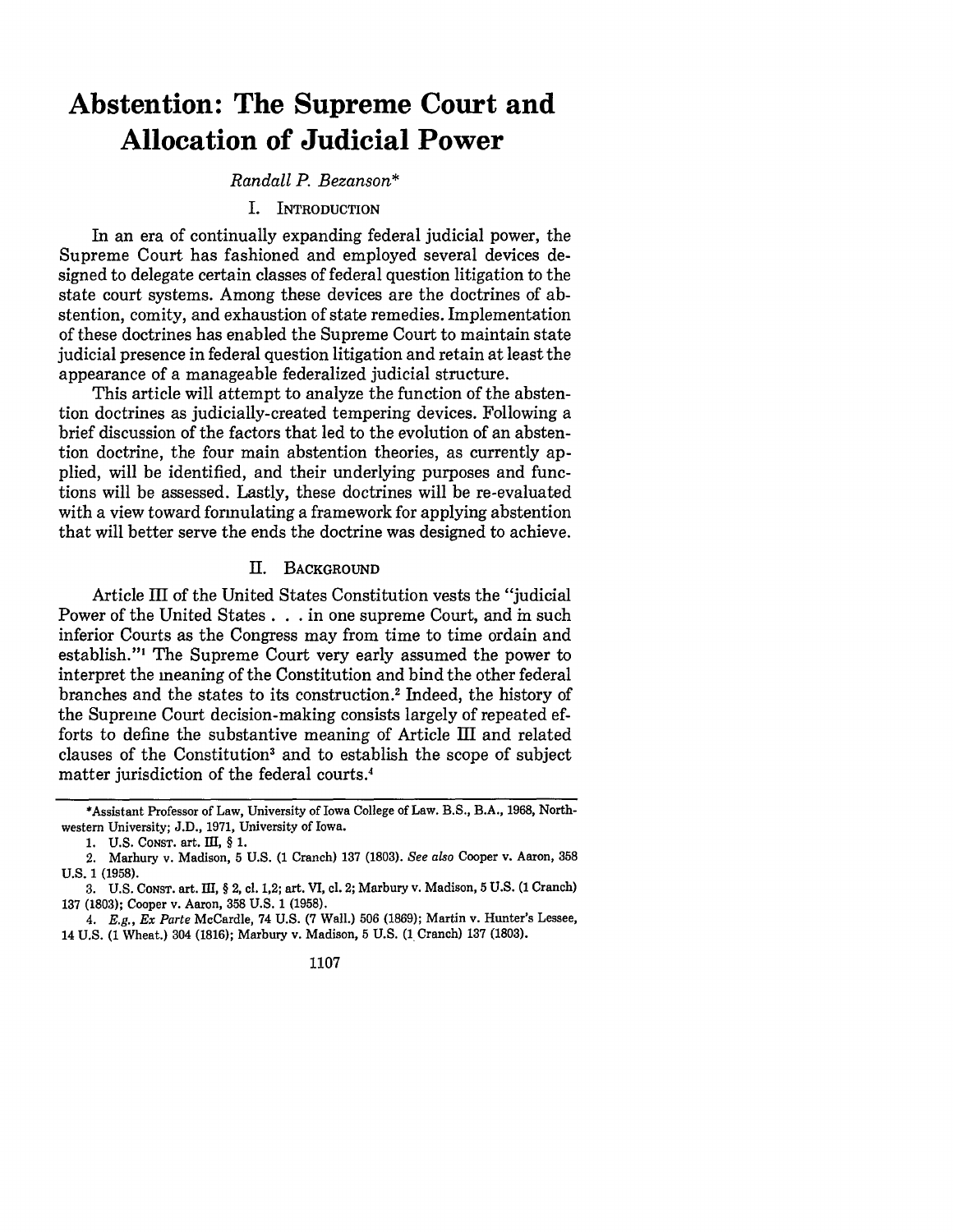Armed with the broad Article III mandate and its own selfdeclared power to construe it, the Court has played a key role in expanding both the extent of federal judicial power and the subject matter jurisdiction in which this power may be exercised. Specifically, although the state courts have concurrent jurisdiction over litigation concerning issues arising under the Constitution, laws, and treaties of the United States,<sup>5</sup> the Supreme Court has established through a consistent line of opinions that the federal courts are the preferred forum for vindication of federal rights and adjudication of federal issues.' Thus, with the expansion of federal judicial power has come the expansion of federal court jurisdiction.

Congress also has been an important, though at times unintending, participant in this process of expanding jurisdiction and judicial power. With the Judiciary Act of 1789<sup>7</sup> Congress established the basic framework of the present judicial system, granting federal courts exclusive jurisdiction over certain issues<sup>8</sup> and concurrent jurisdiction over others, including certain types of diversity cases.<sup>9</sup> The jurisdiction of the federal courts was expanded somewhat during the period from 1789 to 1866,10 but it was not until the Civil War

Younger v. Harris is viewed as expansive of federal jurisdiction, and it is so from an historical perspective. Prior to *Younger* federal courts were generally considered to be barred from granting injunctive relief against pending state prosecutions. The stringent restrictions on available injunctive relief in *Dombrowski* and Douglas v. City of Jeanette, 319 U.S. 157 (1943), applied to threatened prosecutions. *Younger,* coupled with *Mitchum,* broadened the federal court's jurisdiction by recognizing circumstances in which injunctive relief against pending prosecutions would be permitted. And Steffel v. Thompson broadened the availability of federal relief where state prosecution is threatened.

7. Ch. 20, 1 Stat. 73, *passim.*

**8.** For example, the Act granted federal courts exclusive jurisdiction in admiralty cases. *Id. §* 9, 1 Stat. 76.

9. *Id. §* 11, 1 Stat. 78, 79. No general federal question jurisdiction was conferred, and federal courts were denied the power to issue writs of habeas corpus with respect to state prisoners. *Id. §* 14, 1 Stat. **81.**

10. The Act of February 13, 1801, ch. 4, § 11, 2 Stat. 92 granted federal courts judicial powers as broad as those stated in article **Ed,** but this Act was repealed soon thereafter when President Jefferson took office, Act of March 8, 1802, ch. 8, § 1, 2 Stat. 132.

Removal to federal courts of litigation concerning federal revenue and customs laws was permitted by the Act of March 3, **1815,** ch. 94 § 6, 3 Stat. 233; Act of Feb. 4, 1815, ch. 31, § 8, 3 Stat. 198; and the Act of March 2, 1833, ch. 57, § 3, 4 Stat. 633.

Federal courts were given the power to grant habeas corpus relief to prisoners in state

<sup>5.</sup> U.S. **CONST.** art VI, cl. 2.

*<sup>6.</sup> E.g.,* Martin v. Hunter's Lessee, 14 U.S. (1 Wheat.) 304 (1816); Gibbons v. Ogden, 22 U.S. (9 Wheat.) 1 (1824); Abelman v. Booth, 62 U.S. (21 How.) 506 (1859); *Ex Parte* Young, 209 U.S. 123 (1908); Dugan v. Rank, 372 U.S. 609 (1963); Baker v. Carr, 369 U.S. 186 (1962); Dombrowski v. Pfister, 380 U.S. 479 (1965); Fay v. Noia, 372 U.S. 391 (1963); Flast v. Cohen, 392 U.S. 83 (1968); Younger v. Harris, 401 U.S. 37 (1971); Mitchum v. Foster, 407 U.S. 225 (1972); Steffel v. Thompson, 415 U.S. 452 (1974).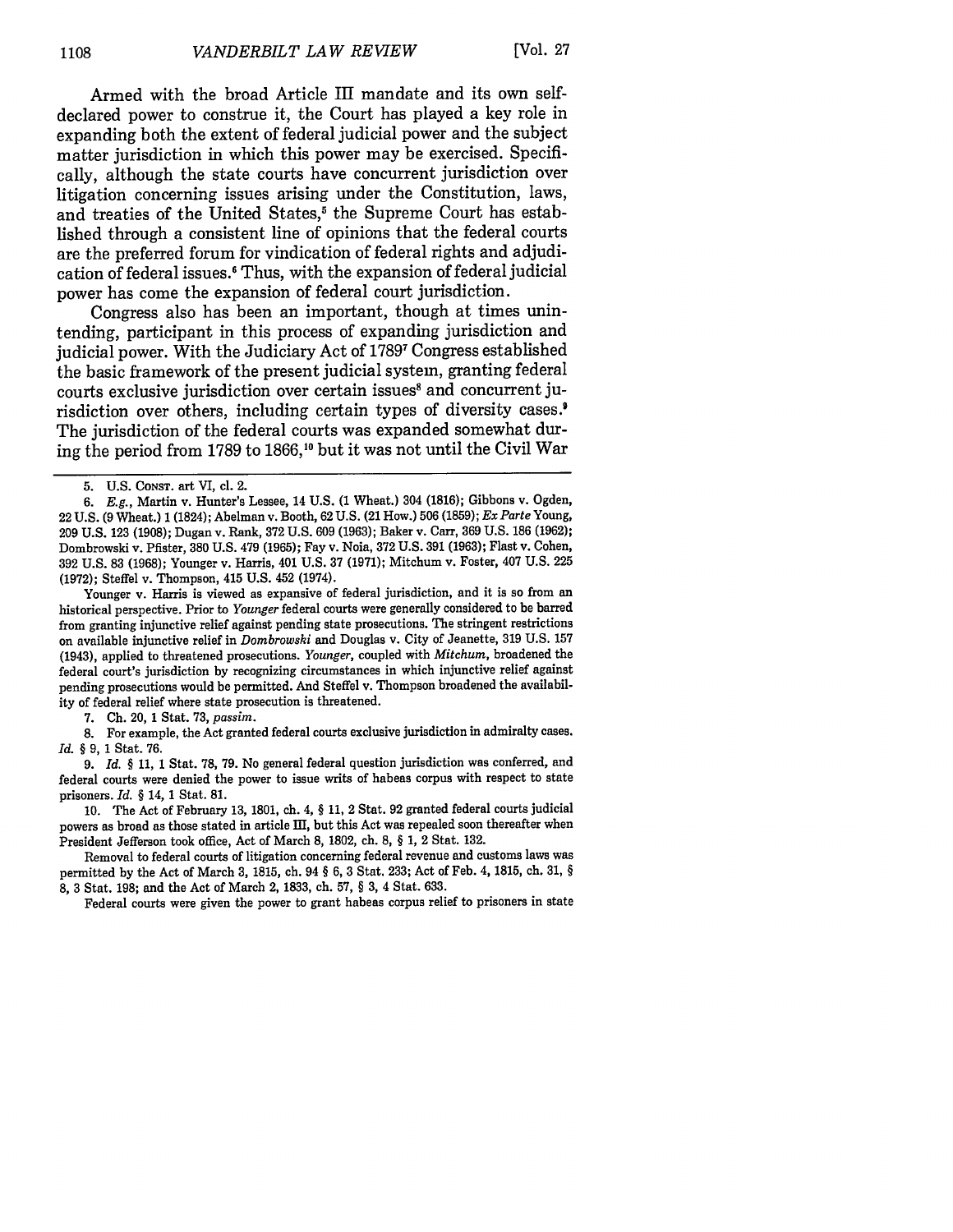# *ABSTENTION* 19741 **1109**

Reconstruction era that Congress again significantly expanded the scope of federal court jurisdiction by passing the Civil Rights Removal Statute,<sup>11</sup> the Voting Rights Act of 1871,<sup>12</sup> the Act of July 27, 1868,<sup>13</sup> and most importantly the Judiciary Act of 1875,<sup>14</sup> which granted federal courts concurrent jurisdiction and removal jurisdiction with respect to causes arising under the Constitution or laws of the United States. Coupled with this augmented jurisdiction were the various civil rights acts that conferred broad substantive rights on all persons in the United States and left the judicial branch substantial responsibilities for enforcement.'5 Since 1875 Congress has altered and generally added to the federal courts' jurisdiction in narrow, albeit significant, respects.<sup>16</sup>

custody who were being held for crimes under federal law. Force Bill of 1833, Act of March 2, 1833, ch. 57, § 7, 4 Stat. 634. And in 1867, federal courts were given the power to grant habeas corpus relief to state prisoners being held for violations of state law. Act of February 5, 1867, 28 U.S.C. § 2241 (1970).

11. Act of April 9, 1866, ch. 31, § 3, 14 Stat. 27.

12. Act of February 28, 1871, ch. 99, §§ 15, 16, 16 Stat. 438-39. This provision was repealed in 1894. Act of February 8, 1894, ch. 25, 28 Stat. 36.

13. This act permitted the removal to federal court of cases brought against certain federally-organized corporations where defenses were based upon the Constitution, treaties, and laws of the United States. Act of July 27, 1868, ch. 255, § 2, 15 Stat. 227.

14. Act of March 3, 1875, ch. 137, §§ 1, 2, 18 Stat. 470.

15. E.g., Act of April 9, 1866, ch. 31, § 3, 14 Stat. 27 (now 42 U.S.C. §§ 1981, 1982, (1970)); Act of May 31, 1870, ch. 114, 16 Stat. 140 (now 18 U.S.C. § 241 (1970)); The Ku Klux Klan Act of April 20, 1871, ch. 22, 17 Stat. 13 (now 42 U.S.C. §§ 1983, 1985(3) (1970)); Civil Rights Act of 1875, ch. 99, 18 Stat. 335, sections 1 and 2 of which were declared unconstitutional in the *Civil Rights Cases,* 109 U.S. 3 (1883).

These substantive powers were further expanded by Congress under the Civil Rights Acts of 1957, 1960, and 1964, the Voting Rights Act of 1965, and the Civil Rights Act of 1968. *See* 42 U.S.C. §§ 1971, 1974, 2000(a)-(h), 3601-31; 18 U.S.C. § 245 (1971). The Supreme Court, under these provisions and the enforcement provisions of the 13th, 14th, and 15th amendments, as well as the Commerce Clause, has broadened the scope of federal powers vested in Congress, and has thereby broadened the subjects over which the judicial power exists. *See, e.g.,* South Carolina v. Katzenbach, 383 U.S. 301 (1966); United States v. Guest, 383 U.S. 745 (1966); Katzenbach v. Morgan, 384 U.S. 641 (1966); Jones v. Alfred H. Mayer Co., 392 **U.S.** 409 (1968); Cox, *Foreward: Constitutional Adjudication and the Promotion of Human Rights, 80 HARV. L. REV. 91 (1966).* 

16. For a detailed presentation of legislation after 1875, see Hufstedler, *Comity and the Constitution: The Changing Role of the Federal Judiciary, 47 N.Y.U.L. Ruv. 841, 844-45 &* nn.19-22 (1972).

Perhaps of more significance than jurisdictional expansion since 1875 has been Congress' substantial legislation regarding civil rights, *see* note 15 *supra,* and, most recently, the environment. E.g., National Environmental Policy Act of 1969, 42 U.S.C. §§ 4321-47 (1970); Clean Air Amendments of 1970, 42 U.S.C. §§ 1857d(g), 1857h-2 (1970). These and other federal statutes have greatly expanded the substantive domain of federal jurisdiction, and have contributed appreciably to increased caseloads in the federal system. For example, civil rights actions in federal courts numbered 296 in 1960. 1961 Annual Report of the Director of the Administrative Office of the United States Courts, Table C2, at 238 [hereinafter cited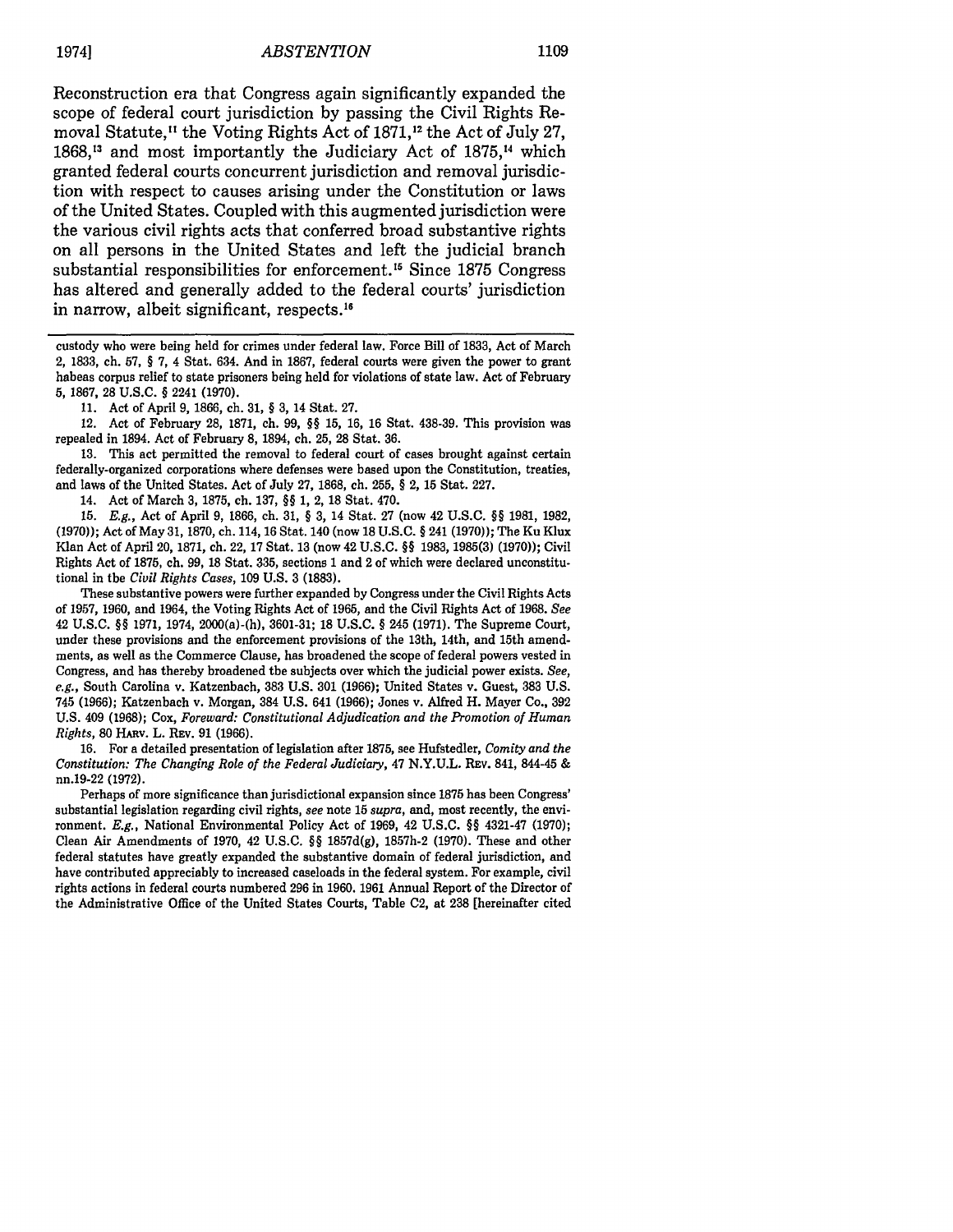This brief survey suggests that the history of the Supreme Court from its inception has been dominated by one common feature-a relatively consistent evolutionary process of expanding federal judicial power accompanied by expanding jurisdiction for federal courts. This pattern, however, has not been perfectly consistent. Congress has frequently attempted to curtail federal judicial power and has often succeeded.<sup>17</sup> The Supreme Court has also attempted to temper the pace of expanding federal judicial power by delegating certain classes of federal question litigation to state court systems<sup>18</sup> through such doctrines as comity<sup>19</sup> and exhaustion of state

as A.O. Report]. In 1970, the number of such cases had increased to 3,985, 1970 A.O. Report, Table **C2,** at 232, and in 1972, to 6,133, 1972 A.O. Report, Table C2. A thorough analysis of the increasing workload of federal courts during the past twelve years may be found in H. FRIENDLY, **FEDERAL** JURISDICTION: A **GENERAL** VIEW **15-55** (1972).

17. *E.g.,* Act of March **8,** 1802, ch. 8, § 1, 2 Stat. 132 (repealing Act of Feb. **13,** 1801, ch. 4, 2 Stat. 89); *Ex Parte* McCardle, 74 U.S. (7 Wall.) 506 (1869)(congressional restriction of the Supreme Court's appellate jurisdiction). Following the Supreme Court's decision in *Ex Parte* Young, 209 U.S. 123 (1908), Congress enacted measures designed to temper or eliminate the use of federal court injunctions against state officials. *E.g.,* Act of June 18, 1910, ch. 309, § 17, 36 Stat. 557, as *amended,* 28 U.S.C. § 2281 (1970)(three-judge federal district courts); Anti-Tax Injunction Act, 28 U.S.C. § 1341 (1970). For an interesting discussion of more recent, and largely unsuccessful, congressional attempts to curtail the Court's jurisdiction, see W. SWINDLER, COURT **AND** CONsTrrurION **IN THE TWENTIETH CENTURY, THE** NEW LEGALITY 1932-1968, at 215-58 **(1970).**

One of Congress' earliest and certainly its most lasting effort at limiting federal judicial power was the Anti-Injunction Act passed in 1793. **28** U.S.C. § **2283** (1970).

**18.** One example of this is the Court's very narrow construction of the Civil Rights Removal Act, **28** U.S.C. § 1443 **(1970),** in Georgia v. Rachel, 384 U.S. 780 (1966) and City of Greenwood v. Peacock, 384 U.S. **808** (1966). The Court held in those cases that removal under **28** U.S.C. § 1443 would be justified only when a state statute clear on its face expressly required the denial of a specifically guaranteed federal right to racial equality and the denial of that right through enforcement of the state statute would inevitably result in denial of a fair trial, as in Strauder v. West Virginia, 100 U.S. **303** (1879), or when a state statute, not facially invalid, has been expressly preempted by a federal act that on its face immunizes from prosecution the conduct that is the subject of the prosecution. The effect of these decisions was to prevent an outright abandonment of state forums for the litigation of civil rights cases arguably falling within the federal statute.

It is interesting to note that the standards imposed for civil rights removal are remarkably similar to those announced in Younger v. Harris, 401 U.S. **37** (1971). *Younger* imposed restrictions on a federal court's ability to enjoin pending state criminal prosecutions.

**19.** This doctrine is best exemplified by Douglas v. City of Jeannette, 319 U.S. **157** (1943); Dombrowski v. Pfister, 380 U.S. 479 (1965); Younger v. Harris, 401 U.S. **37** (1971); and Samuels v. Mackell, 401 U.S. 66 (1971). While this doctrine is to be distinguished from the abstention doctrine and is beyond the scope of this article, there are significant parallels between the comity doctrine and the third variety of abstention identified in this article. *See, e.g.,* Burford v. Sun Oil Co., **319** U.S. **315** (1943). The difference, in part, lies in the fact that the preference for the state forum in *Younger* is based almost exclusively on notions of noninterference with historically rooted state judicial function. Under *Burford,* on the other hand, federal dismissal in favor of the state forum is based not only on notions of noninterference with the state judicial system, but on greater reliability attached to the state court's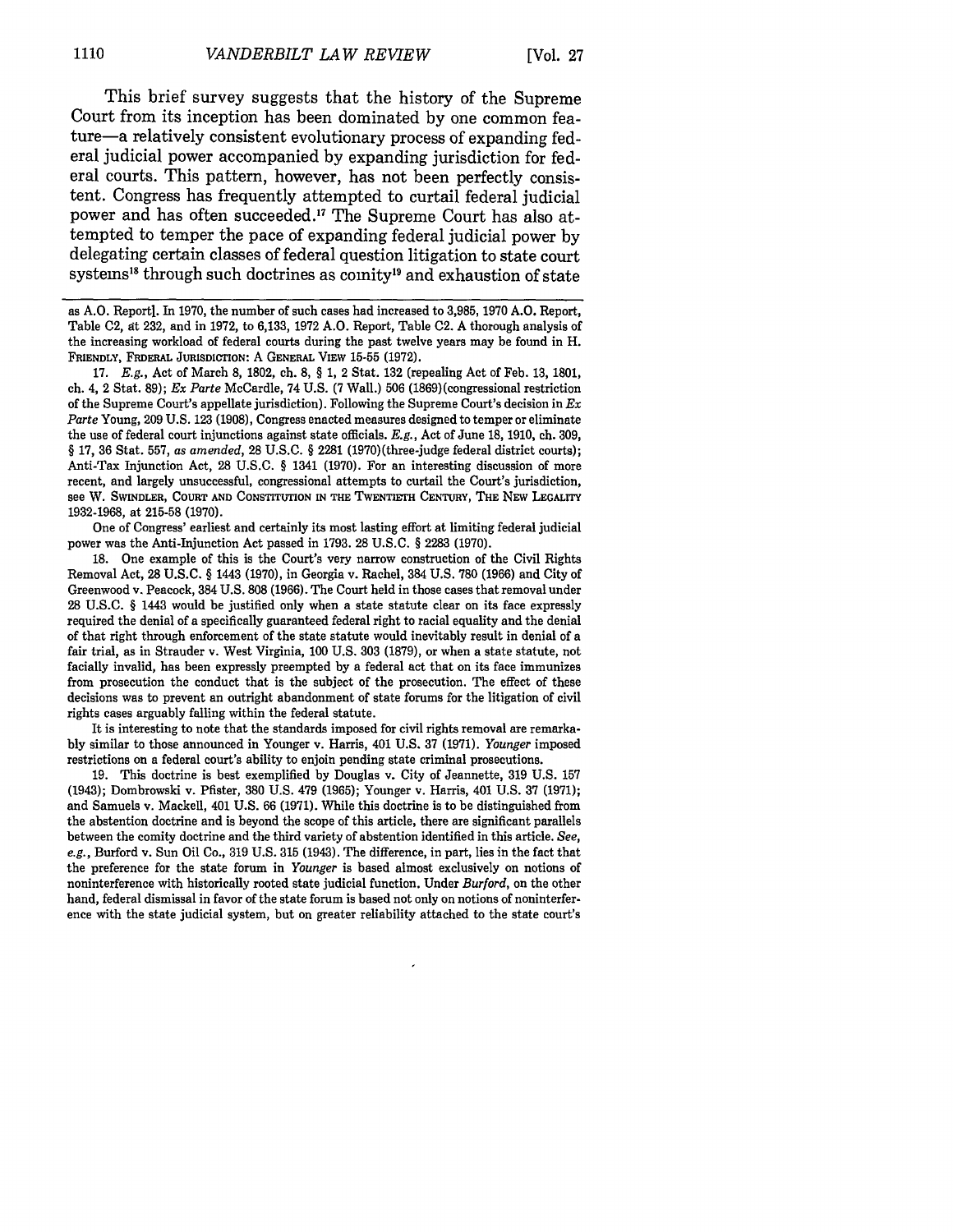remedies . 2 Abstention is yet another doctrine that the Court has employed to reduce the power and jurisdiction of the federal courts. The abstention doctrine, however, is not a monolith but is instead a concept grounded on four distinct bases, each of which finds its formulation in a Supreme Court decision.

#### III. THE ABSTENTION DoCTRINEs

## *A. Dispositive State Grounds-Railroad Commission v. Pullman Company*

While abstention was not unknown in the federal system prior to 1941, ' 21 Mr. Justice Frankfurter's opinion in *Railroad Commission v. Pullman Company*<sup>22</sup> is generally considered to be the first full articulation of the abstention doctrine. In *Pullman* the company and its black porters charged that an order of the Texas Railroad Commission was violative of the fourteenth amendment and in excess of the authority delegated to the Commission by the state legislature. The order required that all sleeper cars have in charge a pullman conductor, all of whom were white, rather than a porter, most of whom were black. The Court reversed the district court's

decision of federal issues. And under *Burford* abstention is complete; there is no later federal adjudication at the district court level. Under *Younger,* however, re-entry to the federal district court is available through habeas corpus.

The recent case of Steffel v. Thompson, 415 U.S. 452 (1974), substantially limits the scope and application of the comity principle by permitting a federal court to grant declaratory relief when a prosecution is threatened, without any showing of irreparable injury. The result of *Steffel* may be a race to the courthouse between the prospective criminal defendant and the state prosecutor. If the defendant wins, declaratory relief will be available, although it is by no means clear whether the federal declaratory judgment action will have any impact on the state criminal action, which might proceed contemporaneously. Any injunctive relief by the federal court, or any res judicata effect given to the federal judgment, may have to be tested in light of *Younger,* for at that stage a state proceeding will be pending.

20. Exhaustion requirements were imposed on habeas corpus petitioners in state custody. *See* Prentis v. Atlantic Coast Line Co., 211 U.S. 210, 229 (1908) (Holmes, J.); *Ex Parte* Royall, 117 U.S. 241 (1886); Frank v. Mangum, 237 U.S. 309 (1915). These requirements were enacted in legislative form by Congress in 1948. 28 U.S.C. § 2254 (1970).

During the 1972 Term, the Supreme Court once again established a judicially created exhaustion requirement with respect to actions brought **by** state prisoners under 42 U.S.C. § 1983. Preiser v. Rodriquez, 411 U.S. 475 (1973)(in which a prisoner sought immediate or accelerated release from confinement).

21. *See, e.g.,* Pennsylvania v. Williams, 294 U.S. 176 (1935); Spielman Motor Sales Co. v. Dodge, 295 U.S. 89 (1935) (relating to a state's interest in enforcement of criminal laws); Gilchrist v. Interborough Rapid Transit Co., 279 U.S. 159 (1929) (relating to state regulatory schemes); Fenner v. Boykin, 271 U.S. 240 (1926).

22. 312 U.S. 496 (1941). *See* Wright, *The Abstention Doctrine Reconsidered,* 37 **TEXAS** L. REv. 815 (1959); Note, *Federal-Question Abstention: Justice Frankfurter's Doctrine in an Activist Era, 80* HAnv. L. Rxv. 604 (1967).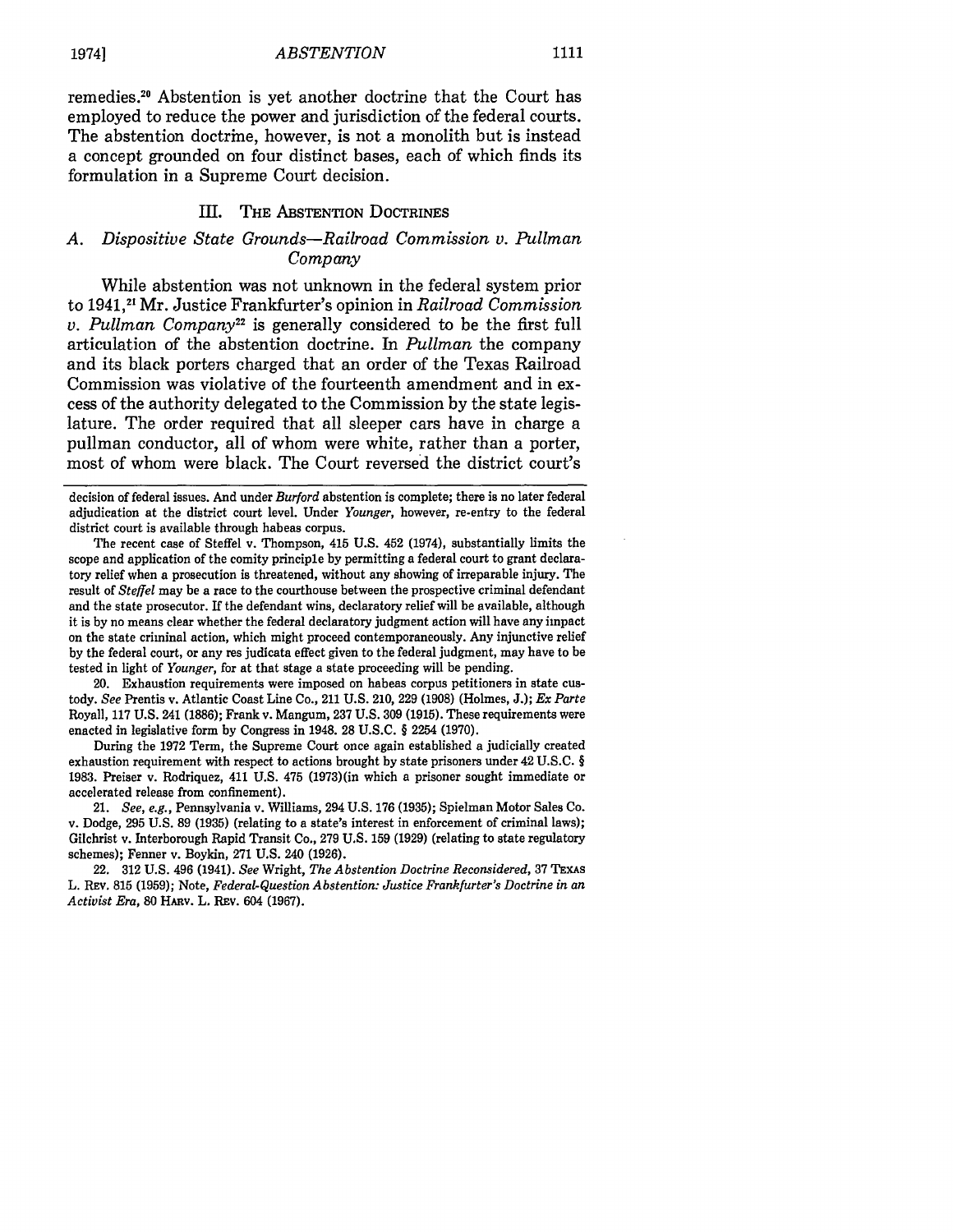judgment enjoining enforcement of the Commission order and held that the district court should have abstained from deciding the case until the Texas courts had had an opportunity to determine the legality of the challenged order on state law grounds. The Court noted that the race discrimination issue touched upon a tender area of social policy "which the federal courts ought not to enter unless no alternative to its adjudication is open."<sup>23</sup> Also pointing to state determination of the case was the Court's belief that the state law issue relating to the legality of the order was "far from clear"<sup>24</sup> and that it was "doubtful"<sup>25</sup> that the Commission had been empowered by state law to issue the challenged order. The district court's position, therefore, was that of "a federal court of equity. **. .** asked to decide an issue by making a tentative answer which may be displaced tomorrow by a state adjudication."<sup>26</sup> Frankfurter reasoned that few public consequences are more significant to the exercise of equitable discretion than "the avoidance of needless friction with state policies"<sup>27</sup> that stems from " 'scrupulous regard for the rightful independence of the state governments **. "... 128** In addition, a state forum was easily available for determination of the state law issues through appeal from the Commission's order or defense to an enforcement action. On the basis of these considerations the Court ordered that the case be remanded to the district court with directions to retain jurisdiction pending a determination of proceedings in the state courts.

The form of abstention exercised in *Pullman,* then, occurs when the resolution of issues of state law may be dispositive of the federal question presented.29 Most *Pullman-type* abstention cases have involved federal constitutional claims, but there is little reason to limit abstention to this context; a state law issue that might dispose of a question arising under federal statute could also require abstention.<sup>30</sup> Pullman abstention occurs only when the underlying state

- 26. Id. at 500.
- 27. Id.

<sup>23. 312</sup> U.S. at 498.

<sup>24.</sup> *Id.* at 499.

<sup>25.</sup> Id.

**<sup>28.</sup>** *Id.* at 501, *quoting* Di Giovanni v. Camden Fire Ins. Ass'n, **296** U.S. 64, 73 (1935). 29. *E.g.,* Fornaris v. Ridge Tool Co., 400 U.S. 41 (1970); Spector Motor Serv., Inc. v.

McLaughlin, 323 U.S. 101 (1944); Railroad Comm'n v. Pullman Co., 312 U.S. 496 (1941).

<sup>30.</sup> *See* Lake Carriers' Ass'n v. MacMullan, 406 U.S. 498 (1972). Nor, in light of Louisiana Power & Light Co. v. City of Thibodaux, 360 U.S. 25 (1959), in which abstention was ordered in a diversity case presenting only state law issues, would there by any basis for limiting abstention to cases in which federal jurisdiction was granted concurrently with state courts.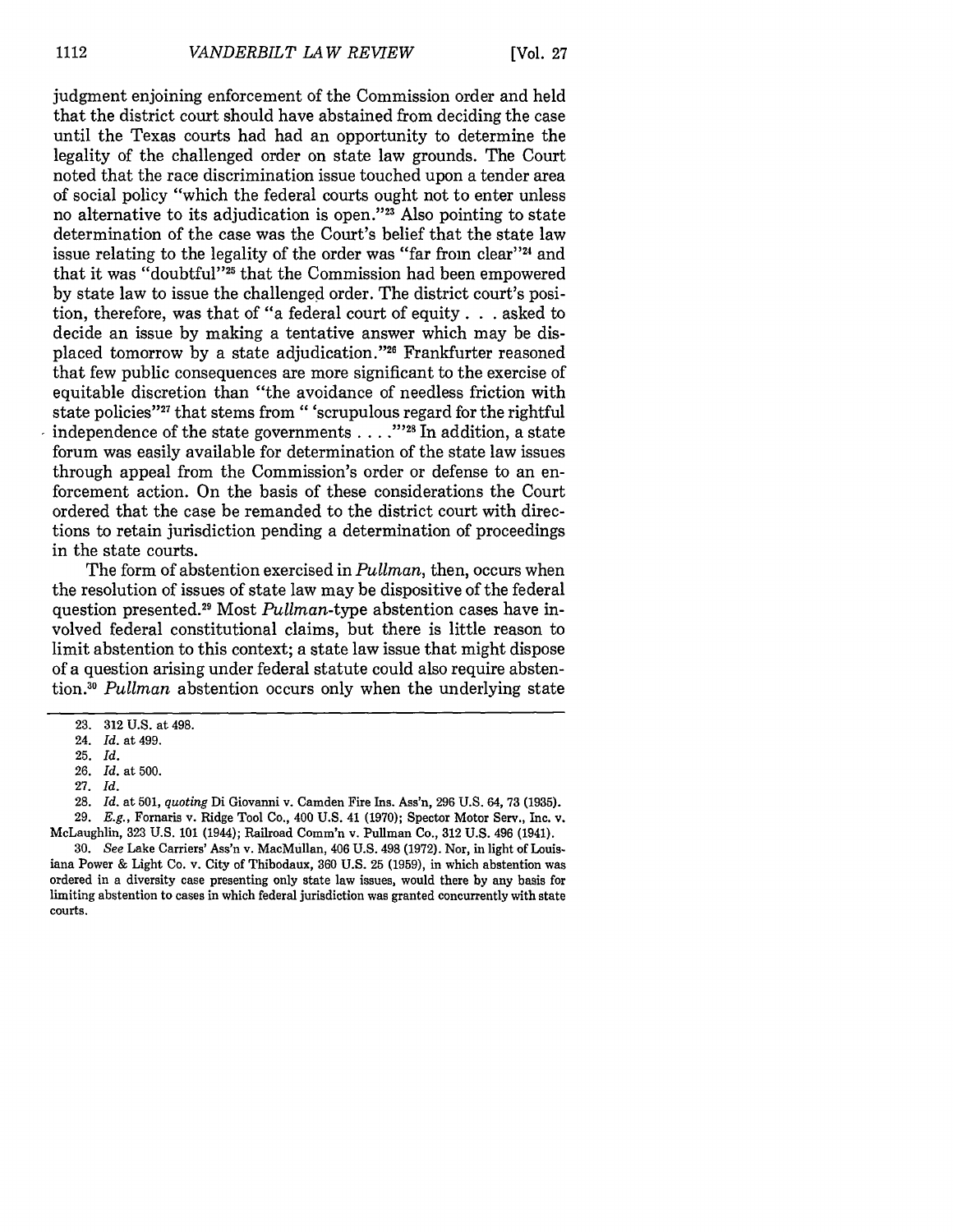law issues are unclear, because of inconsistent state court pronouncements, unaddressed state law questions, 31 or new and uninterpreted state statutes that may be subject to varying interpretations material to the federal question.<sup>32</sup> In such instances the federal court will stay its hand and allow the state court to adjudicate the relevant state law issues. 3 Abstention under *Pullman,* of course, will be ordered only if means of obtaining state court adjudication are available **.3**

Certain functional benefits of such an approach are obvious from the federal court's perspective. First, abstention in this context delays the decision of the federal question presented-often a constitutional question.<sup>35</sup> Also, if either the state law issue or the federal

**<sup>31.</sup>** An example might be, as in *Pullman,* state law restrictions on the delegation of legislative power to an administrative agency. Such restrictions might stem from state common law or state constitutional provisions, as well as other state statutory provisions. *See* Department of Social Services v. Dimery, 398 U.S. 322 (1970), *vacating mem.* 320 F. Supp. 1125 (S.D. Iowa 1969).

<sup>32.</sup> When a statute is new or totally without judicial construction, abstention has been ordered, as long as the construction of the statute is not clear and could obviate the need to determine the federal question. *See, e.g.,* Lake Carriers' Ass'n v. MacMullan, 406 U.S. 498 (1972); Harrison v. NAACP, 360 U.S. 167 (1959); City of Meridian v. Southern Bell Tel. & Tel. Co., 358 U.S. 639 (1959); Railroad Comm'n v. Pullman Co., 312 U.S. 496 (1941); *cf.* City of Chicago v. Atchison, T. & S.F. Ry., 357 U.S. 77 (1958); Toomer v. Witsell, 334 U.S. 385 (1948). In some cases, however, construction of the state statute will not suffice if the applicability of the statute is clear, but the challenge is based on the inherent vagueness of the statutory requirement. *E.g.,* Baggett v. Bullitt, 377 U.S. 360 (1964); *see* text accompanying notes 161-65 *infra.*

<sup>33.</sup> *E.g.,* Lake Carriers' Ass'n v. MacMullan, 406 U.S. 498 (1972); Fornaris v. Ridge Tool Co., 400 U.S. 41 (1970); Department of Social Services v. Dimery, 398 U.S. 322 (1970); England v. Louisiana State Bd. of Medical Exam'rs, 375 U.S. 411 (1964); United Gas Pipe Line Co. v. Ideal Cement Co., 369 U.S. 134 (1962); Harrison v. NAACP, 360 U.S. 167 (1959); Meridian v. Southern Bell Tel. & Tel. Co., 358 U.S. 639 (1959); Government & Civic Employees Organizing Comm. v. Windsor, 353 U.S. 364 (1957); Leiter Minerals, Inc. v. United States, 352 U.S. 220 (1957); Albertson v. Millard, 345 U.S. 242 (1953); Shipman v. DuPre, 339 U.S. 321 (1950); AFL v. Watson, 327 U.S. **582** (1946); Alabama State Fed'n of Labor v. McAdory, 325 U.S. 450 (1945); Spector Motor Serv., Inc. v. McLaughlin, 323 U.S. 101 (1944); Chicago v. Fieldcrest Dairies, Inc., 316 U.S. 168 (1942); Railroad Comm'n v. Pullman Co., 312 U.S. 496 (1941).

<sup>34.</sup> If no adequate state court remedy exists, abstention will not be ordered and the federal court will decide the state law issues. *E.g.,* Township of Hillsborough v. Cromwell, 326 U.S. 620 (1946).

<sup>35.</sup> Scott v. Germano, 381 U.S. 407 (1965), presents an interesting variant of the application of the *Pullman* abstention doctrine with respect to the granting of relief rather than adjudication of the underlying issues. After remand from the United States Supreme Court in Germano v. Kerner, **378 U.S. 560** (1964), the federal district court had declared the Illinois constitutional and statutory legislative apportionment provisions unconstitutional. Germano v. Kerner, 241 F. Supp. **715 (N.D. Ill. 1965).** Shortly thereafter in People *ex rel.* Engle v. Kerner, **32 Il. 2d** 212, **205 N.E.2d 33 (1965),** a separate proceeding in the state courts, the Illinois Supreme Court had likewise held the Illinois Senate apportionment invalid, and like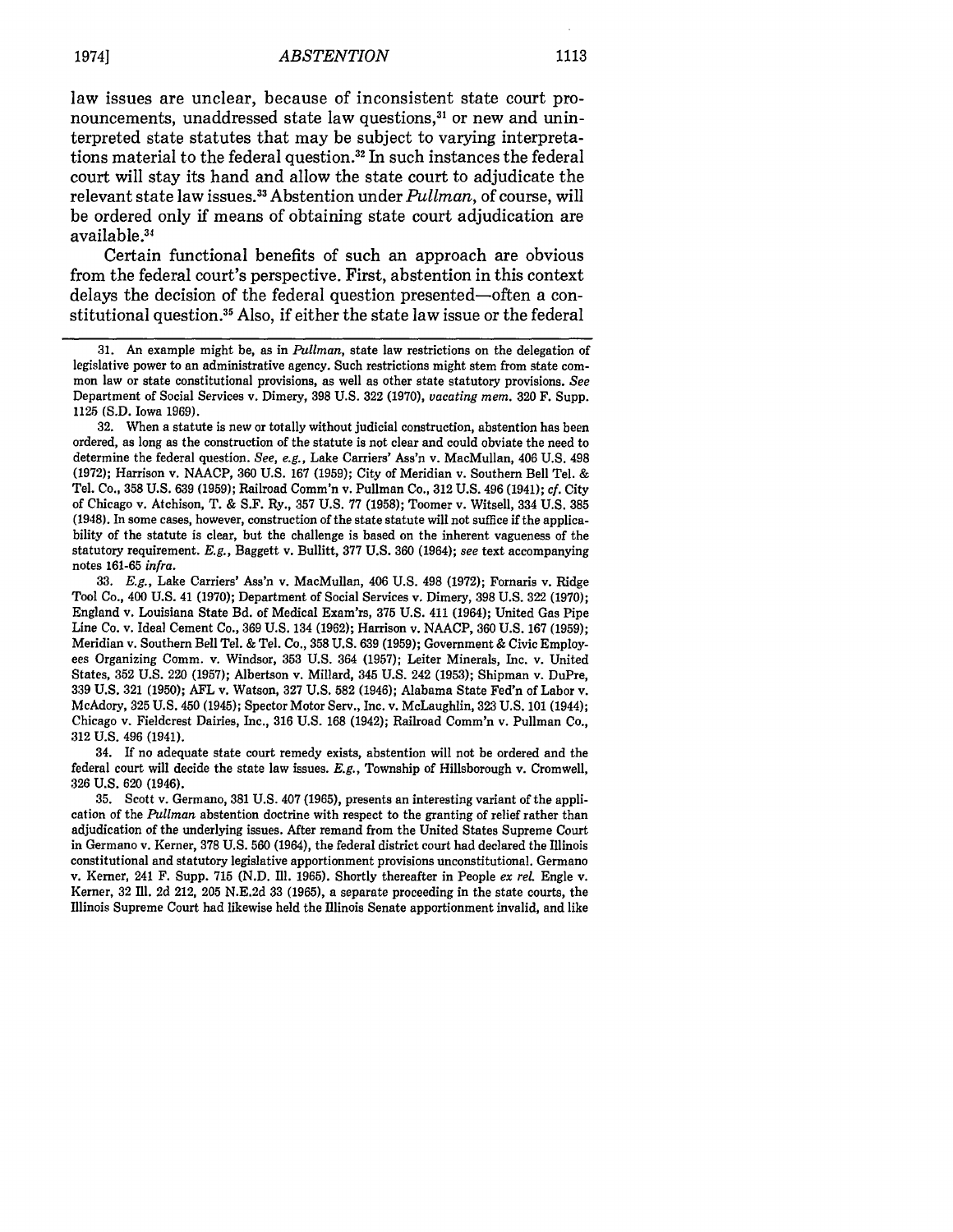issue is resolved in favor of the federal plaintiff, the federal court avoids deciding the federal question altogether, $3<sup>36</sup>$  a result consistent with the frequently announced policy that a federal court should not decide a constitutional issue unless no alternative to its resolution exists. <sup>37</sup>*Pullman* abstention also shifts the responsibility for deciding state law issues to the state courts,<sup>38</sup> thereby serving the purposes underlying the principle of dual judicial sovereignty.

Other functional benefits of this form of abstention are perhaps less apparent. The most significant benefit is that an abstention permitting state court determination of possibly dispositive state law issues may not only avoid the federal court's need to decide the federal question, but may avoid the need to resolve the federal issues in any forum **<sup>9</sup> . 3** *Pullman* abstention may also serve as a convenient and effective technique for controlling and limiting the exercise of jurisdiction, particularly with respect to the Supreme Court's appellate docket." The avoidance of decision that results, moreover,

The federal district court was then asked to vacate its order holding the Illinois plan invalid and to stay further action in view of the state court decision. The district court refused, but the Supreme Court reversed and ordered the district court to establish a timetable for implementation of a new plan. In the absence of submission of an acceptable plan to the state court by the designated date, the federal court could re-enter the case and order necessary relief.

A number of observations may be noted. First, the Supreme Court did not vacate the federal court's judgment holding the state scheme unconstitutional; nor did it intimate that, prior to its judgment, the federal court should have abstained. Abstention was ordered only with respect to *relief* **-** to permit the state court to enforce its parallel judgment. Thus, the abstention that was ordered was extemely limited and was greatly affected by the pendency of the state court proceedings. Avoidance of duplicative judicial effort, as well as the harsh irritant of a federal court overseeing state legislative reapportionment, seems to be at the heart of the abstention decision.

36. *See, e.g..* Herb v. Pitcairn, 324 U.S. 117, 125-26 (1945); Fox Film Corp. v. Muller, 296 U.S. 207 (1935); Klinger v. State of Missouri, 80 U.S. **(13** Wall.) 257, 263 (1872); Hill, *The Inadequate State Ground,* 65 COLUM. L. Rav. 943 (1965).

37. Railroad Comm'n v. Pullman Co., 312 U.S. 496, 498, 500 (1941). *See, e.g.,* Martin v. Creasy, 360 U.S. 219, 224 (1959); Harrison v. NAACP, **360** U.S. 167, 177-78 (1959); Lake Carriers' Ass'n v. MacMullan, 406 U.S. 498, 510-11 (1972); Peters v. Hobby, 349 U.S. 331 (1955).

38. *See* Steffel v. Thompson, 415 U.S. 452, 474-75 n.21 (1974). Political capability may be a significant factor as well. Avoidance of politically explosive consequences may have affected the decision in Scott v. Germano, 381 U.S. 407 (1965), discussed in note 35 *supra.*

39. *E.g.,* Lake Carriers' Ass'n v. MacMullan, 406 U.S. 498 (1972); United Gas Pipe Line Co. v. Ideal Cement Co., 369 U.S. 134 (1962); Railroad Comm'n v. Pullman Co., 312 U.S. 496, 498 (1941). This result does not always ensue. *E.g.,* NAACP v. Button, 371 U.S. 415, 427-28 (1963); Harrison v. NAACP, 360 U.S. 167 (1959).

40. *E.g.,* Lake Carriers' Ass'n v. MacMullan, 406 U.S. 498 (1972); Askew v. Hargrave,

the federal court, had ordered that a new apportionment plan be enacted. Both courts retained jurisdiction to review the new plan or take any necessary action in the absence of an adequate new plan.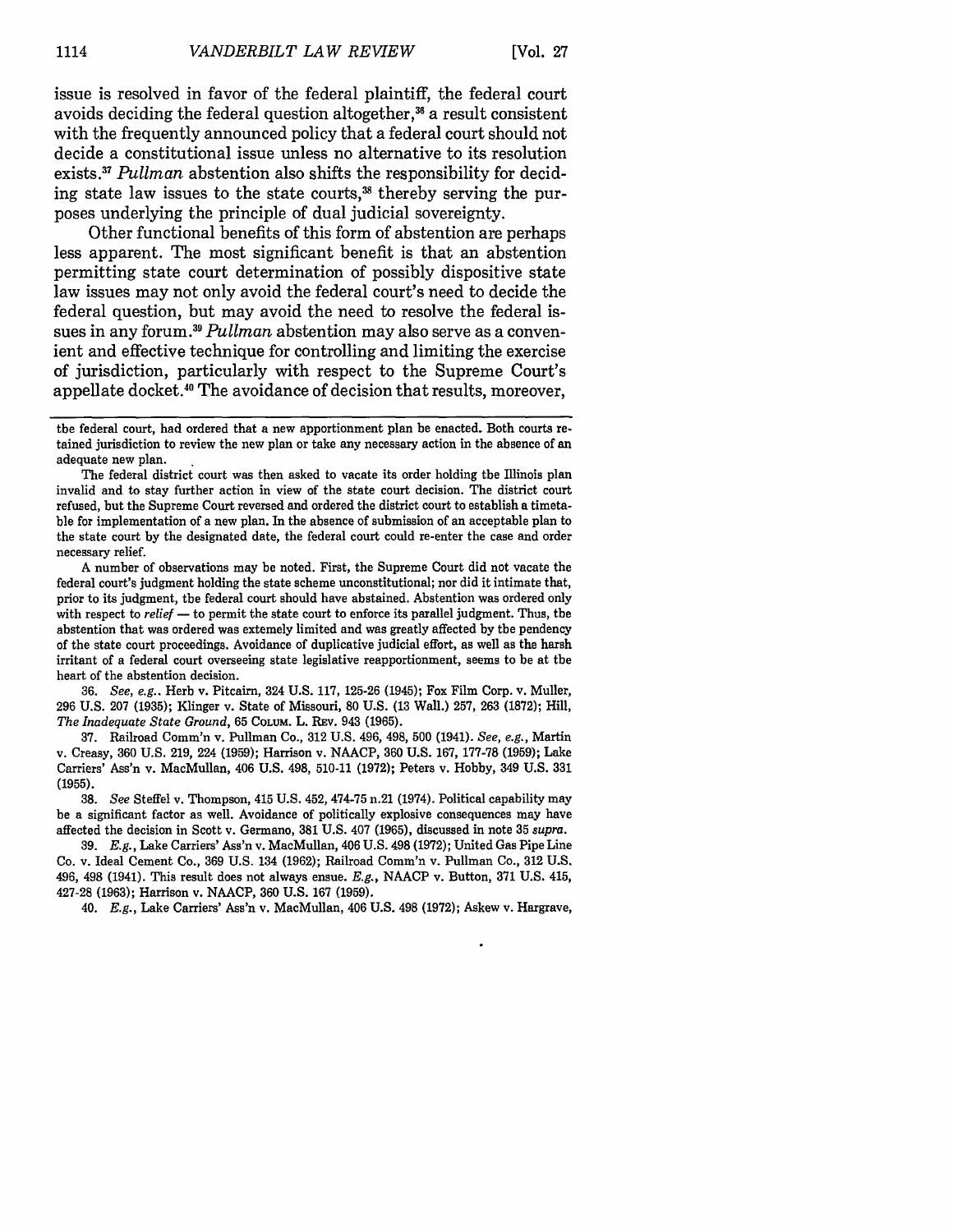makes the doctrine a useful political tempering device.<sup>41</sup> And in a closely related sense abstention is, in part, a face-saving device for the federal court. It avoids the problem encountered in *Swift v.*

401 U.S. 476 (1971); Reetz v. Bozanich, 397 U.S. 82 (1970); Harrison v. NAACP, 360 U.S. 167 (1959); Railroad Comm'n v. Pullman Co., 312 U.S. 496 (1941). The abstention cases that have not arisen in this context have tended to be diversity cases. *E.g.,* Louisiana Power & Light Co. v. City of Thibodaux, **360 U.S. 25 (1959);** Burford v. Sun Oil Co., **319 U.S. 315 (1943).** Without necessarily impugning the principled foundation of the abstention doctrine, the doctrine has also served as an effective device for controlling the Supreme Court's workload.

41. Its early development may in large part be attributed to the Court's decision in *Ex parte* Young, **209 U.S. 123 (1908).** In *Young* the Supreme Court permitted state officials to be sued in their individual capacity for violations of federal constitutional duties occurring in the course of employment, notwithstanding the officials' compliance with applicable state law. *Young* also sanctioned the device of federal injunctions against the prosecution of threatened criminal proceedings.

Reaction to the *Young* decision was widespread and negative in some quarters, and the device of abstention may well have served to temper that reaction **by** permitting state court participation in litigation that resulted from *Young.*

See H. **HART** & H. WacHsLER, THE *FEDERAL* CounTs **AND** THE **FEDERAL SYSTEM 965-79 (2d** ed. **1973)** for a discussion of the statutory limitations on the jurisdiction of federal courts to entertain actions against state officials after the *Young* decision.

That the doctrine was applied both to temper the reaction following *Young* and as a defense to further reaction by Congress is illustrated in the following quotation from *Pullman,* 312 U.S. at **501:**

These cases reflect a doctrine of abstention appropriate to our federal system whereby the federal courts, "exercising a wise discretion," restrain their authority because of "scrupulous regard for the rightful independence of the state governments" and for the smooth working of the federal judiciary . **. .** . [Cases omitted.] This use of equitable powers is a contribution of the courts in furthering the harmonious relation between state and federal authority without the need of rigorous congressional restriction of those powers. Compare 37 Stat. 1013 [28 U.S.C. § 380 (1940)]; Judicial Code, § 24(1), *as amended,* 28 U.S.C. § 41(1); 47 Stat. 70, 29 U.S.C. §§ 101-15.

The three statutes cited in the passage require a three-judge court when an injunction against enforcement of a state statute is sought (28 U.S.C. § 380 (1940), as *amended,* 28 U.S.C. § 2281 (1970)), prohibit federal courts from enjoining both assessment or collection of state taxes and rate orders issued by state administrative agencies (28 U.S.C. § 41(1) (1940), *as amended,* 28 U.S.C. §§ 1331-32, 1341-42, 1345, 1354, 1359 (1970)), and limit the power of federal courts to order injunctive relief in a case growing out of or involving a labor dispute covered under 29 U.S.C. §§ 101-15. 29 U.S.C. §§ 101-15 (1970). The Court quite obviously had Congress's reactions to *Young* firmly in mind when *Pullman* was decided.

A sampling of cases in which abstention under *Pullman* has been ordered seems to bear this out. *Pullman* abstention has not been limited to cases concerning only economic or business interest. Rather, it has been applied with increasing consistency in the context of individual rights. *E.g.,* Harrison v. NAACP, 360 U.S. 167 (1959) (first and fourteenth amendment challenge to Virginia barratry statute which precluded the NAACP from providing legal advice and counsel in civil rights cases); Government & Civic Employees Organizing Comm. v. Windsor, **353** U.S. 364 (1957) (first and fourteenth amendment challenge to Alabama statute regulating labor union activities of public employees); Albertson v. Millard, 345 U.S. 242 (1953) (vagueness and first amendment challenge to Michigan Communist Control Act); AFL v. Watson, 327 U.S. 582 (1946) (first and fourteenth amendment challenge to state right to work law); Alabama State Fed'n of Labor v. McAdory, 325 U.S. 450 (1945) (first and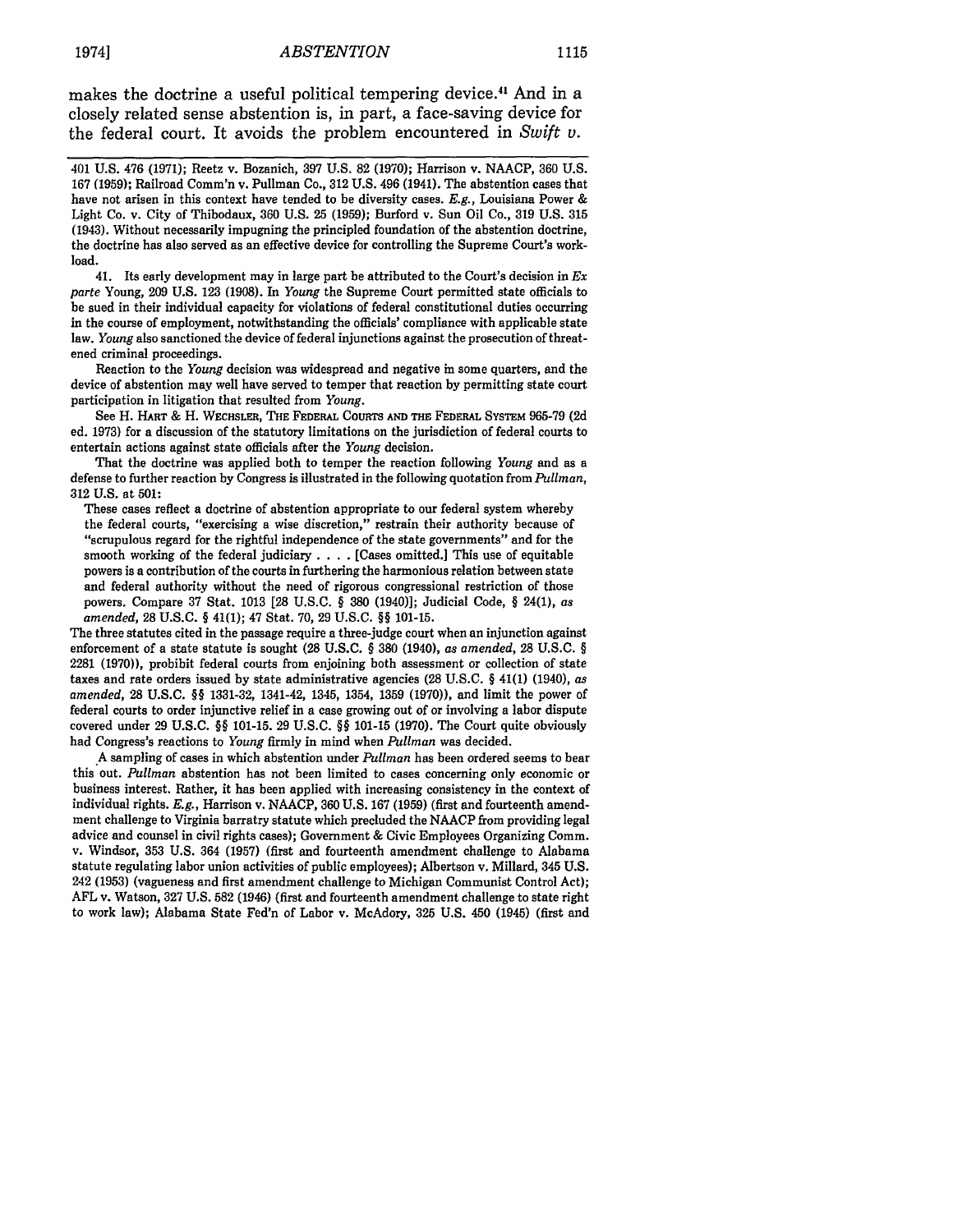*Tyson*<sup>41.1</sup> of conflicting federal and state court pronouncements on questions of purely local law.<sup>4</sup>

Since abstention in general is basically an allocative device designed to promote the sharing of responsibility in federal litigation with state courts, it takes advantage of the expertise of state courts on state law issues. State courts may be more capable of articulating and understanding the purposes underlying a state statute or regulatory order, and they may be better able to identify and narrow the relevant issues and accumulate the factual record necessary to a full and fair determination of the litigation.43 In the *Pullman* abstention context, this expertise may be manifested in at least two concrete ways. First, as the state court is not prohibited from considering the state law issue in light of the federal issue,<sup>44</sup> a more sensitive resolution of the federal question may ultimately result from abstention,<sup>45</sup> whether the state or federal court ultimately passes on the federal question. Secondly and most importantly, the state court has the authority to make a permanent and binding construction of state law in a manner that could avoid the federal issue, while the federal court's power in this respect is severely limited.46 Thus, *Pullman* abstention facilitates authoritative

fourteenth amendment challenge to state regulation of labor organizations); *cf.* Askew v. Hargrave, 401 U.S. 476 (1971) (equal protection challenge to Florida system of funding primary and secondary education); Department of Social Services v. Dimery, 398 U.S. 322 (1970), *vacating mem.* 320 F. Supp. 1125 (S.D. Iowa 1969) (equal protection challenge to Iowa welfare eligibility provision); Scott v. Germano, 381 U.S. 407 (1965) (challenge to Illinois Senate apportionment).

41.1. 41 U.S. (16 Pet.) 1 (1842).

42. Railroad Comm'n v. Pullman Co., 312 U.S. 496, 500 (1941). *See, e.g.,* Gelpcke v. City of Dubuque, 68 U.S. (1 Wall.) 175 (1864).

44. *See, e.g.,* England v. Louisiana State Bd. of Medical Examiners, 375 U.S. 411, 421- 22 (1964); Government & Civic Employees Organizing Comm. v. Windsor, 353 U.S. 364 (1957).

45. *See, e.g.,* NAACP v. Button, 371 U.S. 415 (1963).

46. *See* Alabama State Fed. of Labor v. McAdory, 325 U.S. 450, 470-71 (1945). While the federal court, faced with an issue of state law that had not been spoken to by the state supreme court, might have the power to construe the state statute in a way that would avoid the federal question, *e.g.,* Propper v. Clark, 337 U.S. 472, 486-91 & n.24 (1949); Railroad Comm'n v. Pullman Co., 312 U.S. 496, 500 (1941), such a construction would bind only the parties to the lawsuit. It would not bind state courts or other individuals; and when the state statute is clear, although uninterpreted, some cases suggest that the federal court would have no power to place a saving construction or gloss on the statute. *See* Wisconsin v. Constantineau, 400 U.S. 433, 438-39 (1971). A state court, however, is capable of placing a binding and permanent gloss on the state statute that might avoid the consitutional issues, clarify the

<sup>43.</sup> *See, e.g.,* Louisiana Power & Light Co. v. City of Thibodaux, 360 U.S. 25, 29 (1959); Leiter Minerals, Inc. v. United States, 352 U.S. 220, 229 (1957); *cf.* United States v. Little Lake Misere Land Co., 412 U.S. 580 (1973). *See* Kurland, *Toward a Co-operative Judicial Federalism: The Federal Court Abstention Doctrine,* 24 F.R.D. 481, 487 (1960).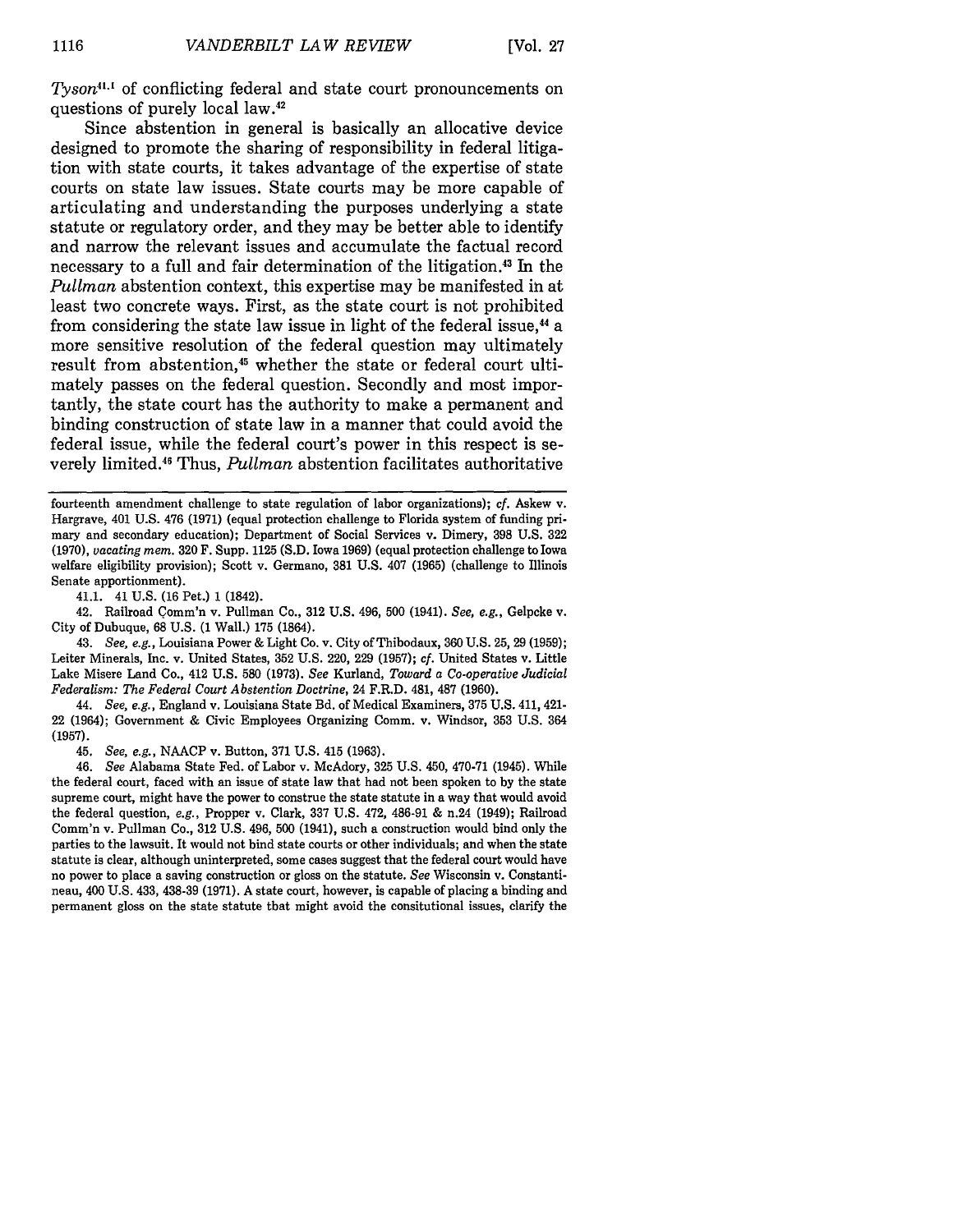constructions of state statutes or regulations while permitting retention of the basic regulatory or statutory scheme and avoiding the possibility of a federal court misconstruction.47 *Pullman* abstention is accordingly much more than a device that promotes a functionally rational allocation of judicial resources;<sup>48</sup> it also serves to protect the integrity of state government and the effectiveness of its regulatory systems.

While some types of abstention can be justified on the ground that they increase the responsiblity of state courts in adjudicating federal questions and thus promote greater respect for the state judiciary,49 it is questionable whether *Pullman* abstention contributes appreciably to the realization of these objectives. Although abstention posited on potentially dispositive state law grounds results in state court participation in federal question litigation, such participation is severely limited, with respect to the federal issues, by the prospect of subsequent federal court re-examination of those issues. Under *England v. Medical Examiners"* the state court is given substantial responsibility only with respect to the state law issues underlying the federal cause of action. While the state court may also adjudicate the federal issues if it pleases, the full federal system stands ready to review the state judgment on these matters if a mistake is made.51

47. *See* A.F. of L. v. Watson, 327 U.S. 582, 598, 599 (1946); City of Chicago v. Fieldcrest Dairies, 316 U.S. 168, 171-73 (1942); Railroad Comm'n v. Pullman Co., 312 U.S. 496, 499- **501** (1941). *But see* Propper v. Clark, 337 U.S. 472, 486-89 (1949).

48. In Steffel v. Thompson, 415 U.S. 452, 474 n.21 (1974), the Court made the following observation:

Abstention, a question "entirely separate from the question of granting declaratory or injunctive relief," *Lake Carriers'Ass'n. v. MacMullan,* 406 U.S. 498, 509 n.13 (1972), might be more appropriate when a challenge is made to the state statute as applied, rather than upon its face, since the reach of an uncertain state statute might, in that circumstance, be more susceptible to a limiting or clarifying construction that would avoid the federal constitutional question. *Cf.* Zwickler v. Koota, 389 U.S., at 249-252, 254; Baggett v. Bullitt, 377 U.S. 360, 375-378 (1964).

49. *Eg.,* Reetz v. Bozanich, 397 U.S. 82 (1970) (abstention to permit state court determination on the basis of state constitutional provisions similar to the federal constitutional provisions); Burford v. Sun Oil Co., **319 U.S. 315, 318** (1943) (dismissal of federal jurisdiction to permit the state court to determine state law issues that are identical to the federal issues).

**50. 375 U.S.** 411 (1964).

**51.** *Id.* at 421-22. Under *England* the federal plaintiff is entitled to preserve his right to return to the federal district court after resolution of the state law issues in the state forum. *Id.* Appeal or certiorari from the state supreme court to the United States Supreme Court is not a prerequisite to return to the federal district court, nor will such appeal bar return to

reach of the statute, and leave the state statute or regulatory system intact. *See* Lee v. Bickell, 292 U.S. 415, 425 (1934); Glenn v. Field Packing Co., 290 U.S. 177, 179 (1933); Siler v. Louisville & N.R.R., 213 U.S. 175 (1909); Note, *Federal Interpretation of State Legislation,* 37 HAnv. L. REv. 1129 (1924). *See* note 48 *infra.*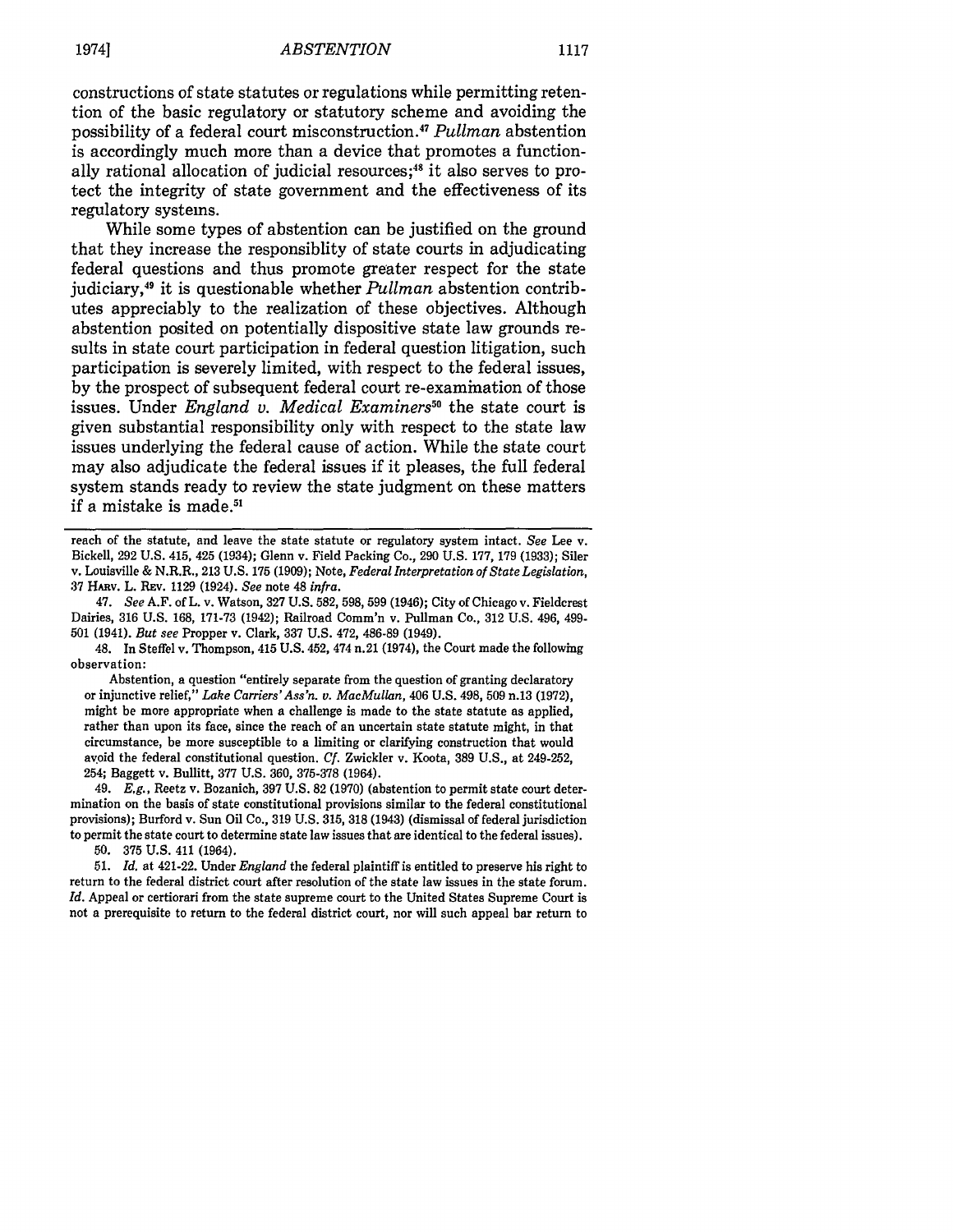#### *B. Modification of the Federal Question-Lake Carriers Association v. MacMullan*

A closely related, yet distinct variety of abstention occurs when state law grounds underlying the federal claim will most likely not be dispositive but will modify or assist in the decision of the federal question.<sup>52</sup> In these circumstances the federal court will abstain in order to permit a preliminary state adjudication but will retain jurisdiction in order to decide later the federal issue in light of the state court's judgment. The result may be a more precise definition of the the federal issue, in light of state law and policy,<sup>53</sup> or a more complete and reliable factual basis for deciding the federal issue.<sup>54</sup> These additional insights provided by the state forum may affect either the federal court's view of the merits of the federal claim or the scope of the federal court's opinion and judgment once the merits are reached.<sup>55</sup> The ripeness doctrine is an appropriate analogy.

52. *See, e.g.,* Lake Carriers' Ass'n v. MacMullan, 406 U.S. 498 (1972); Harrison v. NAACP, 360 U.Sm 16u (1959).

53. *See, e.g.,* Lake Carriers' Ass'n v. MacMullan, 406 U.S. 498 (1972). *See* note 19 *supra.*

54. *See, e.g.,* England v. Bd. of Medical Examiners, 375 U.S. 411 (1964). *Compare* Burford v. Sun Oil Co., 319 U.S. 315 (1943), *with* Alabama Pub. Serv. Comm'n v. Southern Ry., 341 U.S. 341 (1951). In this respect abstention is functionally similar to required exhaustion of administrative remedies.

55. Lake Carriers' Ass'n v. MacMullan, 406 U.S. 498 (1972), serves as an example. *Lake Carriers* presented a question of federal preemption and the consequent validity of the Michigan Watercraft Pollution Control Act of 1970, MICH. Comp. Laws ANN. § 323.331 et seq. (Supp. 1972). Not only was an understanding of the statutory terms necessary to a decision of the federal issue, but the Court also needed an understanding of the "legislative facts" giving rise to the Act and affecting its application in order to assess and balance the state's

the federal district court. *Id.* at 416-17. Moreover, after making the required reservation the litigant may present the federal issues to the state court insofar as they bear on the resolution of the state law issue. *Id.* at 419-20.

Not only does the explicit reservation presented to the state court heighten the tension between the 2 judicial systems, it also frequently results in grossly inefficient use of judicial resources, for both the state and federal systems may have to decide the federal issues. See NAACP v. Button, 371 U.S. 415 (1963); Government & Civic Employees Organizing Comm. v. Windsor, 353 U.S. 364, 366 (1957). The consequences of *Pullman* abstention in terms of delay have been thoroughly documented. *E.g.,* Note, *Federal-Question Abstention: Justice Frankfurter's Doctrine in an Activist Era,* **80** HAv. L. Rav. 604 (1967); Kurland, *Toward a Co-operative Judicial Federalism; the Federal Court Abstention Doctrine,* 24 F.R.D. **481** (1960); Wright, *The Abstention Doctrine Reconsidered,* 37 TExAs L. Rav. **813** (1959). Such delay and the additional costs associated with it constitute a serious misallocation of judicial resources when viewed from the perspective of the combined judicial systems. While the delay and inefficiency may be justifiable in some contexts in light of local prejudice-for example, when first amendment rights are at stake-an indiscriminate application of the *England* rule to all abstention cases presents serious problems regarding efficient and effective use of judicial resources.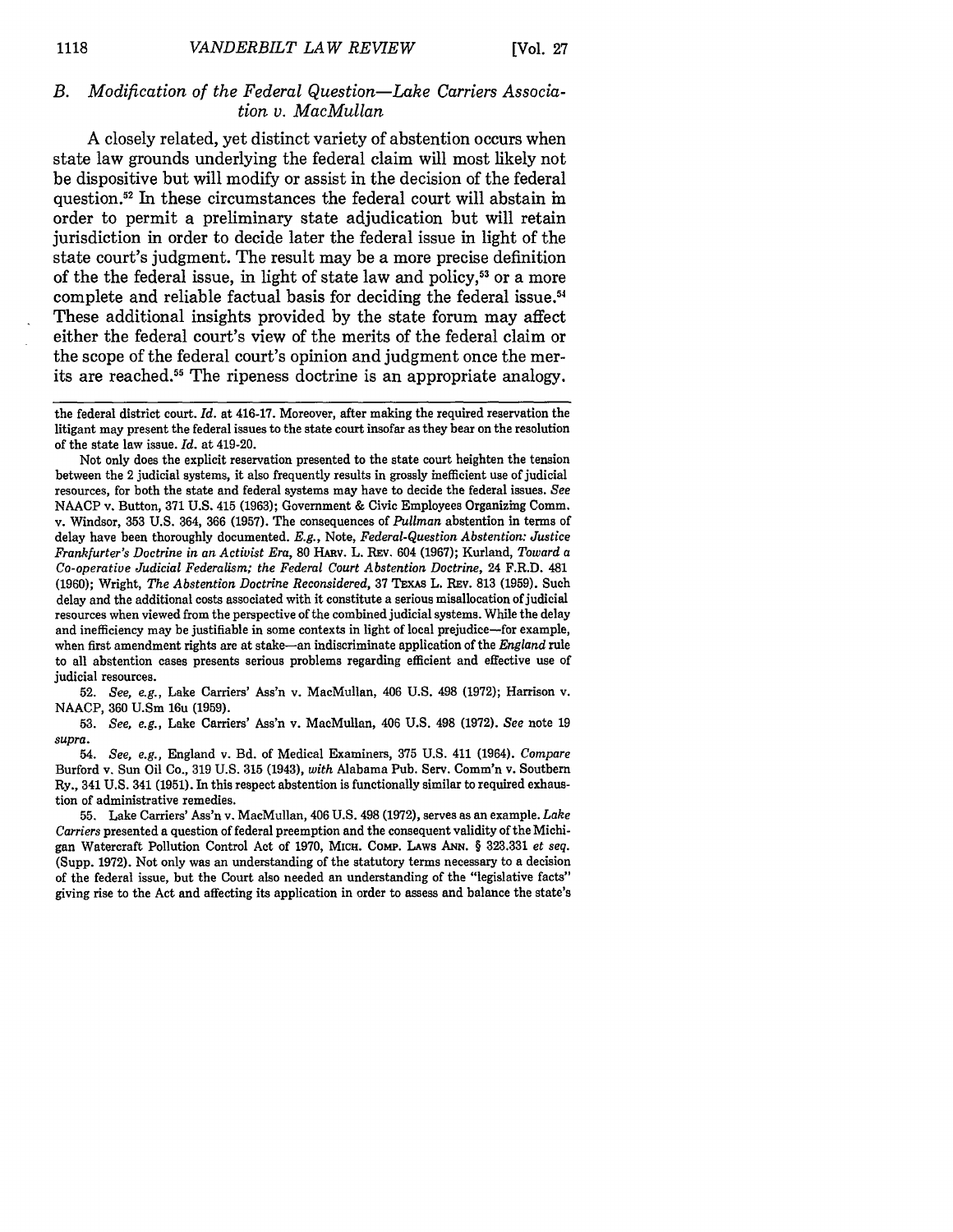While the case brought before the federal court would be ripe in the constitutional sense, the federal court might not be prepared to reach the merits, either because it lacks an appreciation and standing of relevant state policy<sup>56</sup> or because it lacks a full understanding of the meaning or application of a challenged statute or **rule.5 <sup>1</sup>**Proceeding to judgment in this context poses the danger that the federal judgment might be too broad or too narrow and that it might be based on insufficient sensitivity to legitimate state concerns.

The most recent example of this variant of abstention is *Lake Carriers' Ass'n v. MacMullan.5 8 Lake Carriers'* involved a supremacy clause issue that had to be resolved in light of a careful and complete understanding of the allegedly preempted state statute and the policies underlying it.<sup>59</sup> The question presented was the extent to which the Michigan Watercraft Pollution Control Act of 1970<sup>60</sup> was preempted by the Steamboat Inspection Acts of 1871.<sup>61</sup> The Michigan statute was detailed, and the effect of its provisions not absolutely clear. While return to the federal court after abstention may have been inevitable, the state court's judgment concerning the effect and meaning of the state statute would be of substantial benefit to a later federal judgment on the extent of preemption.

Preemption is not the only situation in which this form of abstention would be appropriate. Despite the inevitability of federal re-entry into the litigation under *England,* abstention to permit articulation of state policy or development of a factual basis for an informed decision, particularly in matters "intimately involved with the sovereign prerogative,"<sup>62</sup> may not only result in a better informed later federal judgment but also in the elimination of cer-

**58.** 406 **U.S.** 498 **(1972).**

*59. See* Note, *Pre-emption as a Preferential Ground: A New Canon of Construction,* 12 STAN. L. REV. 208 (1959).

61. Acts of Feb. 28, 1871, 16 Stat. 440, and of May 27, 1936, 49 Stat. 1380, *as amended,* 46 U.S.C. *§§* 361 *et seq.* Pre-emption was also alleged to result from the United States-Canadian Boundary Waters Treaty of 1909, **36** Stat. 2448. 406 U.S. at 503 n.1.

62. Louisiana Power & Light Co. v. City of Thibodaux, 360 U.S. 25, 28 (1959). The policies underlying this form of abstention are substantially the same as those underlying Burford v. Sun Oil Co., 319 U.S. 315 (1943). The difference may lie in the fact that under

interest in its regulatory scheme. Indeed, the dissenting justices felt that the statute was facially clear. 406 **U.S.,** at **513-16.** This fact, if true, strongly suggests that the motivation that gave rise to abstention was a need for a more thorough understanding of the effect of the state regulations and the policies underlying them.

**<sup>56.</sup> E.g.,** Louisiana Power **&** Light Co. v. City of Thibodaux, **360 U.S. 25 (1959).**

**<sup>57.</sup> E.g.,** Lake Carriers' Ass'n v. MacMullan, 406 **U.S.** 498 **(1972).**

<sup>60.</sup> MICH. CoMP. LAws ANN. § 323.331 *et seq.* (Supp. 1972).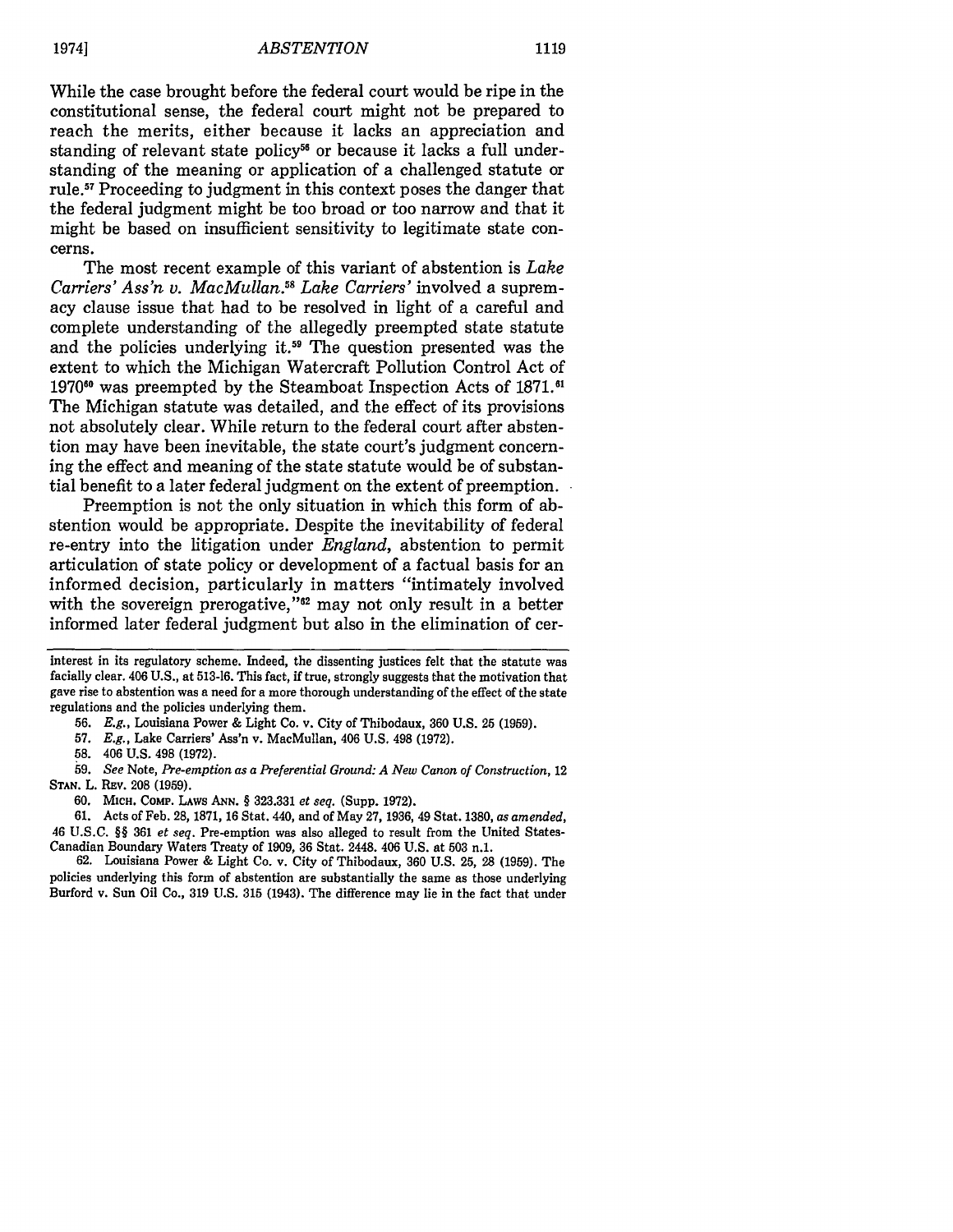**tain** issues from the controversy. This form of abstention may consequently lighten the federal court's workload **by** reducing the scope of the adjudication required in that forum.

The drawback of this variety of abstention, however, should be noted. First, the state court is relegated to determination of state law issues without the satisfaction of finally disposing of the controversy. While the benefits to the state government of more reliable federal adjudication may offset this cost, one must be sensitive to the perceptions and attitudes of state court judges. The possible difficulties, moreover, may go deeper than mere pique. The state court may consider itself without jurisdiction in this context, as the state court judgment may be little more than an advisory opinion.<sup>63</sup> Secondly, when federal re-entry is inevitable, abstention and delay go hand-in-hand. Under *Pullman* the possible state court disposition of the case on state or federal grounds may result in more expeditious adjudication than that available in the federal court; under the instant variety of abstention this result is **highly** unlikely. These costs must ultimately be weighed against the benefits of a more responsible and sensitive adjudication of the federal issue because of the federal court's utilization of the state judgment.

# *C. Interference with State Function-Burford v. Sun Oil Company*

**A** third variety of abstention occurs when a federal court is faced with a federal issue $<sup>64</sup>$  that goes to the heart of important state</sup>

*Burford* the state forum is considered more reliable for adjudication of *all* issues presented-both state and federal. Here, however, the state court is not considered a fully reliable forum for adjudication of federal questions. *See* text accompanying notes **90-91** *infra.* Accordingly, dismissal of the action is not permitted.

**<sup>63.</sup>** *See* United Serv. Life Ins. Co. v. Delaney, **396 S.W.2d 855** (Tex. **1965).**

<sup>64.</sup> The federal issue, as used here, includes both issues arising under the constitution, laws or treaties of the United States, and issues of state law arising in the context of a federal diversity action. **U.S. CONST. art. I, §** 2; **28 U.S.C. §§ 1331-32 (1966).** *See, e.g.,* Martin v. Creasy, **360 U.S. 219 (1959);** Alabama Pub. Serv. Comm'n v. Southern Ry., 341 **U.S.** 341 **(1951);** Burford v. Sun Oil Co., **319 U.S. 315** (1943). In a diversity case raising only state law issues concerning the validity of a state statute regulating water rights under the New Mexico constitution, the Supreme Court ordered the federal court to refrain from deciding the case because the state law issue underlying the case was "one of vital concern in the **arid** State of New Mexico, where water is one of the most valuable natural resources. The issue moreover, [was] a truly novel one" that would eventually have to be resolved **by** the New Mexico courts. Kaiser Steel Corp. v. W.S. Ranch Co., **391 U.S. 593,** 594 **(1968).** It is noteworthy that a state court proceeding for declaratory judgment concerning the same underlying issue was pending. The federal court retained jurisdiction, but for the limited purpose of insuring prompt adjudication in the state court rather than for full scale readjucication under *England. Id.* at 594.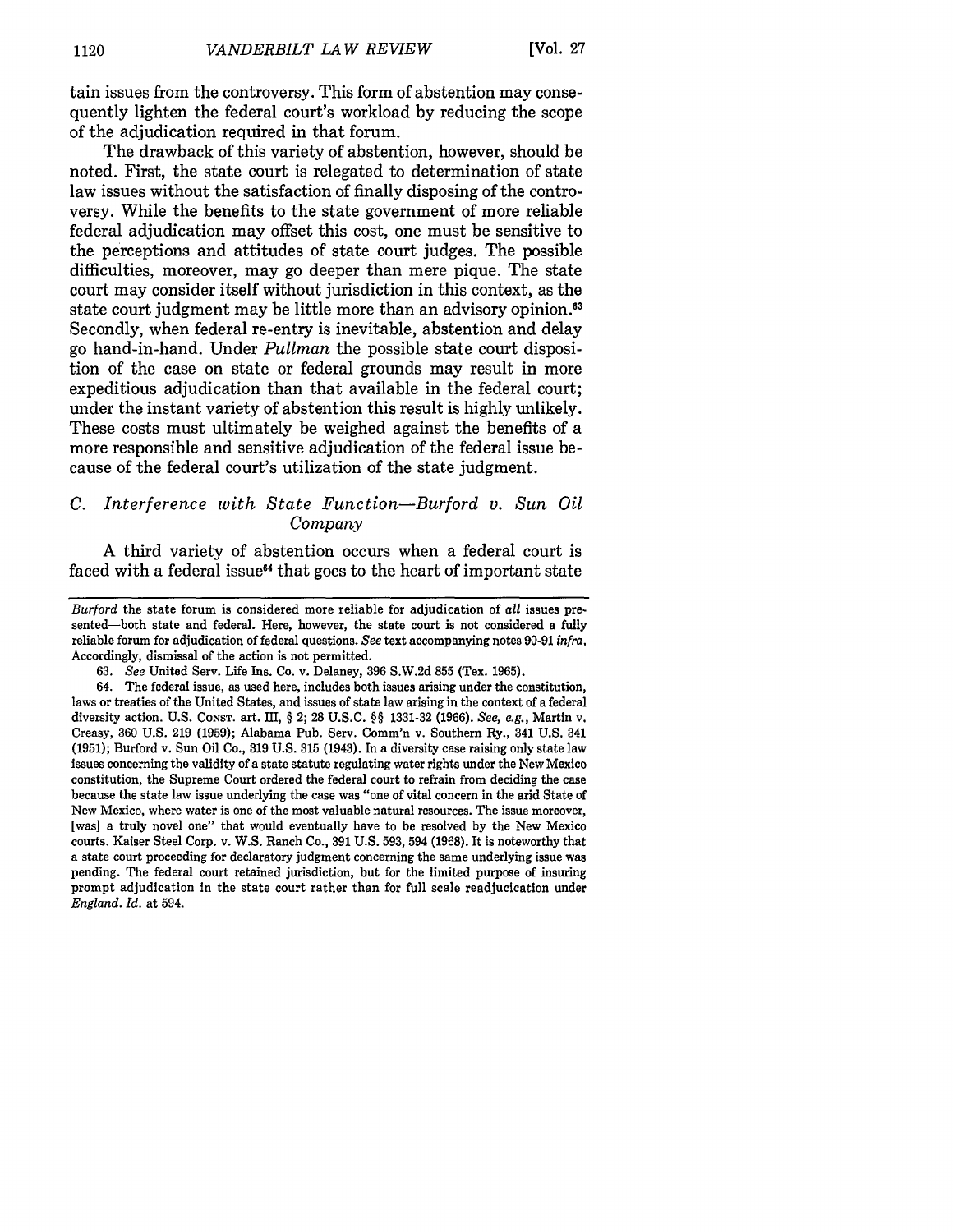governmental interests, and, in view of the importance of the conflict's resolution to state government as well as the difficulty of resolving the issues in the federal forum, the federal court *dismisses* the case to permit determination of the federal issue in the state forum.

*Burford v. Sun Oil Company65* is the principal case illustrating this variety of abstention. *Burford* involved a challenge to an order of the Texas Railroad Commission that granted Burford permission to drill four wells on a small plot of land in Texas. This order would have allowed Burford to draw more oil than the applicable spacing requirements for wells permitted.<sup>66</sup> The challenge was based on both state and federal law: the commission was alleged to have unreasonably granted an exception to the state spacing rule and to have denied Sun Oil Company its property right to a proportional share of the oil in the field, in violation of the fourteenth amendment due process clause." The action was maintained in federal court by virtue of diversity of citizenship, and the existence of federal jurisdiction over the controversy was unchallenged." Notwithstanding the federal jurisdiction, the Supreme Court reversed the judgment of the district court and ordered the case dismissed." Sun Oil Company was relegated to relief in state court on the federal due process question as well as the state law issue. Return to the federal district court after resolution of the state law issues was not permitted; rather, appeal or certiorari to the United States Supreme Court was the only means of federal court review that the Supreme Court would countenance.<sup>70</sup>

Three essential factors distinguish this form of abstention from the two varieties discussed earlier. First, under *Burford* a federal issue forms the basis for abstention; if state issues are present they are ordinarily identical to the federal issues.<sup>71</sup> Under *Pullman*, or

<sup>65. 319</sup> U.S. 315 (1943).

*<sup>66.</sup> Id.* at 316-17. The challenged order permitted an exception to the general rule embodied in Rule 37, which provided for certain minimum spacing between wells. *Id.* at 322.

<sup>67.</sup> *Id.* at 317. 68. *Id.* at 317-18.

<sup>69.</sup> *Id.* at 334.

<sup>70.</sup>c *Id.*

<sup>71.</sup> See, e.g., Martin v. Creasy, 360 U.S. **219** (1959); Alabama Pub. Serv. Comm'n v. Southern Ry., 341 U.S. 341 (1951); Toomer v. Witsell, 334 U.S. 385, **392** (1948); Burford v. Sun Oil Co., **319** U.S. 315 (1943); Great Lakes Dredge & Dock Co. v. Huffman, 319 U.S. 293 (1943); Pennsylvania v. Williams, 294 U.S. 176, 182 (1935). Of course, if the action is maintained in federal court on federal question grounds alone, there will be no applicable state law. Nonetheless, abstention under *Burford* may be ordered in appropriate circumstances for state court resolution of the federal question. *See* Great Lake Dredge & Dock Co. v. Huffman, 319 U.S. 293, 300-01 (1943).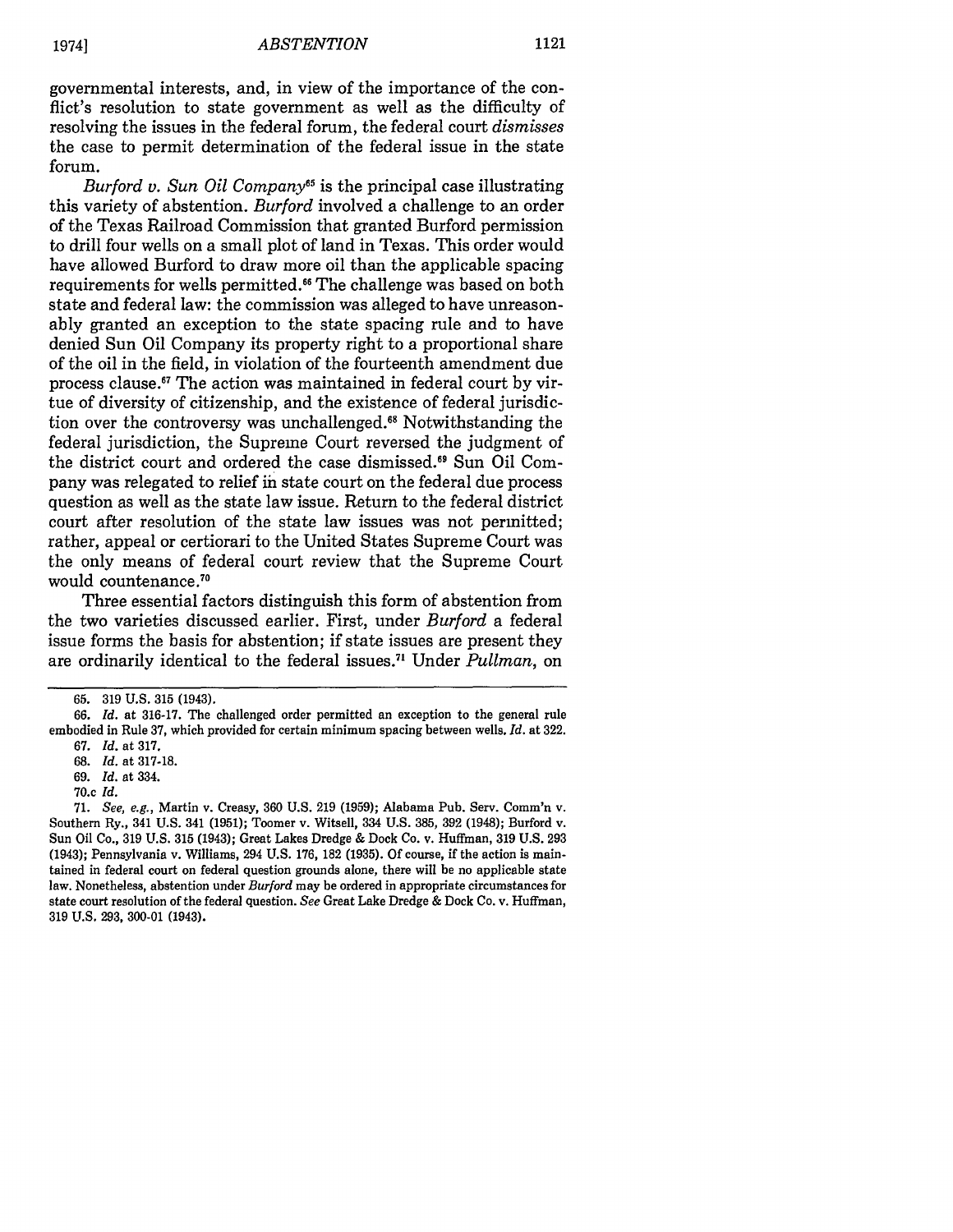the other hand, it is the applicable state law issue which justifies abstention, and the state issue is ordinarily distinct from the federal claim. 72 Secondly, under *Burford* unclarity of state law is not a basis for abstention; under *Pullman* unclarity of state law issues is the *sine qua non* of abstention.3 Finally, under *Burford* the federal district court is not permitted to re-enter the litigation after the state court has spoken. 74 Under the *England* case, which applies in the *Pullman* abstention context, federal re-entry at the district court level is virtually guaranteed . 75 These distinctions serve to highlight the differing policies that give rise to abstention in the *Burford* context.

One such policy involves recognition of the various state interests that might underlie a state regulatory system. The *Burford* Court recognized that the Texas regulatory system for oil production represented the state's attempt to accomplish numerous objectives of overriding interest to the state, such as public financing and economic stability. 76 The *Burford* Court reasoned that the state court's greater understanding of those interests made it the more appropriate forum for adjudication of the issues.

The *sine qua non* of abstention under *Burford,* then, is the presence of issues relating to matters of overriding interest to state government, but this broad conception is too general to be of utility in predicting the doctrine's application. A sampling of numerous applications of *Burford* abstention, however, provides insight into the discrete components of this general standard. In *Burford,* abstention was ordered to avoid potential disruption of an historically established, broad-ranging, state regulatory program. The regulatory system itself, moreover, was designed to assure economic stability within the state, preserve important natural resources, and provide tax revenues for state government. In view of these factors,

**<sup>72.</sup>** *See* notes **29-33,** 36-39 *supra* and accompanying text.

**<sup>73.</sup>** *See* notes **31-33** *supra* and accompanying text.

<sup>74.</sup> *See* cases cited in note **71** *supra.*

<sup>75.</sup> *See* notes 50-51 *supra* and accompanying text.

**<sup>76.</sup>** In *Burford* the Court traced in detail the evolution of the regulatory system for oil production that was managed by the Texas Railroad Commission and that lay at the heart of that case. Under the auspices of the regulatory program, the State was endeavoring to accomplish numerous objectives involving the balancing of multiple and often competing interests: conservation of gas and oil, an important natural resource of the State; regulation of the impact of the oil industry on the economy of the State; cooperation with other oil producing states; protection of tax revenues from oil production which were applied to state educational and eleemonsynary institutions; response to market demand through regulation of supply; and protection of private wells that were competing for oil from a common reservoir. 319 U.S. at 320-23.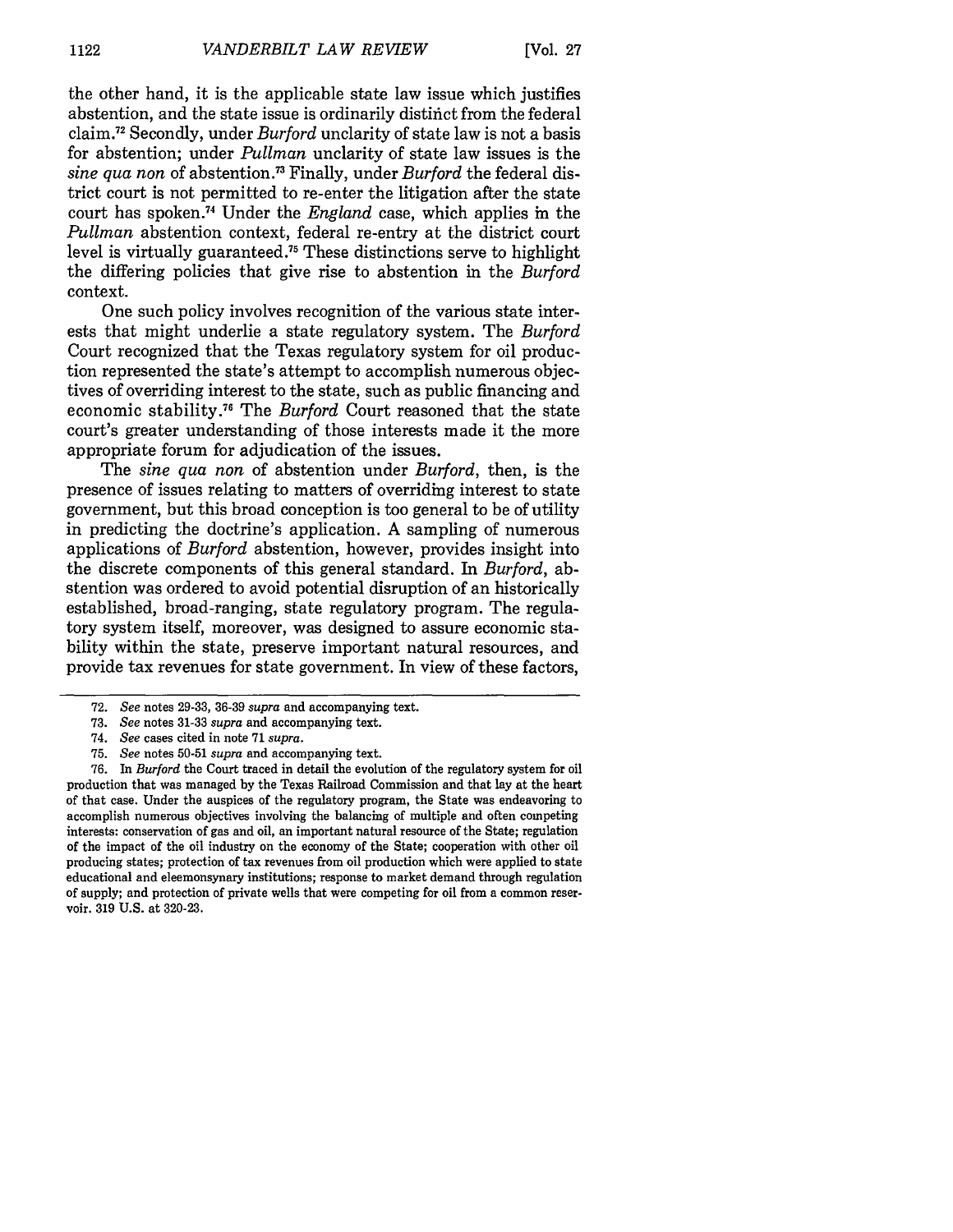federal intrusion threatened matters that rested at the very heart of state government.77

Other cases in which *Burford-style* abstention has been invoked suggest a number of characteristics of the overriding state governmental interests that will justify this abstention. First, abstention will be ordered to protect the state's interest in regulating and preserving important natural resources.<sup>78</sup> Secondly, established state regulatory systems, with a history of state judicial experience reviewing cases arising under that system, often provide a basis for deference to the state forum under *Burford.79* Thirdly, cases involving areas of traditional state power, such as eminent domain<sup>80</sup> or public education,<sup>81</sup> are accorded deference under the abstention doctrine. Finally, even in the absence of an established regulatory system, abstention may be ordered in view of the very high possibility of an intrusive federal adjudication severely handicapping state government and state power.<sup>82</sup>

The presence of significant state governmental interest in the outcome of the controversy, however, will not, standing alone, justify abstention under *Burford.* In virtually every *Burford* abstention case the Supreme Court also has emphasized the reliability of the state court adjudicatory process in the resolution of the issues presented. **In** *Burford* the majority considered the state courts to be far more reliable than federal courts for adjudication of claims arising from the state regulatory system. State courts were "close" to the policies and facts underlying the system of regulation. 3 Specifically,

**<sup>77.</sup>** Burford v. Sun Oil Co., **319 U.S. 315, 332** (1943); *accord,* Alabama Pub. Serv. Comm'n v. Southern Ry., 341 **U.S.** 341 **(1951).**

**<sup>78.</sup>** Kaiser Steel Corp. v. W.S. Ranch Co., **391 U.S. 593 (1968)** (New Mexico's interest in a statutory system for regulating water rights).

**<sup>79.</sup>** *See* Stainback v. Mo Hock Ke Lok Po, **336 U.S. 368** (1949); Pennsylvania v. Williams, 294 **U.S. 176 (1935);** P. Beiersdorf **&** Co. v. McGohey, **187 F.2d** 14 **(2d** Cir. **1951).**

**<sup>80.</sup>** Martin v. Creasy, **360 U.S. 219 (1959)** (state eminent domain power critical to the completion of a comprehensive state highway system).

**<sup>81.</sup>** Stainback v. Mo Hock Ke Lok Po, **336 U.S.** 368, **383-84** (1949).

**<sup>82.</sup>** *E.g.,* Scott v. Germano, **381 U.S.** 407 **(1965);** *cf.* Martin v. Creasy, **360 U.S. 219 (1959).**

**<sup>83. 319</sup> U.S.** at **325-26.** The *Burford* Court also noted that many prior federal court decisions involving the Texas regulatory system had seriously disrupted the State's ability to protect its interest, and federal adjudication had resulted in few, if any, salutory effects. *Id.* at **327-32.** Because of the difficult legal as well as non-legal complexities involved in assessing the reasonableness of the commission's action in particular cases, the federal courts were seriously handicapped. "As a practical matter, the federal courts [could] make small contribution" to the organized system of regulations, *Id.* at **327;** and federal intervention posed a real danger of a federal court misunderstanding state law and failing to appreciate the policies and facts underlying regulatory orders and rules. *Id.* at **327-28.**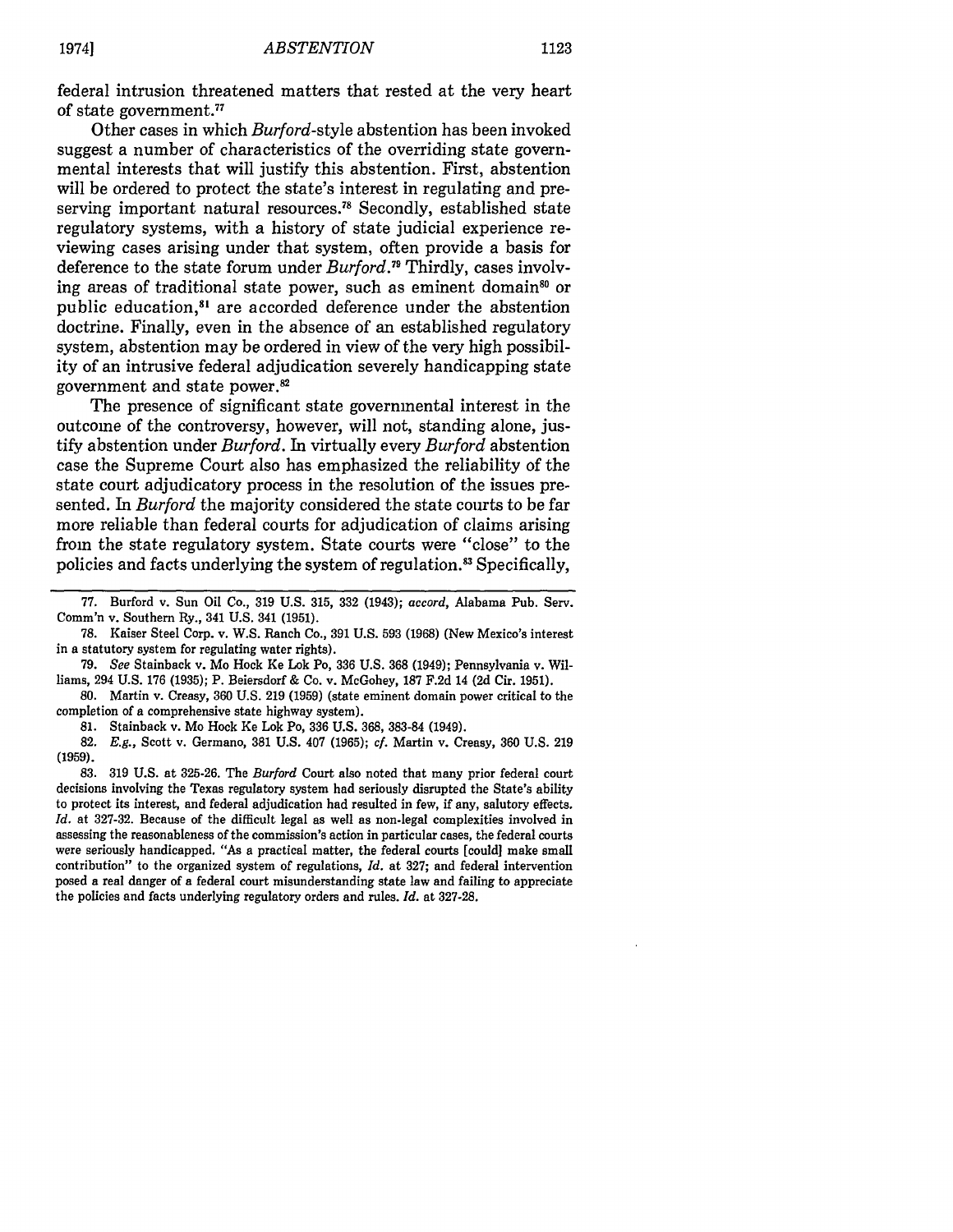this reliability may have a number of sources: substantial experience adjudicating the issues raised in the litigation; $<sup>84</sup>$  superior fact-</sup> finding abilities; $55$  superior appreciation of and sensitivity to the issues presented and the underlying state policies bearing on the controversy;<sup>86</sup> or greater power to order relief<sup>87</sup> and expeditious resolution of the case.<sup>88</sup> In view of the considerations of both state interests and reliability, the *Burford* Court concluded that the state forum should more properly adjudicate controversies arising under the Texas regulatory system, despite the presence of federal jurisdiction and despite the presence of purely federal issues as well as state law issues cognizable under the federal court's diversity jurisdiction.<sup>89</sup>

The Court's opinion clearly manifests the basic policy underlying the present form of abstention. In certain selected areas, the state court is considered to be a more reliable and efficient forum for adjudication of federal issues than the federal court." Unlike *Pullman* abstention, *Burford* abstention is not based on possible avoidance of the federal question. The *Burford* doctrine relates to where rather than when or whether the federal issue is to be determined. The state forum is not employed as a device for avoiding federal adjudication by resolving distinct state law issues or for "educating" a later federal judgment. Rather, it is employed to

84. E.g., Martin v. Creasy, 360 U.S. 219 (1959); Burford v. Sun Oil Co., 319 U.S. 315 (1943).

85. E.g., Alabama Pub. Serv. Comm'n v. Southern Ry., 341 U.S. 341, 349 (1951); Burford v. Sun Oil Co., 319 U.S. 315 (1943); Pennsylvania v. Williams, 294 U.S. 176, 182-89 (1935).

86. See, e.g., Kaiser Steel Corp. v. W.S. Ranch Co., **391** U.S. 593 (1968); Martin v. Creasy, 360 U.S. 219 (1959); Alabama Pub. Serv. Comm'n v. Southern Ry., 341 U.S. 341 (1951); Stainback v. Mo Hock Ke Lok Po, 336 U.S. 368, 383-84 (1949); Burford v. Sun Oil Co., 319 U.S. 315 (1943); cf. Scott v. Germano, 381 U.S. 407 (1965).

87. See Stainback v. Mo Hock Ke Lok Po, 336 U.S. 368, 383-84 (1949); cf. Scott v. Germano, 381 U.S. 407 (1965).

88. See Martin v. Creasy, 360 U.S. 219 (1959); Burford v. Sun Oil Co., 319 U.S. 315 (1943); Pennsylvania v. Williams, 294 U.S. 176, 182 (1935) (in the absence of abstention, federal court would duplicate efforts of state court, and could resolve only a portion of the controversy immediately).

**89.** "These questions of regulation of the industry **by** the state administrative agency, whether involving gas or oil prorationing programs or Rule 37 cases, so clearly involve basic problems of Texas policy that equitable discretion should be exercised to give the Texas courts the first opportunity to consider them." 319 U.S. at 332.

90. See Martin v. Creasy, 360 U.S. 219 (1959); Alabama Pub. Serv. Comm'n v. Southern Ry., 341 U.S. 341 (1951); Toomer v. Witsell, 334 U.S. 385, 392 (1948); Burford v. Sun Oil Co., 319 U.S. 315 (1943); Great Lakes Dredge & Dock Co. v. Huffman, 319 U.S. 293 (1943); Pennsylvania v. Williams, 294 U.S. 176 (1935); cf. Hawks v. Hamill, 288 U.S. 52 (1933). In each of these cases the federal action was dismissed.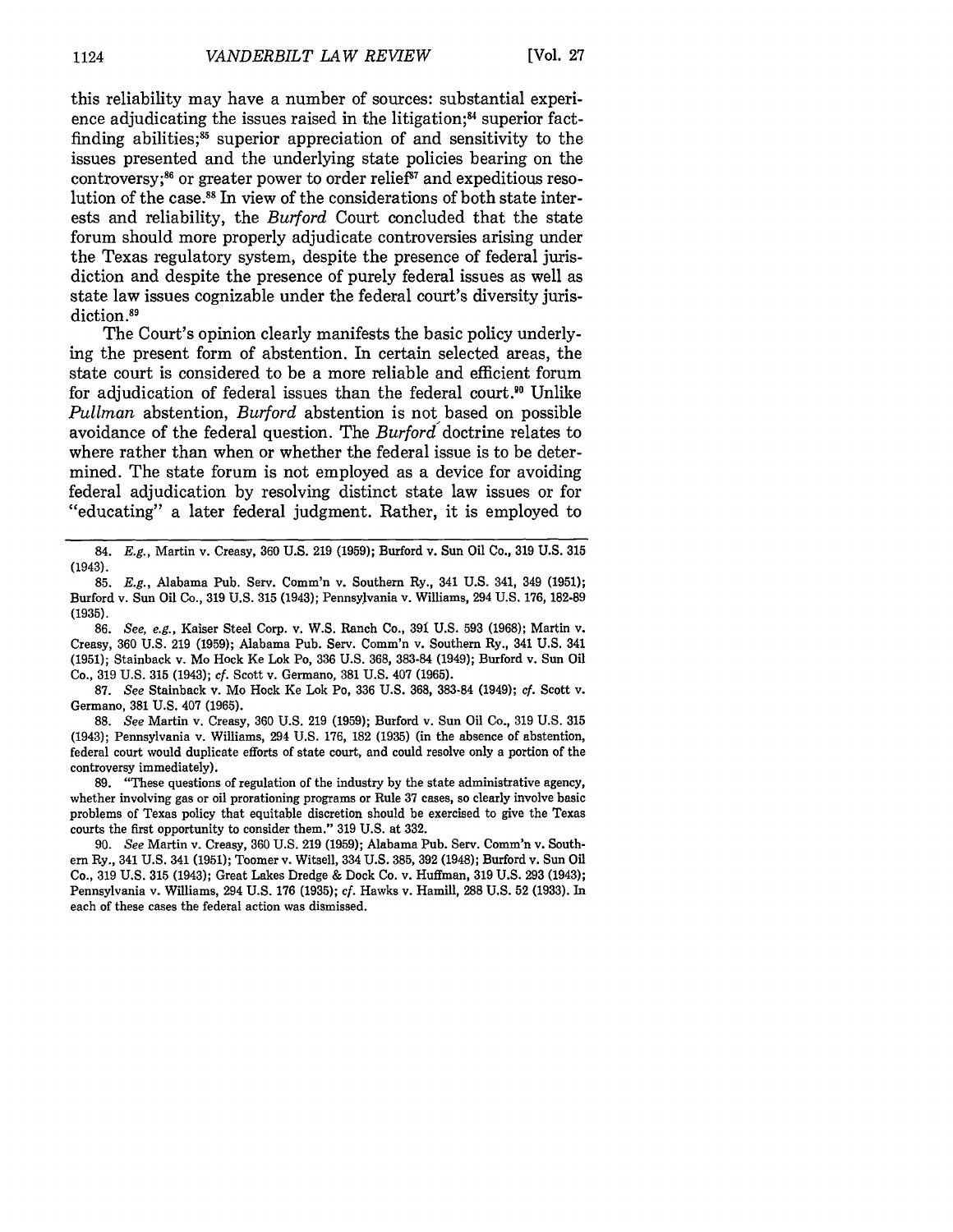decide the federal issue itself.9 **A** federal district court does not wait in the background in order to review the state court judgment. Instead, the state court is raised to a level of decision-making parity with the federal court and only appellate review in the United States Supreme Court is available to assure the integrity of the state court's adjudication of the federal issue.

Finally, as noted earlier, most cases in which *Burford* abstention is applied raise difficult, frequently fact-specific, and timeconsuming problems.12 The legal issues raised **by** the cases may be clear, but application of law to fact is almost always very difficult.<sup>93</sup> politically explosive,<sup>94</sup> or simply very time consuming.<sup>95</sup> The importance of the federal right asserted also seems to bear on the application of the *Burford* rule, for while some *Burford* cases involve important or fundamental federal guarantees, the more common application of the doctrine is found in cases involving the regulation of business activity or the exercise of nonfundamental rights.<sup>96</sup>

From the perspective of the federal system, *Burford* abstention provides a broad range of benefits. The most important advantage lies in the fact that original jurisdiction in the federal courts is completely avoided. Moreover, in light of the difficulty of obtaining Supreme Court review of state court decisions, significant amounts of work may be lifted from the appellate docket of the federal system as well.<sup>97</sup> Many of the federal questions raised in the *Burford* con-

**<sup>91.</sup>** Brillhart v. Excess Ins. Co. of America, **316 U.S.** 491, 494-95 (1942).

**<sup>92.</sup>** *Cf.* Martin v. Creasy, **360 U.S. 219 (1959);** Alabama Pub. Serv. Comm'n v. Southern Ry., 341 **U.S.** 341 **(1951);** Burford v. Sun Oil Co., **319 U.S. 315** (1943); Pennsylvania v. Williams, 294 **U.S. 176 (1935).**

**<sup>93.</sup>** *E.g.,* Kaiser Steel Corp. v. W.S. Ranch Co., **391 U.S. 593 (1968);** Burford v. Sun Oil Co., **319 U.S. 315** (1943).

<sup>94.</sup> *E.g.,* Scott v. Germano, **381 U.S.** 407 **(1965);** Stainback v. Mo Hock Ke Lok Po, **336 U.S. 368** (1949).

**<sup>95.</sup>** *E.g.,* Pennsylvania v. Williams, 294 **U.S. 176 (1935).**

**<sup>96.</sup>** While *Burford* abstention appears typically to occur in business contexts, this is not invariably true. *See* Stainback v. Mo Hock Ke Lok Po, **336 U.S. 368** (1949) (challenge to Hawaii statute limiting foreign language teaching in grade schools). *Cf.* Scott v. Germano, **381 U.S.** 407 **(1965)** (state senate reapportionment). In the *Pullman* abstention context, however, the importance of the rights asserted seems to have little relation to the abstention decision. *See* note 41 *supra.*

**<sup>97.</sup>** During the **1971** Term the Supreme Court disposed of **82%** of appeals properly filed without oral argument, and dismissed or denied certiorari in 90.4% of the certiorari petitions acted upon. FEDERAL **JUDICIAL CENTER, REPORT OF THE** STUDY GROUP **ON** THE **CASE LOAD OF THE** SUPREME COURT **A3, A10 (1972).** In view of the difficulty of obtaining Supreme Court review of the judgment of a state's highest court, it is unlikely that federal re-entry at the Supreme Court level following *Burford* abstention will occur.

Many cases in which *Burford* abstention has been ordered would have required a 3-judge federal district court and subsequent direct appeal to the United States Supreme Court.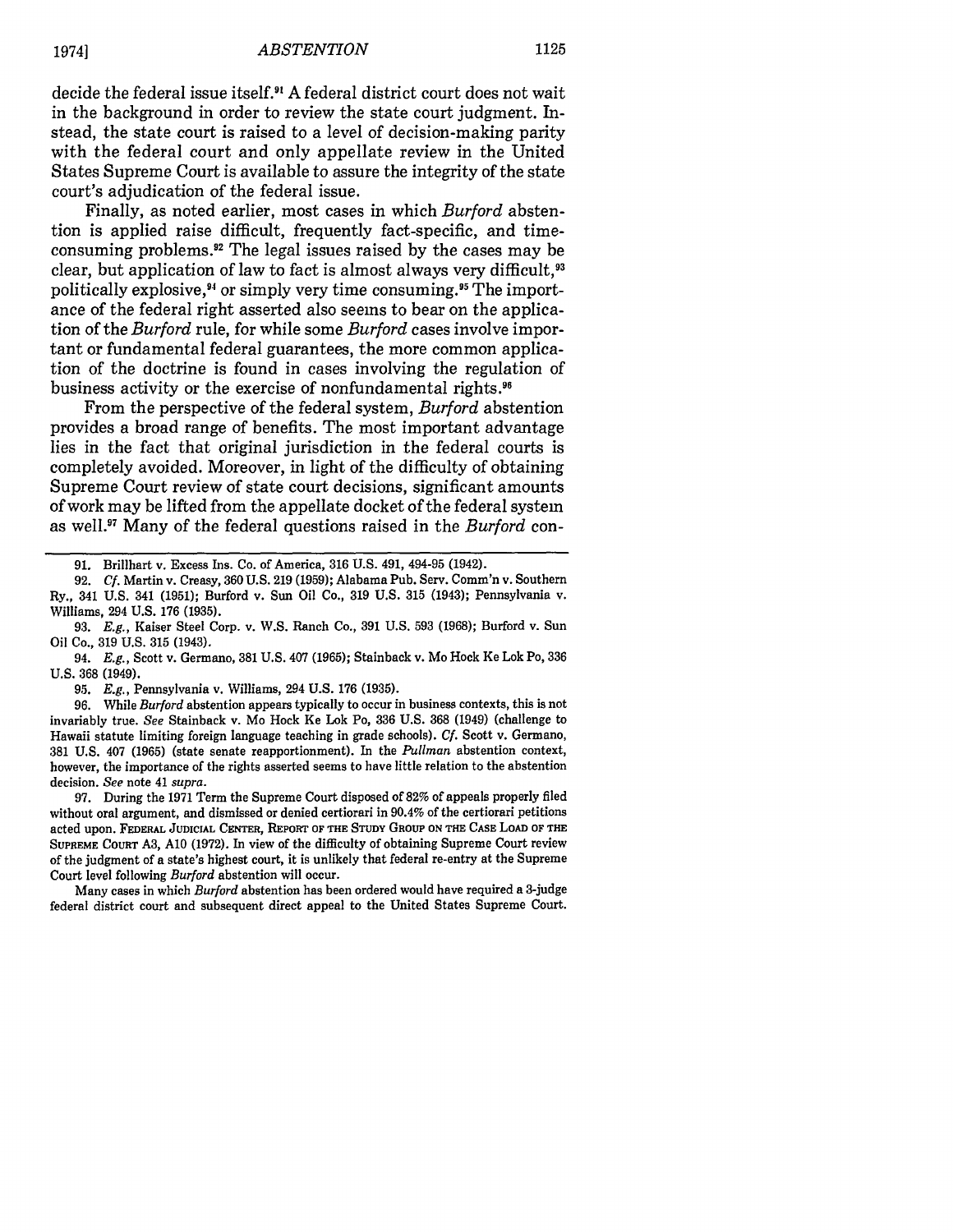text, furthermore, are difficult, and by this abstention device the federal system avoids the need to decide hard questions."

A second advantage of *Burford* abstention is that friction between the state and federal systems, which may be exacerbated rather than avoided under *Pullman* abstention.<sup>99</sup> is substantially eliminated. The state forum is given virtually final adjudicative authority, and consequently the prospect of later federal review does not serve as a divisive influence. Since there is no splitting of the litigation, and no opportunity to obtain full relitigation at the federal district court level, the delay so characteristic of *Pullman* abstention is effectively avoided.

Finally, more reliable and fair adjudication of federal issues is purportedly insured under the *Burford* rule. Although realization of this objective must depend on the peculiar circumstances of the controversy, at least in *Burford,* the consequence of better adjudication of the federal issues in the state court seems very likely to have resulted. Thus, the *Burford* rule protects the interests not only of the federal forum but also of the litigants who have selected the federal forum, for the litigants are entitled not to a favorable decision regardless of the merits, but to the best and most expeditious decision available on the merits.

Substantial benefits also flow to the state when the *Burford* rule is applied. The quality and reputation of the state judiciary is enhanced, due in large part to the greater responsibility in the resulting adjudication of federal matters. The coercive threat of later federal re-entry is avoided by dismissal in the federal court. The possibility of conflicting interpretations of state law by the state and federal courts is avoided, $100$  and interference by the federal courts with important state governmental interests is virtually eliminated. Further, the state court has a free hand in assessing both the facts

Abstention under *Burford* thus will result in avoidance of both time-consuming adjudication in that court and obligatory appellate review in the Supreme Court. When the cases could be heard by a single judge district court, *Burford* abstention will avoid not only district court and Supreme Court litigation, but appellate review at the Circuit Court level as well.

<sup>98.</sup> E.g., Martin v. Creasy, **360** U.S. 219 (1959); Burford v. Sun Oil Co., 319 U.S. **315** (1943). Of course, in each of these cases significant governmental interests were at stake, and significant expertise regarding the issues rested in the state forum. For a discussion of the meaning of these additional factors and their proper application see text accompanying notes 78-96 *supra.* Nevertheless, the "hardness" of the questions presented, despite clarity of underlying state law, is a significant element contributing to abstention under *Burford.*

<sup>99.</sup> *See* notes 49-51 *supra* and accompanying text.

<sup>100.</sup> Burford v. Sun Oil Co., 319 U.S. 315, 327-28, 334 (1943).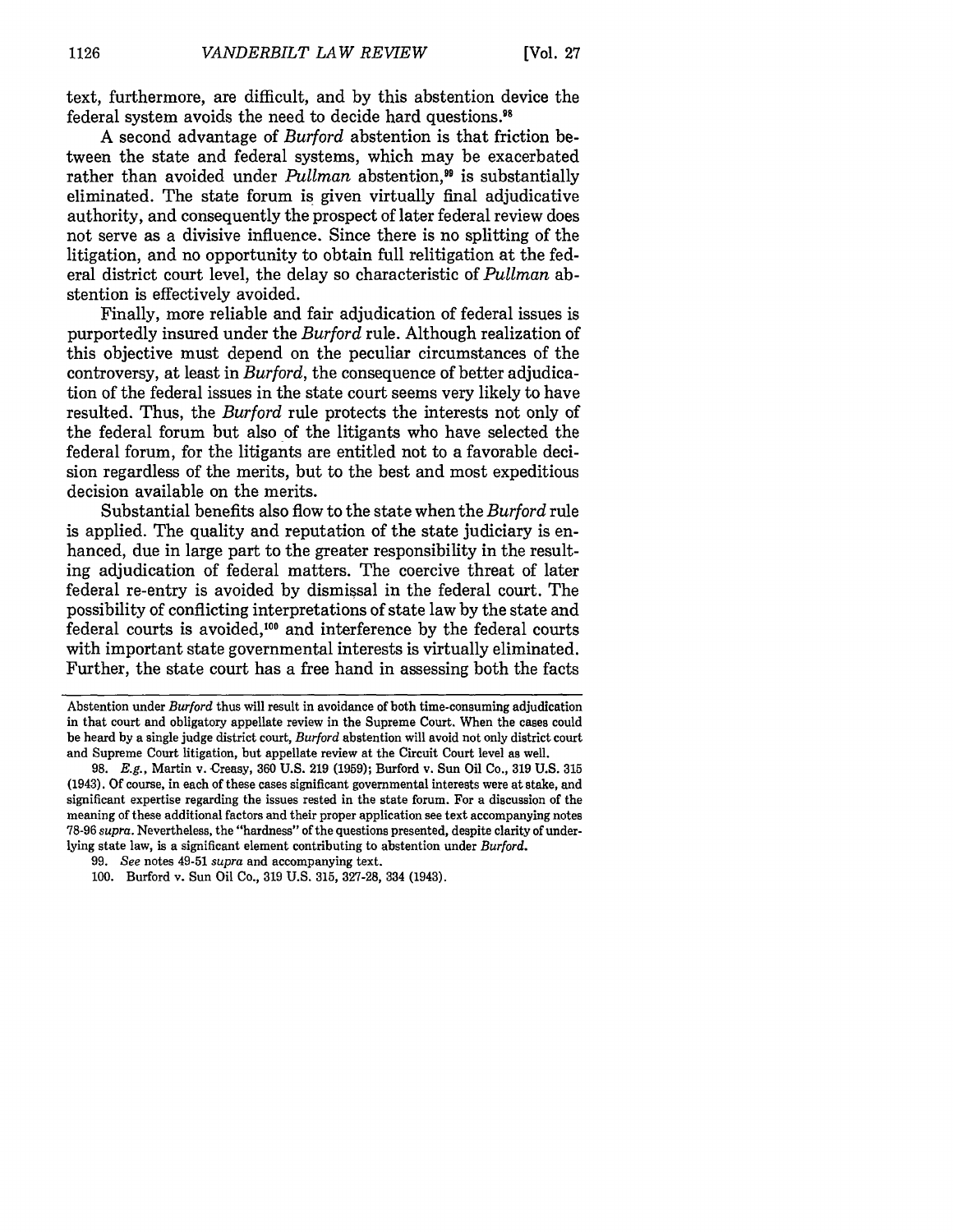and the policies underlying the state regulatory system in light of federal requirements.<sup>101</sup>

*Burford* abstention, properly applied, seems to benefit everyone and prejudice the legitimate interests of no one. Thus, while, at first blush, it might be viewed as the least defensible form of abstention, particularly in view of the proposition that "a court having jurisdiction must exercise it,"<sup>102</sup> upon further analysis it seems the least impeachable of the various forms of abstention. It can result in the most satisfactory adjudication, occasioning no delay, coercion, or friction between the federal and state systems. It is a doctrine limited in scope and application that permits state court adjudication of federal issues at the federal court's discretion. *Burford* abstention requires sensitive discrimination between the types of federal issues that the state and federal courts are best capable of resolving and avoids the unseemly relegation to state courts of state issues alone. It is thus consistent with and protective of the federal adjudicative power that the state and federal systems jointly possess.

#### *D. Identical State and Federal Issues-Reetz v. Bozanich*

The final variety of abstention has been ordered when a state constitution embodying federal constitutional standards may dispose of the case.<sup>103</sup> Reetz v. Bozanich<sup>104</sup> typifies this variety of abstention. *Reetz* involved a challenge on federal equal protection grounds to an Alaska statute that limited the availability of commercial salmon-fishing licenses to certain persons who had fished in Alaskan waters in the past. A three-judge federal district court declared the statute and regulations unconstitutional and enjoined their enforcement.<sup>105</sup> The Supreme Court reversed and ordered the

<sup>101.</sup> *See* Steffel v. Thompson, 415 U.S. 452, 474-75 n.21 (1974); Wisconsin v. Constantineau, 400 **U.S.** 433, 438-39 **(1971);** Burford v. Sun Oil Co., **319 U.S. 315, 327-28** (1943); notes 46-47 *supra.*

<sup>102.</sup> Massachusetts v. Missouri, 308 U.S. 1, 19 (1939). *See, e.g.,* Cohens v. Virginia, 19 U.S. (6 Wheat.) 264, 404 (1821).

<sup>103.</sup> *E.g.,* Askew v. Hargrave, 401 U.S. 476 (1971); Reetz v. Bozanich, 397 U.S. 82 (1970). *But see* Wisconsin v. Constantineau, 400 U.S. 433 (1971).

Two further varieties of abstention are identified by Professor Wright: abstention to avoid decision of difficult questions of state law, Louisiana Power & Light Co. v. City of Thibodaux, 360 U.S. 25 (1959), and abstention to serve the convenience of the federal courts, *e.g.,* P. Beiersdorf & Co. v. McGohey, 187 F.2d 14 (2d Cir. 1951). **C.** WRIGHT, HANDBOOK **OF** THE LAW **OF** FEDERAL **COURTS** § 52, at 203, 205 (2d ed. 1970). The former is subsumed in the third variety of abstention discussed in this article. *See* notes 92-95 *supra* and accompanying text. The latter has not been recognized explicity by the Supreme Court, although a number of cases could be viewed as incorporating, at least in part, such an approach. *E.g.,* Askew v. Hargrave, 401 U.S. 476 (1971); Reetz v. Bozanich, 397 U.S. 82 (1970).

<sup>104. 397</sup> **U.S.** 82 (1970).

<sup>105.</sup> Bozanich v. Reetz, 297 F. Supp. **300** (D. Alas. 1969).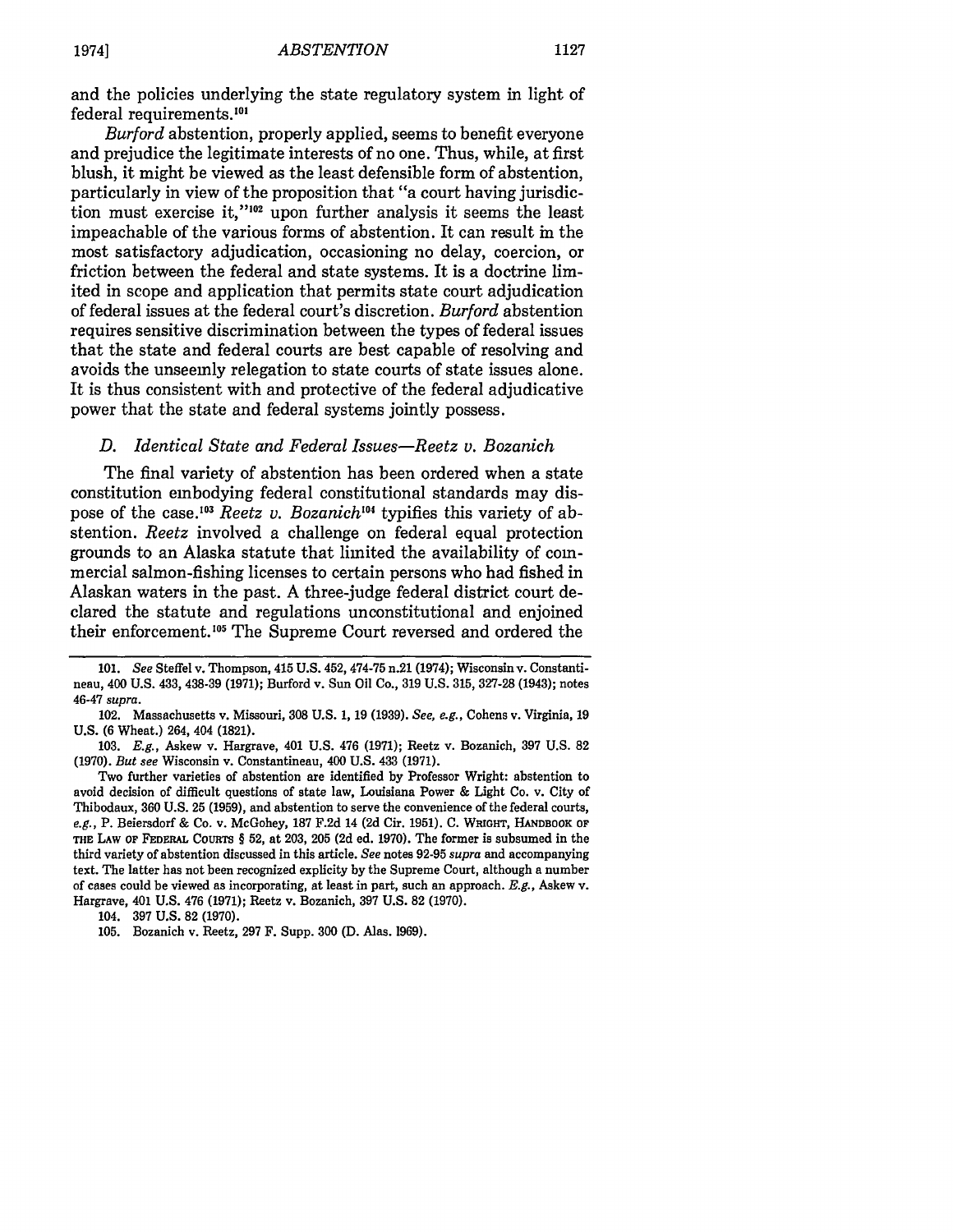district court to abstain pending a determination of the issues by the state court. While the Alaska statute was clear, and no mention was made of a possible construction that might avoid or modify the federal issue, the Court held that abstention was proper in order to permit the Alaska courts to interpret theretofore uninterpreted provisions of the Alaska constitution.<sup>106</sup> Some emphasis was placed on the state's substantial interest in preserving its valuable natural resources, 07 but the abstention was not justified by any need for state court fact findings or elucidation of policy that would alter the federal question or educate later federal review. Rather, abstention was based on the need for the state court to determine an issue of state law, the construction and meaning of the Alaska constitutional provisions, a determination that could have the same result as would follow from the application of the fourteenth amendment's equal protection clause.<sup>108</sup> Inasmuch as state constitutional provisions may not be inconsistent with federal constitutional requirements,<sup>109</sup> the effect of abstention was to force a "federalization" of the relevant state constitution by the state court.<sup>110</sup>

This type of abstention is materially different from *Burford* abstention, in which the federal court dismisses a case because the state and federal issues are identical and sensitivity to local interest, as well as fact-finding competence, may be found in the state forum.

**106.** "Wherever occuring in their natural state, fish, wildlife, and waters are reserved to the people for common use." ALAs. CONsr. art. VIII § 3. "No exclusive right or special privilege of fishery shall be created or authorized in the natural waters of the State **....** *Id.* **§ 15.**

107. 397 U.S. at 87.

108. Of course, this will not be the result in all cases in which state constitutional issues might dispose of the federal issue; rather, this form of abstention is limited to circumstances in which the state constitutional provision approximates the guarantee of the federal provision relied upon. For example, in Department of Social Services v. Dimery, 398 U.S. 322 (1970), the Supreme Court vacated and remanded a decision of a 3-judge district court that concluded that a challenged provision of a state AFDC regulation was invalid as a matter of state constitutional law because it constituted an undue delegation of legislative powers. Dimery v. Department of Social Services, 320 F. Supp. 1125 (S.D. Iowa 1969). In *Dimery* the ground for abstention was state consitutional doctrine, but the state constitutional question was distinct from the federal constitutional question under the equal protection clause. The fact that the delegation doctrine was of constitutional stature in Iowa does not serve to meaningfully distinguish *Dimery* from *Pullman,* in which the underlying state law issue also concerned the scope of legislative delegation of rulemaking power. In *Reetz,* however, the effect and substance of the state constitutional guarantee was the same as the federal equal protection clause, and the relevant issues under both the state and federal constitutions would be nearly identical.

109. U.S. CONST. art. VI, § 2.

110. This coercive effect is even more evident inasmuch as the Supreme Court did not order the federal district court to dismiss the case. 397 U.S. at 87.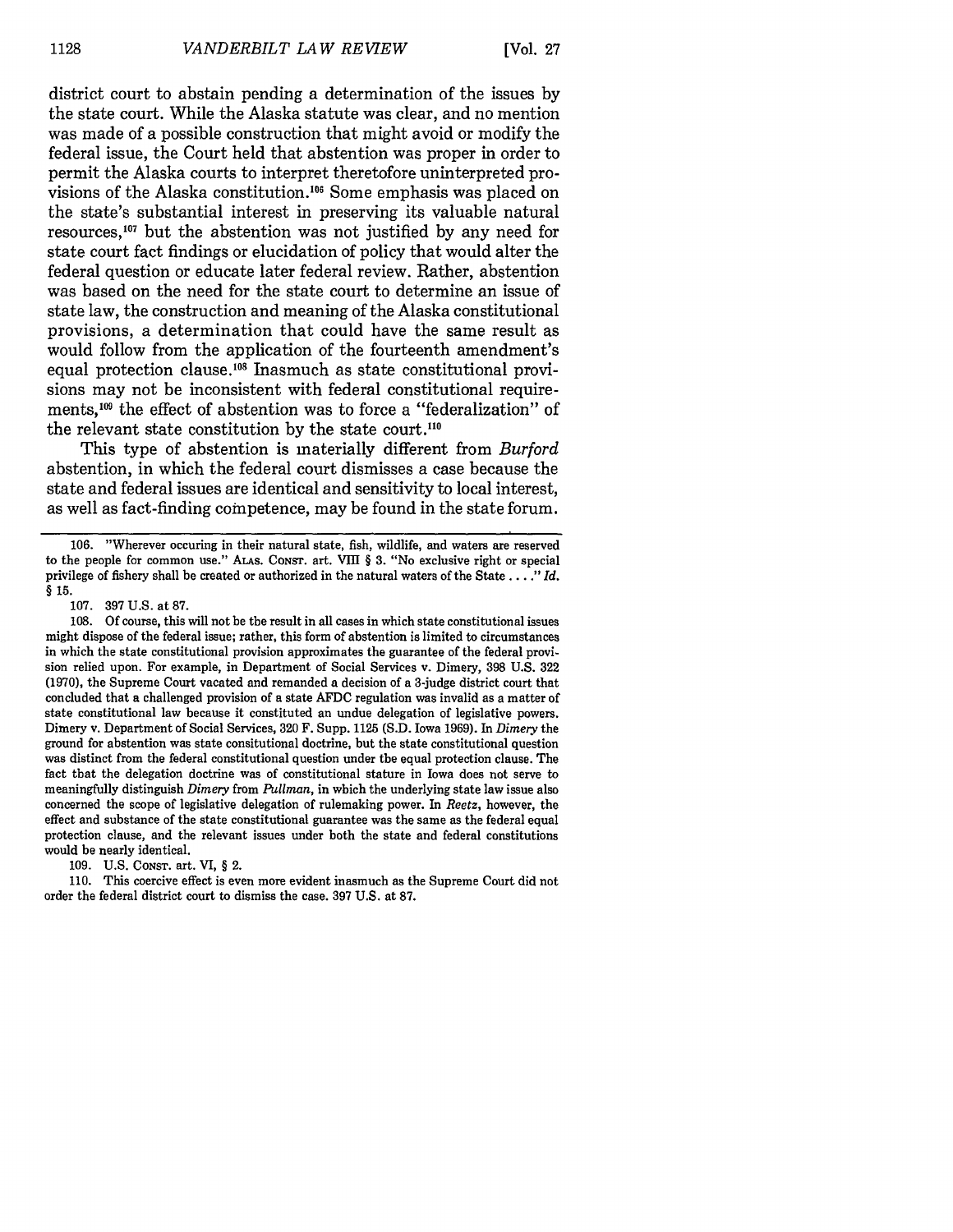In *Reetz* the matter was of interest to the state, but there was no indication of greater expertise or sensitivity to the relevant issues on the part of the state court.

The decision in *Reetz* and that of *Askew v. Hargrave,"'* in which the Court similarly deferred to Florida's state courts, strongly suggest that when such a provision exists in the applicable state constitution and prior constructions of that provision have not foreclosed its application in a manner similar to the federal guarantee,<sup>112</sup> abstention will be ordered to permit the state system to determine the validity of the challenged state statute or regulation under the state constitutional provision.<sup>113</sup>

The consequence of this form of abstention is that the state court will adjudicate, under the state constitution, the issues initially presented to the federal court for resolution under the federal constitution."' Abstention of this sort, therefore, is an extension of

113. *See* Askew v. Hargrave, 401 U.S. 476 (1971); Reetz v. Bozanich, 397 U.S. 82 (1970); P. BATOR, P. MISHKiN, D. SHAPIRO & H. WEcHSLER, **THE** FEDERAL CouRTS **AND THE** FEDERAL SYSTEM 992-93 (2d ed. 1973).

114. The Court seemed to withdraw from *Reetz* in Wisconsin v. Constantineau, 400 U.S. 433 **(1971),** a case involving a due process challenge to a Wisconsin statute that permitted public posting of the names of persons who disturbed the peace through excessive drinking. In declining to order abstention, the Court stated that "the abstention rule only applies when 'the issue of state law is uncertain.' "The abstention cases, according to the Court, have dealt with "unresolved questions of state law which only a state tribunal could authoritatively construe." 400 U.S. at 438. *Reetz* was explained as involving a state statute that the state courts could have construed to avoid the federal question. *Id.* While this is true, the Court conveniently omitted the fact that the *source* of the saving construction in *Reetz* was a state constitutional provision that could be interpreted to apply the same standards as the federal constitution. Likewise, the Wisconsin Constitution contained a due process clause that could have been employed to "construe" the statute in *Constantineau,* which was just as clear and unambiguous as that involved in *Reetz.* The majority opinion in *Constantineau* failed to satisfy the dissenters, who stated that "Reetz cannot be distinguished.. . *." Id.* at 442.

While *Constantineau* seemed to limit *Reetz* to its facts, the latter was once again resurrected in Askew v. Hargrave, 401 **U.S.** 476 **(1971).** In *Askew* a millage rollback provision of a recently enacted scheme for partial state financing of public education was attacked **by** residents of property-poor districts on equal protection grounds. The Supreme Court, on appeal, reversed the district court's action striking the rollback provision, and abstention was ordered. As in *Reetz* and *Constantineau,* the state statute was clear. There existed, however, grounds on which the rollback statute might be stricken on state constitutional grounds, and such claims were being considered in a state court proceeding that was then pending. Characterizing the state constitutional claims as "not the 'same claim,' that is, the federal claim of

<sup>111. 401</sup> U.S. 476 (1971). *But see* Wisconsin v. Constantineau, 400 U.S. 433 (1971).

<sup>112.</sup> No standards for determining whether prior construction or the clear language of a state constitutional provision would foreclose a state construction that would avoid the federal issue have emerged from the decided cases. Indeed, the Court has seemed intentionally to refrain from discussing this question, or even explaining the exact nature of the independent state constitutional ground on which abstention is based. *See* Askew v. Hargrave, 401 U.S. 476, 477-78 (1971); Reetz v. Bozanich, 397 U.S. **82,** 86-87 (1970). *See* text accompanying notes 119-23 *infra.*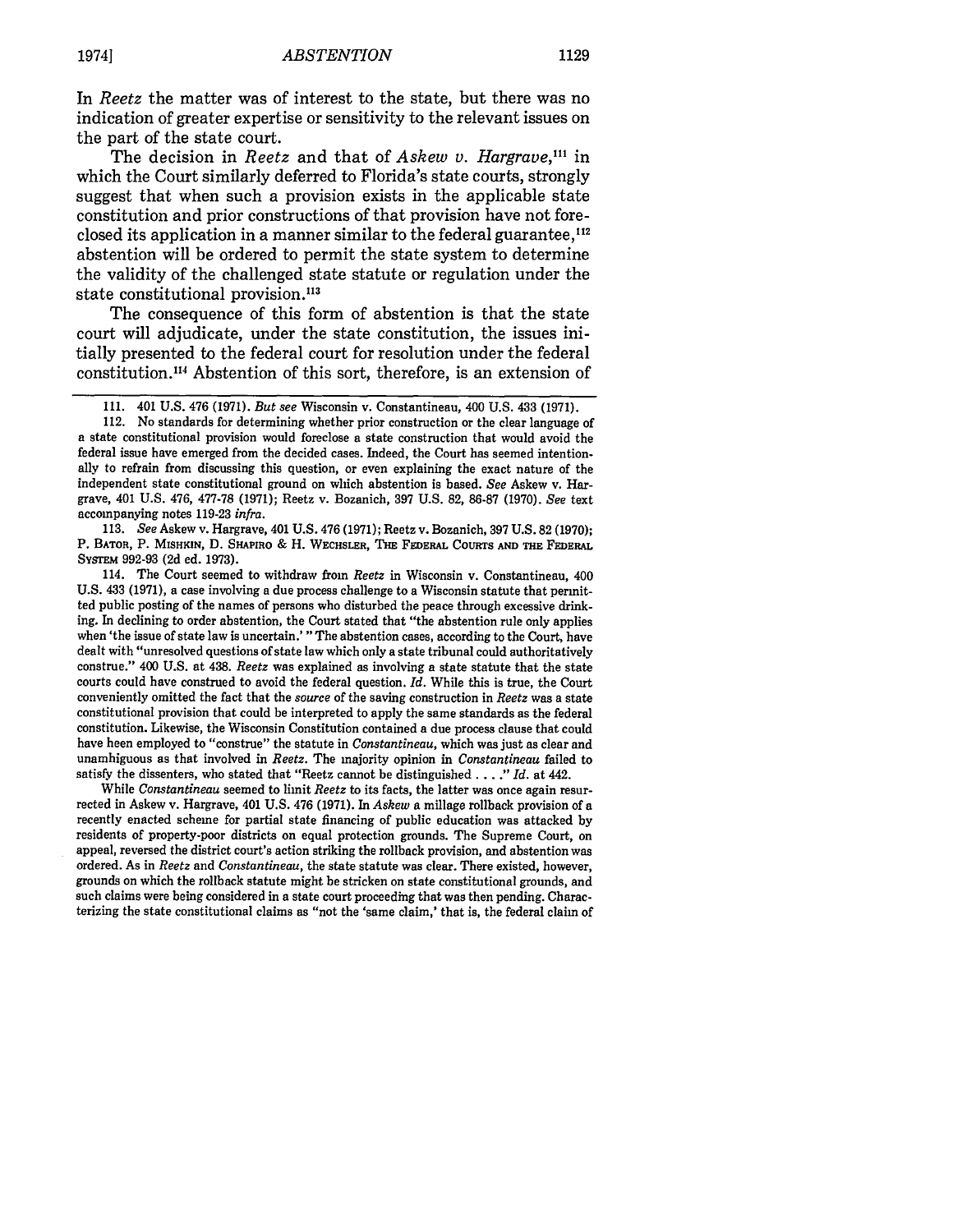*Pullman* abstention. "5 Under *Pullman,* as under *Reetz,* the state court is asked to determine an issue of state law that might dispose of the federal challenge and therefore make resolution of the federal issue unnecessary. Yet under *Pullman* the independent state law ground, whether it arises from common law, statutory law, or the state constitution, is substantively distinct from the federal issue. In *Pullman,* for example, the state court was asked to decide whether the legislature had delegated sufficient rulemaking power to the Railroad Commission to justify the challenged regulation. The federal issue, on the other hand, was whether the regulation as promulgated violated equal protection and due process standards embodied in the fourteenth amendment.

To be sure, after abstention in *Reetz* the state court could construe the State constitutional guarantee in a manner dissimilar to the federal guarantee. For example, broader rights than those required under federal law could be conferred. A narrower reading than that permitted under federal law would also be permissible, as long as the plaintiff was granted the relief requested. The narrower reading, however, would then be subject to challenge in federal court by any other proper plaintiff.<sup>116</sup> In no event would the state court be free to give the state constitutional provision a reading inconsistent with the requirements of federal law, for the federal court would be waiting in the background to enforce the federal limitations on the construction of the state constitutional provision.<sup>117</sup> Thus it can be seen that the interest in permitting the state forum to construe state law-an interest which is given great weight in the *Pullman* context-is of much less significance in the *Reetz* context.

115. *See* note 108 *supra.*

116. If, for example, the state court in dicta construed the constitutional provision in a manner inconsistent with federal requirements, a person who might be injured by application of the construction could challenge it on federal constitutional grounds under the supremacy clause. U.S. **CONST.** art. VI.

alleged denial of the federal right of equal protection, but primarily state law claims under the Florida Constitution . . . ," *id.* at 478, the Court held that abstention was proper and consistent with *Reetz.* It is difficult to distinguish *Askew* from *Reetz* as both involved clear state statutes that might be invalid under state constitutional provisions. Abstention in both was grounded on state courts deciding issues of law that were divorced from the challenged acts, and the inevitable consequence of each was to pressure the state tribunal to "federalize" the state constitution, thereby taking the heat off the federal system. In light of *Askew, Reetz* cannot be considered as strictly limited in scope. The more relevant question indeed may be whether *Constantineau* is now limited to its facts. *Constantineau* may have been decided simply because it was an easier case.

<sup>117.</sup> England v. Medical Examiners, 375 U.S. 411 (1964); *see* Askew v. Hargrave, 401 U.S. 476, 478-79 (1971); Reetz v. Bozanich, 397 U.S. 82, 87 (1970).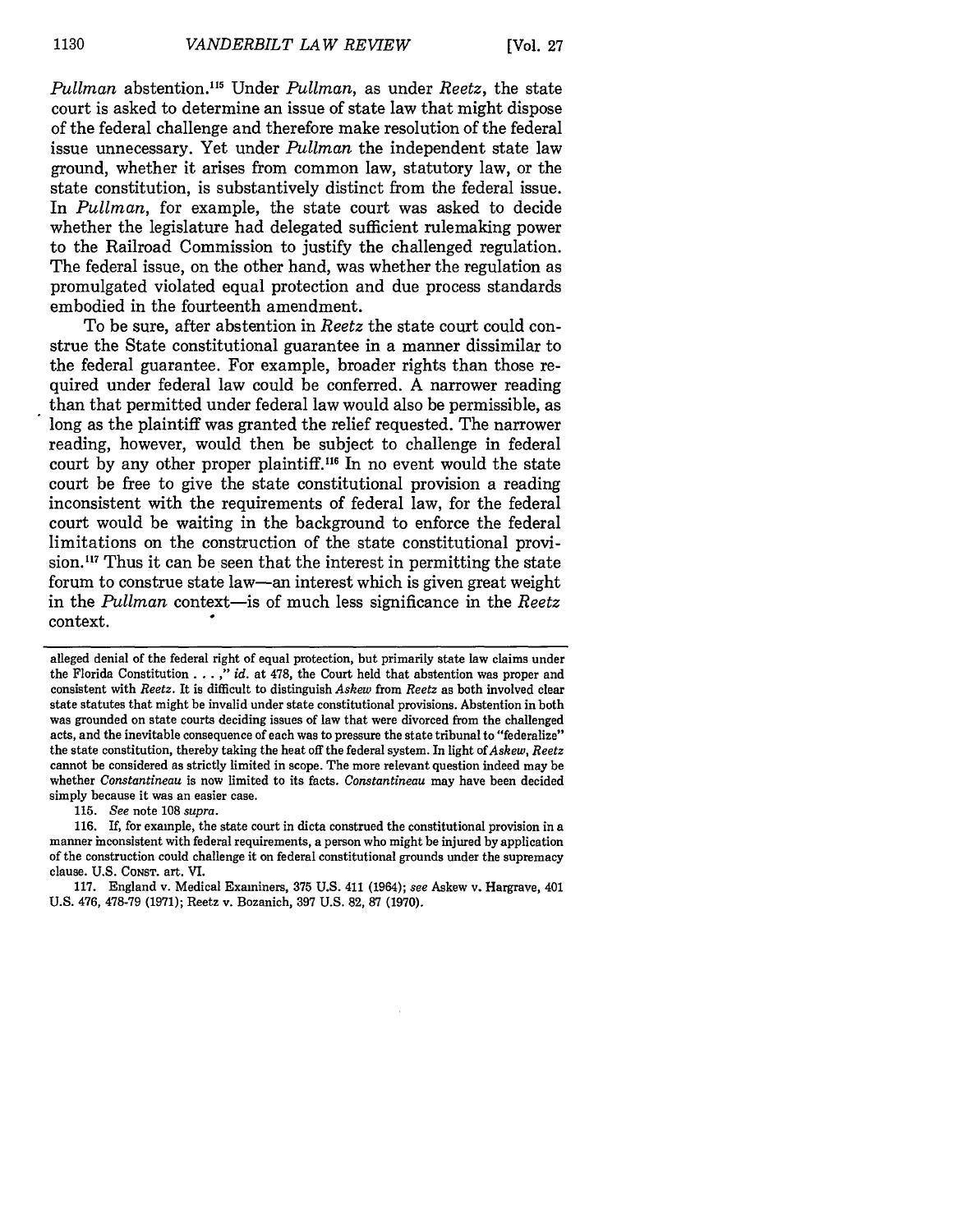This type of abstention, however, does accomplish two results. First, it avoids federal court decision of the federal question, and because the state and federal issues are the same, this can be accomplished very effectively. If the state court acts inconsistent with the requirements of federal law, the federal court stands ready to correct the state court's application of "federalized" state constitutional  $law.<sup>118</sup>$ 

A second and equally significant consequence of this fourth type of abstention is that it allocates the power to adjudicate federal constitutional questions to the state courts, despite the fact that the litigation raising those issues was commenced in a federal forum. The possible use of this doctrine to dramatically alter the forum for federal constitutional adjudication can be easily foreseen. Many state constitutions contain due process clauses,<sup>119</sup> guarantee rights of free speech,<sup>120</sup> and guarantee citizens the equal protection of the

120. *See* **ALA. CONST.** art. I, § 4; **ALAs. CONST.** art. I, § 5; Amiz. **CONST.** art. II, § 6; ARK. CONST. art. II, § 6; **CAL.** CONST. art. I, § 9; **COLO.** CONST. art. II, § 10; CONN. **CONST.** art. I, §§ 4, **5; DEL, CONST.** art. **I,** § **5; FLA.** CONsT. art. I, § 4; **GA. CONST.** art. **I,** § **1,** cI. **15;** IDAHO **CONST.** art. **I,** § **9; ILL. CONST.** art. II, § 4; *IND.* **CONST.** art. I, § **9;** IOWA **CONST.** art. **I,** § **7; KAN.** BILL **OF RIGHTS,** § **11;** Ky. CONsr. § 8; **LA.** CONsT. art. **I,** § **3;** ME. CONST. art. **I,** § 4; **MD. DECL. OF RIGHTS,** § 40; MASS. CONST. art. I, § 16, amend. LXXVII; MICH. **CONST.** art. I, § 5; **MINN. CONST.** art. I, § **3;** Miss. **CONST.** art. III, § 13; Mo. CONST. art. I, § 8; MONT. CONST. art. III, **§** 10; **NEB.** CONST. art. I, § 5; NEV. CONST. art. I, § 9; N.H. CONST. art. I, § 22; N.J. CONST. art. 1, § 6; N.M. CONST. art. II, § 17; N.Y. CONST. art. I, § 8; N.C. CONST. art. I, § 20; N.D. **CONST.** art. I, § 9; OHIO **CONST.** art. I, § 11; OKLA. **CONST.** art. II, § 22; ORE. **CONST.** art. I, § **8;** PA. CONST. art. I, § 7; R.I. **CONST.** art. I, § 20; S.C. **CONST.** art. I, § 4; S.D. CONST. art. VI, § 5;

**<sup>118.</sup>** If the state constitutional provision was prohibitory in its impact, and its prohibition was inconsistent with federal law, the provisions would be stricken on constitutional grounds. On the other hand, if the provision granted rights rather than denied them, and the rights granted were not as broad as the federal constitution required, the state constitutional provision would not be stricken. Instead, in cases in which the federal guarantee is broader than that of the state, the federal guarantee would simply supplement the rights conferred by the state constitution. In the latter instance, abstention under *Reetz* would not require the state court to construe its constitutional guarantee as broadly as the federal guarantee, but significant enticement to do so-at the risk of losing judicial power in the future-would exist.

<sup>119.</sup> *See ALA.* **CONST.** art. I, § 1; ALAS. **CONST.** art. I, §§ 1, 7; ARIZ. **CONST.** art. II, § 4; ARK. **CONST.** art. II §§ 2, 8; **CAL.** CONsT. art. I, §§ 1, 13, 26; COLO. CONST. art. I1 §§ 3, 25; **FLA.** CONST. art I, §§ 1, 9; **GA.** CONST. art. **I,** § 1, cls. 2, 3; HAwAII CONsT. art. I, § 2; **IDAHO CONST.** art. I, §§ 1,13; **ILL. CONST.** art. II, §§ 1, 2; **IND. CONST.** art I, § 1; IOWA **CONST.** art. I, §§ **1, 9; KAN. BILL OF RIGHTS** § **1;** Ky. **CONST.** *§* **1; LA. CONST.** art. , § 2; **ME. CONST.** art. I, §§ **1,6-A;** MAss. **CONST.** art. **I,** §§ **1, 11; MICH. CONST.** art. I, § **17; MINN. CONST.** art. I, § **6;** Miss. **CONST. art.** III, § 14; Mo. CONsT. art. I, §§ 2, **10; MONT. CONST.** art. **1I,** §§ **3,27; NEa. CONST.** art. **I,** §§ **1, 3;** NEv. **CONST.** art. **I,** §§ **1, 8; N.H. CONsT.** art. I, §§ 2, 12; **N.J. CONST.** art. I, § **1; N.M. CONST.** art. **II,** §§ 4, **18;** N.Y. **CONST.** art. **I,** § **6; N.C. CONST.** art. I, § **1; N.D.** CONST. art. **I,** §§ **1, 13;** OHIO CONsT. art. **I,** § **1;** OKLA. **CONST.** art. **II,** §§ 2, **7;** PA. CONsT. art. I, § **1; S. C. CONST.** art. I, § **5; S.D.** CONST. art. VI, §§ **1,** 2; **UTAH CONST.** art. **I,** §§ **1, 13;** VA. **CONST.** art. I, §§ **1, 8, 11; VT. CONST.** art. I, §§ **1, 9, 10;** WASH. **CONST.** art. I, § **3;** W. VA. **CONST.** art. III, §§ 1, **10;** WIs. **CONST.** art. I, § **1;** WYO. **CONST.** art. I, §§ 2, **6.**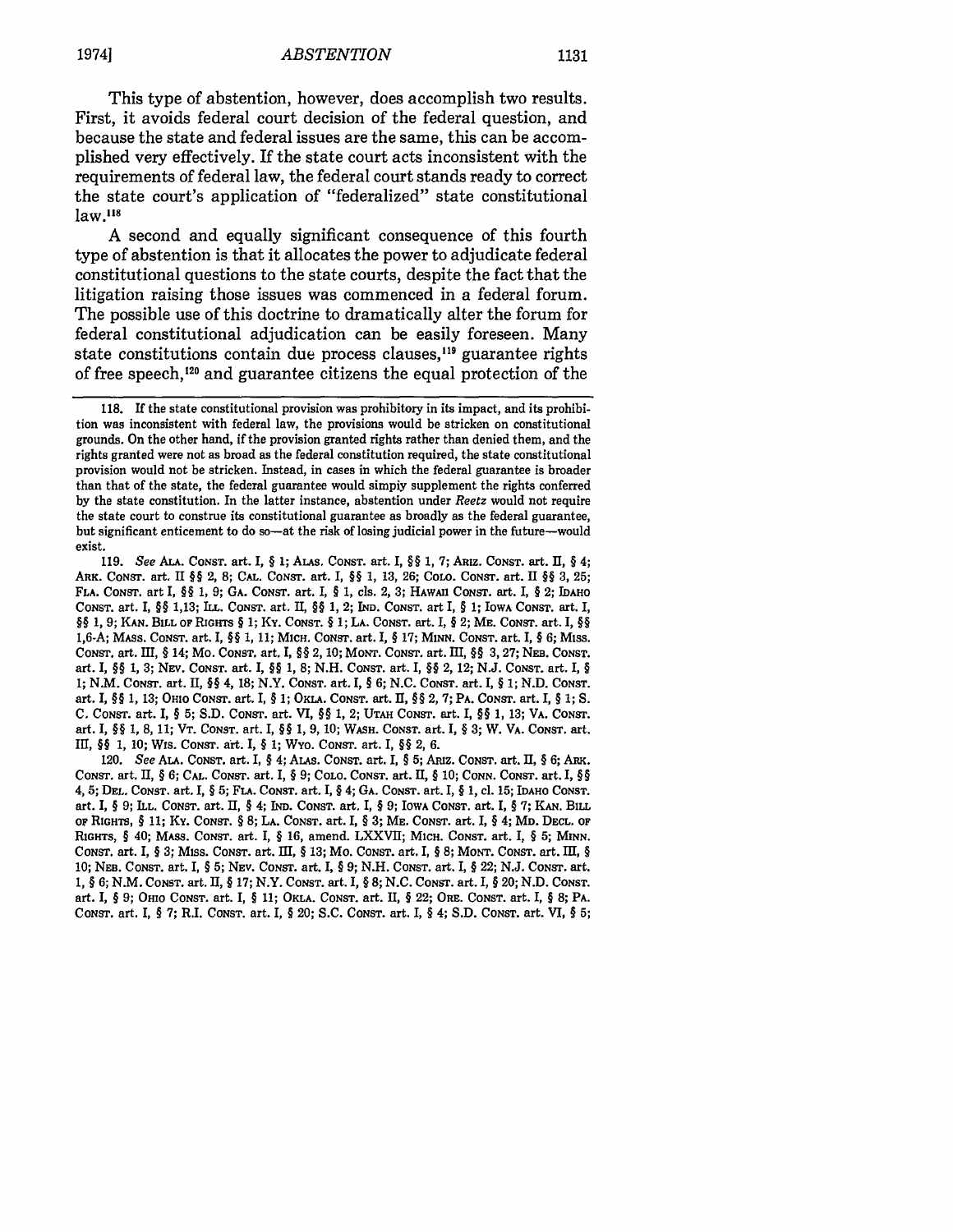laws.<sup>121</sup> The supremacy clause of the United States Constitution,<sup>122</sup> however, requires that these state constitutional provisions be applied in a manner consistent with federal requirements,123 and if not so applied, the state court judgment and enforcement would be subject to review under applicable federal standards. Thus, virtually any state constitutional provision guaranteeing rights similar to those protected **by** the federal constitution would require a state judicial interpretation consistent with the applicable federal provision. This would provide an independent state ground on which to base abstention and avoid the federal issue.

Despite the dramatic effect of reallocating power between the federal and state judicial systems, this result is not without justification. It would be extemely effective as a device for lightening the workload in the federal system-much of the federal litigation involving challenges to state action on federal constitutional grounds could be shifted to the state forum. Furthermore, it holds attractive prospects for increasing the quality of the state court systems. If substantial quantities of interesting and challenging federal litigation were placed in the state courts, the increased responsibility might serve to attract better qualified persons to the state court bench. Ultimately, if quality were significantly improved **by** this device, litigants might more often elect to litigate their federal claims in state courts. In this way, a more equal distribution of federal litigation between the federal and state courts could be voluntarily achieved.'24

122. **U.S.** CONST. art. VI.

**123.** *See* note **118** *supra.* The federal requirements could be either constitutional or statutory.

124. Litigation of federal questions in state courts is relatively infrequent today with at least certain types of jurisdiction. For example, actions arising under 42 **U.S.C. § 1983 (1970)** are rarely maintained in state court. Indeed, some state courts have expressed doubt concerning their jurisdiction over such cases. *E.g.,* Hirych v. State, **376** Mich. 384, 394, **136 N.W.2d 910,** 914 **(1965).** State courts do, however, possess concurrent jurisdiction over **§ 1983** claims. The jurisdictional counterpart of **§ 1983, 28 U.S.C. §** 1343(3) **(1970),** grants the federal courts original but not exclusive jurisdiction over cases arising under **§ 1983.** The **Civil** Rights Act of **1871,** ch. 22, **§ 1, 17** Stat. **13,** contained language that required **§ 1983** actions "to be prosecuted in the several district or circuit courts of the United States," but this language was deleted in the **1873-74** codification. Rev. Stat. **§§ 563(12), 629(16) (2d** ed. **1873-74).** It would be difficult to treat this deletion as an elimination of "surplusage." *See* Jones v. Alfred

**TENN. CONST.** art. **I, § 19; TEx. CONST.** art. **I,** § **8; UTAH CONST.** art. I, **§ 15; VT.** CONST. art. **I, § 13; VA. CONST.** art. I, **§ 12; WASH. CONST.** art. I, **§ 5; W. VA. CONST.** art. **III, § 7; Wis. CONsT.** art. I, **§ 3;** WYO. **CONST.** art. I, **§** 20.

<sup>121.</sup> *See ALAs.* CONST. art. I, **§§ 1, 3, 7; ARK. CONST.** art. **II, § 3; CAL. CONST.** art. XX, **§ 18; HAWAII CONST.** art. I, **§ 4; LA. CONST.** art. I, **§** 4; ME. CONST. art. I, **§ 6-A; MICH. CONST.** art. **I, § 2; Miss. CONST. art.** IV, **§** 94; **N.M. CONST.** art. **II, § 18;** N.Y. **CONST.** art. **I, § 11;** PA. **CONST.** art. **I, § 26; S.C. CONST.** art. **I, § 5; UTAH CONST.** art. IV, **§ 1; WYO. CONST.** art. **I, § 3.**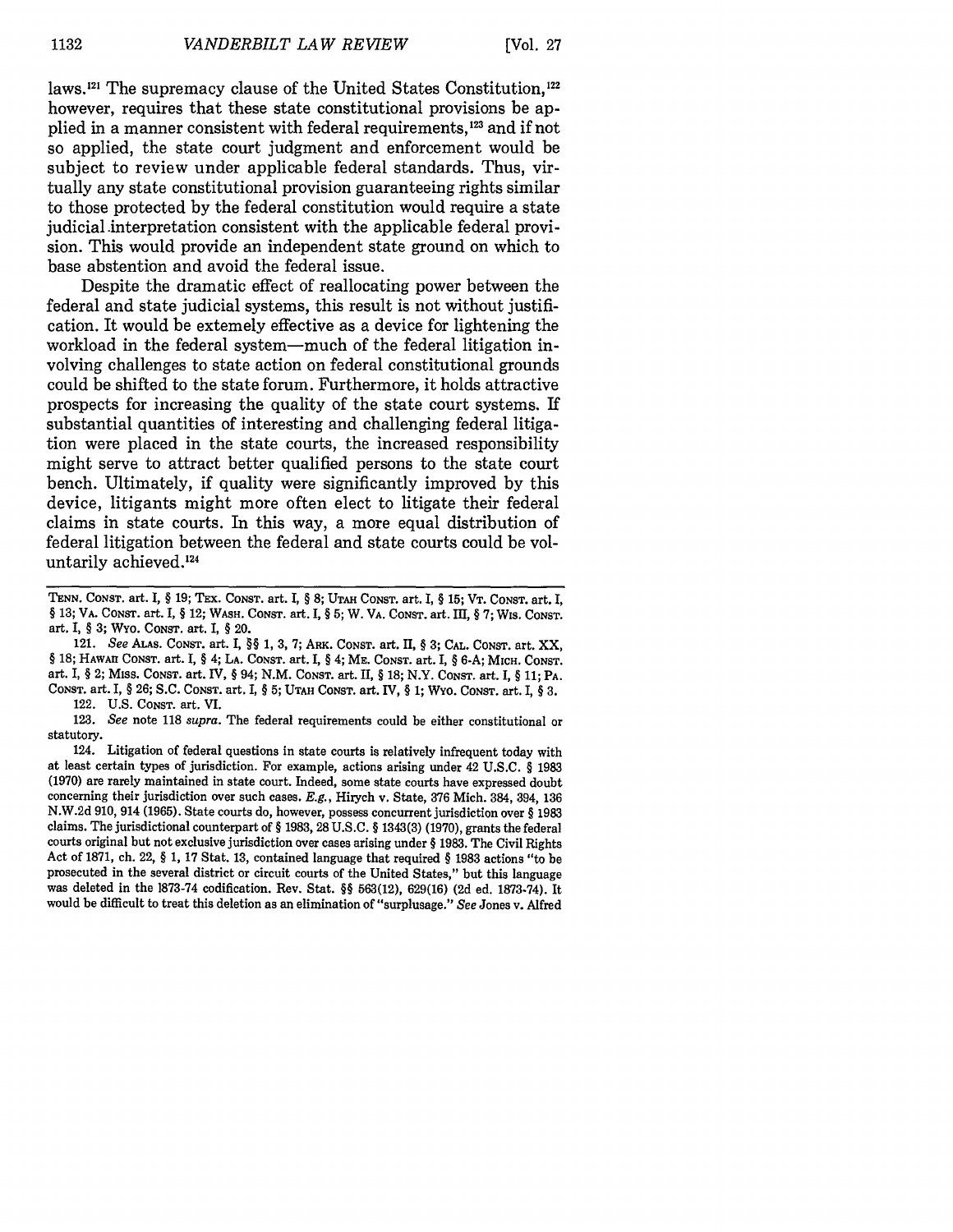# *ABSTENTION* 19741 **1133**

It seems evident that, at the very least, frequent resort to the *Reetz* doctrine could result in significant alteration of the federal courts' role in adjudicating constitutional challenges to state statutes, regulations, or official acts. By calling for abstention in cases such as *Reetz* and *Askew,* the Supreme Court has held, albeit selectively, that while a suitor's choice of a federal forum for vindication of federal rights should be recognized and protected, $125$  there is nothing in the Constitution or any act of Congress that expressly requires that forum.'25 Indeed, this form of abstention would make the constitutional principle of concurrent jurisdiction over most federal issues a reality.<sup>127</sup>

# IV. **A** PROPOSED ABSTENTION MODEL

Identification of these four varieties of abstention is helpful in constructing a descriptive model of the currently applied abstention rules and in predicting the circumstances in which a federal court is likely to refrain from immediate decision. The policies served by abstention and the concomitant justifications for abstention in any

We have observed that the broad statement that a court having jurisdiction must exercise it **. .** . is not universally true but has been qualified in certain cases where the federal courts may, in their discretion, properly withhold the exercise of the jurisdiction conferred upon them where there is no want of another suitable forum. . **.** . Grounds for justifying such a qualification have been found in "considerations of convenience, efficiency and justice" applicable to particular classes of cases.

308 U.S. at 19. Meredithv. Winter Haven, 320 U.S. 228,236 (1943); Rogers v. Guaranty Trust Co., 288 U.S. 123, 131 (1933); Canada Malting Co. v. Paterson Steamships, 285 U.S. 413, 422- 23 (1932); *see* Martin v. Creasy, 360 U.S. 219 (1959); P. Beiersdorf & Co. v. McGohey, 187 F.2d 14 (2d. Cir. 1951). For an interesting analysis of this question in the context of diversity jurisdiction see Vestal & Foster, *Implied Limitations on the Diversity Jurisdiction of Federal Courts,* 41 MINN. L. REV. 1 (1956).

127. Unless jurisidiction is granted exclusively to the federal courts by statute, the state courts have concurrent jurisdiction with the federal courts over most cases arising under the constitution, laws or treaties of the United States. *See* Charles Dowd Box Co. v. Courtney, 368 U.S. 502 (1962); Robb v. Connolly, 111 U.S. 624 (1884); Chaflin v. Houseman, 93 U.S. 130, 136 (1876); U.S. CONST. art. VI; P. BATOR, D. **MISHKIN,** D. **SHAPIRO** & H. **WECHSLER, THE** FEDERAL **COURTS AND THE** FEDERAL **SYSTEM,** 428-34 **(2d** ed. **1973).**

H. Mayer Co., 392 **U.S.** 409, 422 n.29 **(1968).** Inasmuch as § 1343(3) does not provide for exclusive jurisdiction over § 1983 actions in the federal courts, the state courts possess concurrent jurisdiction under § 1343(3). *See* Claflin v. Houseman, 93 U.S. 130, 136 (1876). *See generally* U.S. CONST. art. VI.

<sup>125.</sup> Zwickler v. Koota, 389 U.S. 241, 248 (1967); *see* Harman v. Forssenius, 380 U.S. 528 (1965); Baggett v. Bullitt, 377 U.S. 360 (1964).

<sup>126.</sup> The Supreme Court has often announced the principle that a federal court has "no more right to decline the exercise of jurisdiction which is given, than to usurp that which is not given." Cohens v. Virginia, 19 U.S. (6 Wheat.) 264, 404 (1821). Yet the principle's application is not so rigid as this statement suggests. In Massachusetts v. Missouri, **308** U.S. 1 (1939), for example, the Court discussed its obligation to accept jurisdiction in light of the *Cohens* opinion.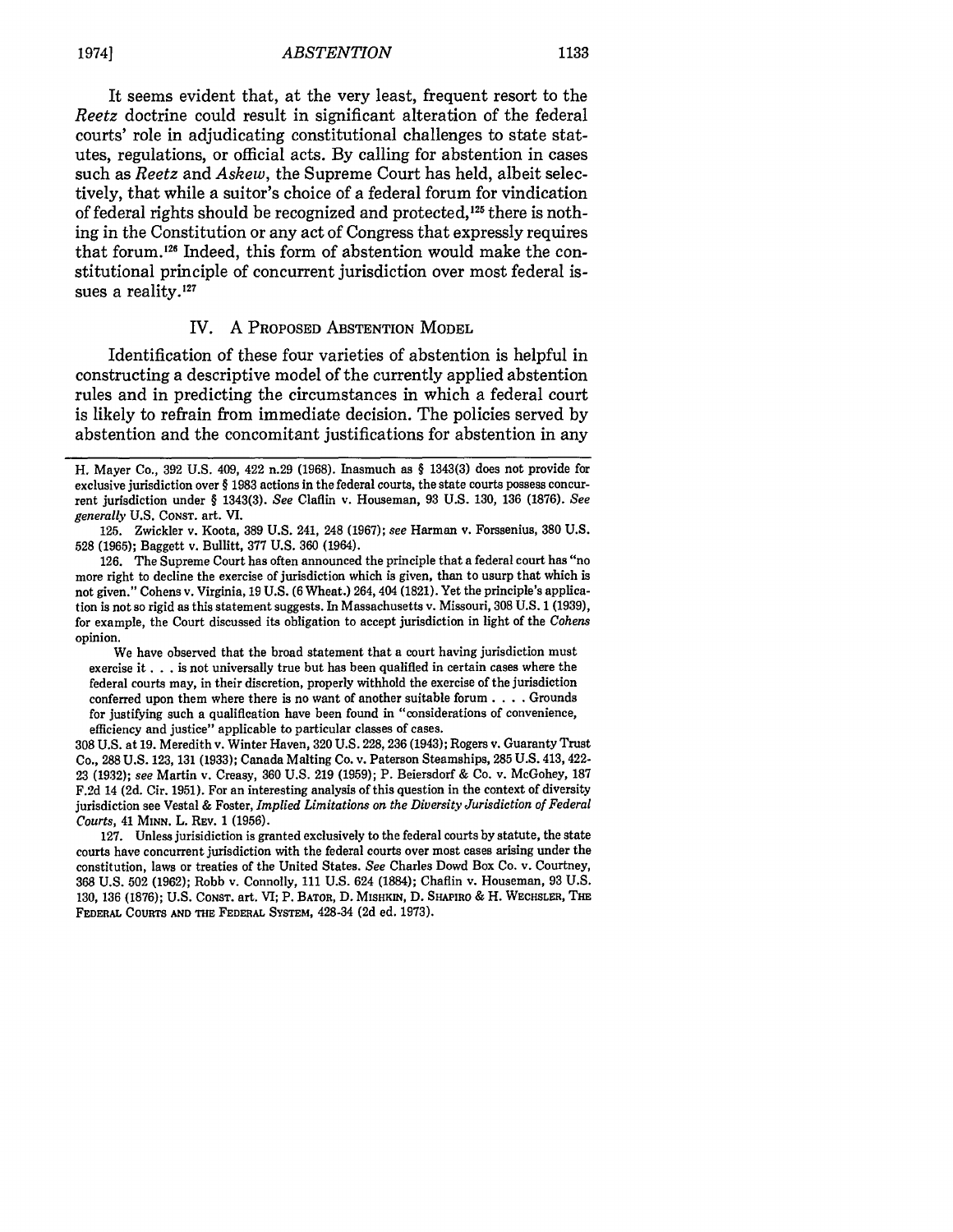given case, however, remain to be considered. The following pages will be devoted, first, to identifying and evaluating those policies. and secondly, to constructing a set of principles that should govern the application of the abstention device.

# *A. The Principles Underlying Abstention*

Two justifications are most often cited for application of the abstention doctrine:<sup>128</sup> the avoidance of a constitutional decision and the conflict that might be engendered between the federal and state systems by federal decision of local law issues. Analysis of the decisions, however, establishes that these policies are neither consistently employed nor always fulfilled. Were avoidance of constitutional questions the only justification for abstention, for example, a persuasive argument could be made that only *Pullman-type* abstention would be proper. In general, the other forms of abstention do not result in avoidance of the federal question but in its postponement or decision in another forum.<sup>129</sup> If, on the other hand, avoidance of friction between federal and state systems is the paramount justification for abstention, one might well conclude that only *Burford-type* abstention would be wholly justified.'30 It is only under *Burford,* when abstention occasions dismissal of the federal action, that complete confidence in the state judicial system is manifested.

The consequence is that neither justification for abstention satisfactorily explains the decisions invoking it. Moreover, the justifications themselves may be challenged as unduly vague and inherently unpredictable in their application. But a "bright-line" policy of inflexible rules is not necessary and such a policy may not be desirable,<sup>131</sup> given the various contexts in which abstention arises

131. *Compare* Wright, *The Abstention Doctrine Reconsidered,* 37 **TExAs** L. REv. 815, 825-26 (1959), *with* H. **FRIENDLY, FEDERAL JURISDICTION:** A **GENERAL** VIEW 94-96 (1973). The American Law Institute has proposed a codification of the abstention doctrine. AMERICAN LAW

<sup>128.</sup> *See, e.g.,* Reetz v. Bozanich, 397 U.S. 82 (1970); Harrison v. NAACP, 360 U.S. 167 (1959); Burford v. Sun Oil Co., 319 U.S. 315 (1943); Railroad Comm'n v. Pullman Co., 312 U.S. 496 (1941); C. WRIGHT, HANDBOOK OF THE LAW OF FEDERAL COURTS § 52, at 196-208 (2d ed. 1970); Kurland, *Toward a Co-operative Judicial Federalism: The Federal Court Abstention Doctrine,* 24F.R.D. 481 (1959); Wright, *The Abstention Doctrine Reconsidered,* 37TExAs L. REv. 815 (1959); Note, *Federal-Question Abstention: Justice Frankfurter's Doctrine in an Activist Era,* **80** HARV. L. REv. 604 (1967).

<sup>129.</sup> *See* text accompanying notes 52-63 (abstention in order to permit a modification of the federal question), 64-102 (abstention to avoid interference with state functions), and 103-27 (abstention in light of state constitutional provisions), *supra.*

<sup>130.</sup> *See* text accompanying notes 21-51 (abstention in light of dispositive state law issues), 52-63 (modiciation of the federal issue), and 103-27 (state constitutional provisions), *supra.*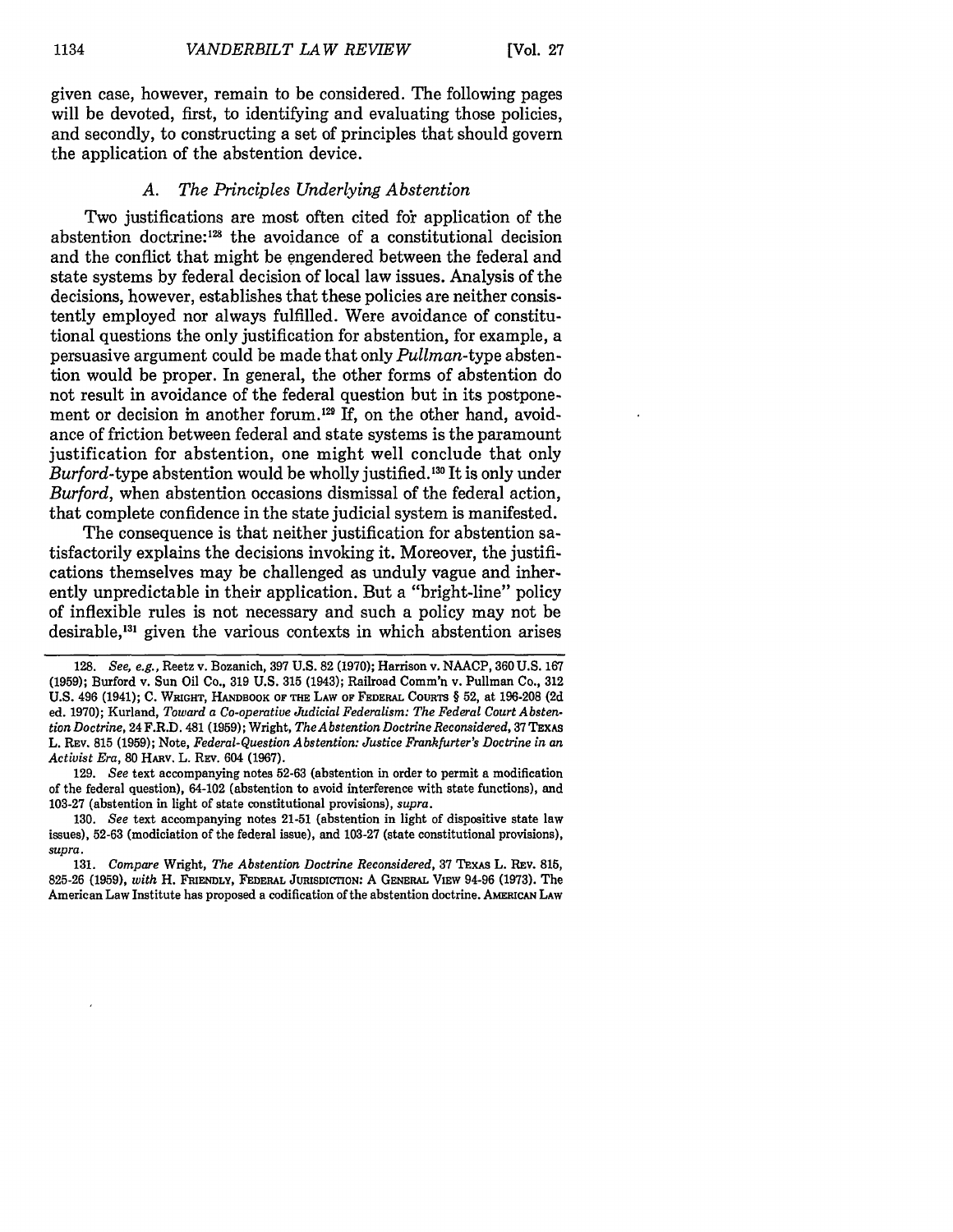and the sensitivity required in applying the relevant standards. A certain degree of predictability and systemization, however, does emerge from an analysis of the decisions, suggesting two further principles that contribute to the abstention decision. Both stem from a single proposition: in many instances a federal court, notwithstanding its jurisdiction, is less qualified to adjudicate a controversy than the state court.

First, when the federal court fears that in the course of adjudication a significant and damaging misinterpretation of state law will occur, with consequent harm to the state or local government, it will first ask the state forum to announce its binding judgment as to the meaning and application of local law. It is not essential for this principle's application that such a pronouncement dispose of the need for subsequent federal action, but if it does, that is an added factor favoring abstention. The important factor, however, is that the state pronouncement will "educate" subsequent federal review of issues appropriately in that forum and consequently increase the quality of the federal decision.

Secondly, when the federal court is faced with issues-federal. state, or both-for which the state forum has more competence or skill to adjudicate, the federal court will relinquish its original jurisdiction in favor of the local forum. This action is based on an assessment of the respective strengths and weaknesses of the federal and state courts. If the federal court is less capable of adjudicating the issues, developing the facts, and applying law to fact, there is no justification—all other things being equal—for employing the federal forum for resolution of the controversy. To do so would be consciously to select the forum least likely to reach a proper and just result.

These two principles are markedly distinct in their results, even though they are based on an identical underlying policy designed to assure the highest quality adjudication. The first principleabstention in order to educate later federal adjudication-relates to the *timing* of federal review. The second principle-abstention in order to permit the state forum to adjudicate issues clearly within the federal court's jurisdiction and traditional domainrelates to the *place* for or location of judicial review. Both, however,

**INSTITUTE, STUDY** OF **THE DIVISON OF JURISDICTION BETWEEN STATE AND FEDERAL COURTS** § 1371 and commentary, at 282-90 (1969). The ALl formulation would permit abstention in cases involving only state law issues when the state law is unsettled or when federal court decision of state law would embarrass the effectuation of state policies if in error. § 1371(c). When abstention is appropriate under the ALl model, the *England* rule would not apply. § 1371(d).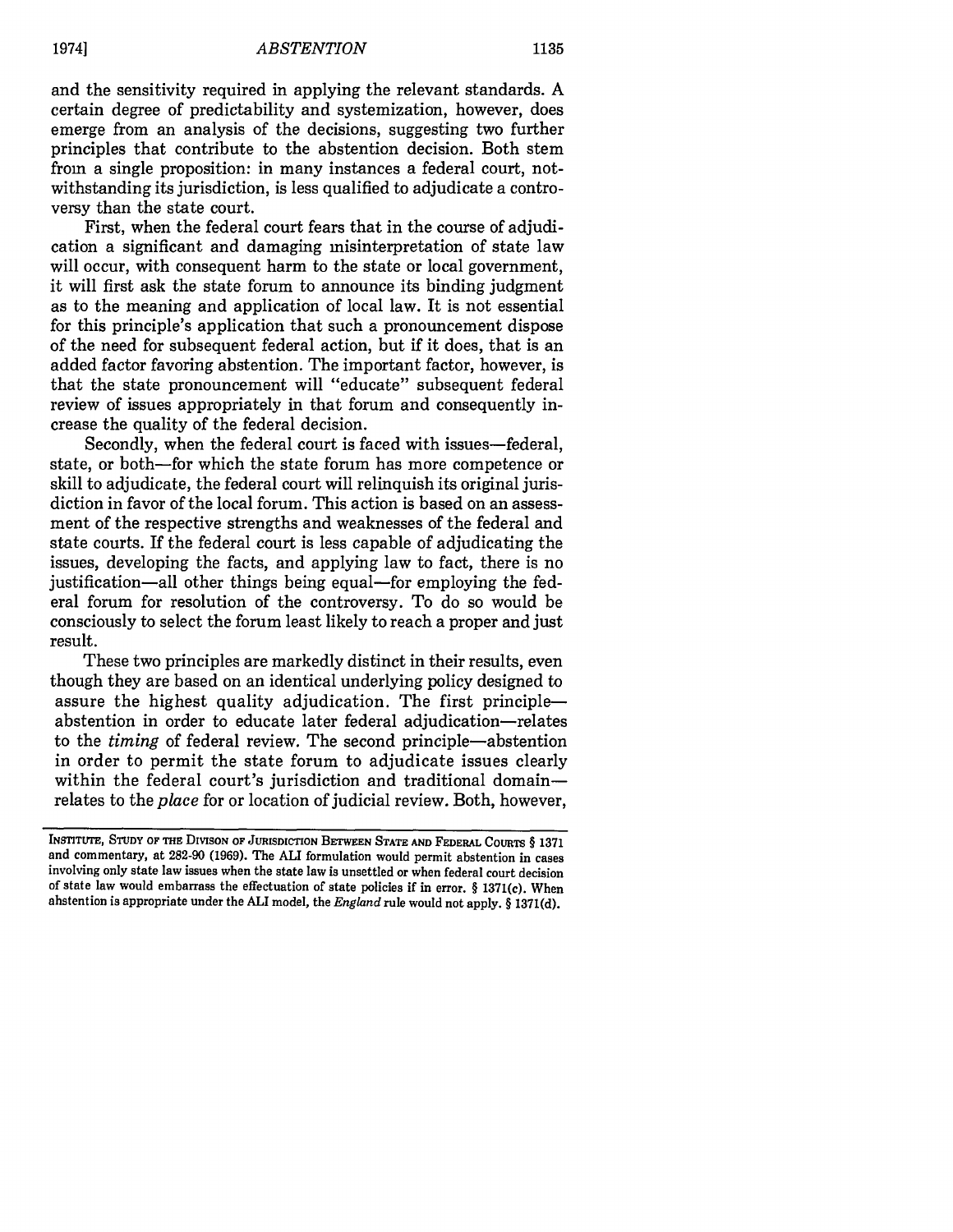are allocative devices designed to insure the highest quality review and the preservation of respect for the institution of judicial review.

These principles, however, do not serve to justify abstention under *Reetz v. Bozanich*<sup>132</sup> and *Askew v. Hargrave*.<sup>133</sup> It is difficult to conclude that the state courts in these cases would contribute meaningfully to the federal judgment, despite-the fact that *Reetz* involved Alaska's admittedly substantial interest in preserving wildlife, an abundant and important natural resource in that state, and *Askew* involved Florida's substantial interest in its allocation of resources to education. The issues presented were new, difficult, and of the sort that the federal courts are most capable of deciding. *Reetz* and *Askew,* accordingly, may be read to represent a very different principle: state courts should adjudicate the constitutionality of state statutes. Thus *Reetz and Askew* clearly seem to represent a marked extension of the *Pullman* doctrine, in which abstention is based upon potentially dispositive state law grounds. The extension stems from the identity of the state and federal issues and the vast reallocative effect that results when this identity is recognized. The potential for application of this extended *Pullman* rationale is almost limitless when the rationale is applied in the absence of considerations bearing on the competence of the state forum.134

134. *Reetz, Constantineau, and Askew* can also be interpreted as cases involving abstention based solely on the presence of a potentially dispositive state law ground that would permit avoidance of the federal question. However they are viewed, it is submitted that they represent a marked extension of the abstention doctrine and an extension that should not be continued. This conclusion is based on two premises. First, *Reetz* strongly suggests that the Supreme Court is assuming the power to reallocate adjudicatory responsibility over federal questions to the state systems on the basis of nothing more than the increasing federal workload and diminishing participation of state courts in the adjudication of federal matters over which they have concurrent jurisdiction. This sort of judgment, unaccompanied **by** further circumstances that would suggest that the state forum is superior to the federal forum for adjudication of the particular issue presented, should be made **by** the Congress rather than the judicial branch. Significant personal rights are at stake, as well as the litigant's right to free choice of forum in the absence of compelling circumstances that justify departure from that rule. And the potentially broad application of the *Reetz* rule suggests that the balance of rights and interests, as well as the potentially revolutionary alteration of the scope of original federal jurisdiction, counsel in favor of consideration **by** Congress. Secondly, *Reetz* abstention, even when viewed as simply a special application of *Pullman* abstention, manifests the inherent difficulties involved in limiting the principle that a federal court should abstain if possibly dispositive state law grounds exist. These difficulties, in turn, counsel against exclusive reliance on dispositive state law grounds as a general basis for the abstention technique.

**<sup>132. 397</sup> U.S. 82 (1970).**

**<sup>133.</sup>** 401 **U.S.** 476 **(1971).** For a discussion of *Reetz* and *Askew* see text accompanying notes **103-27** *supra. Cf.* Wisconsin v. Constantineau, 400 **U.S.** 433 **(1971).**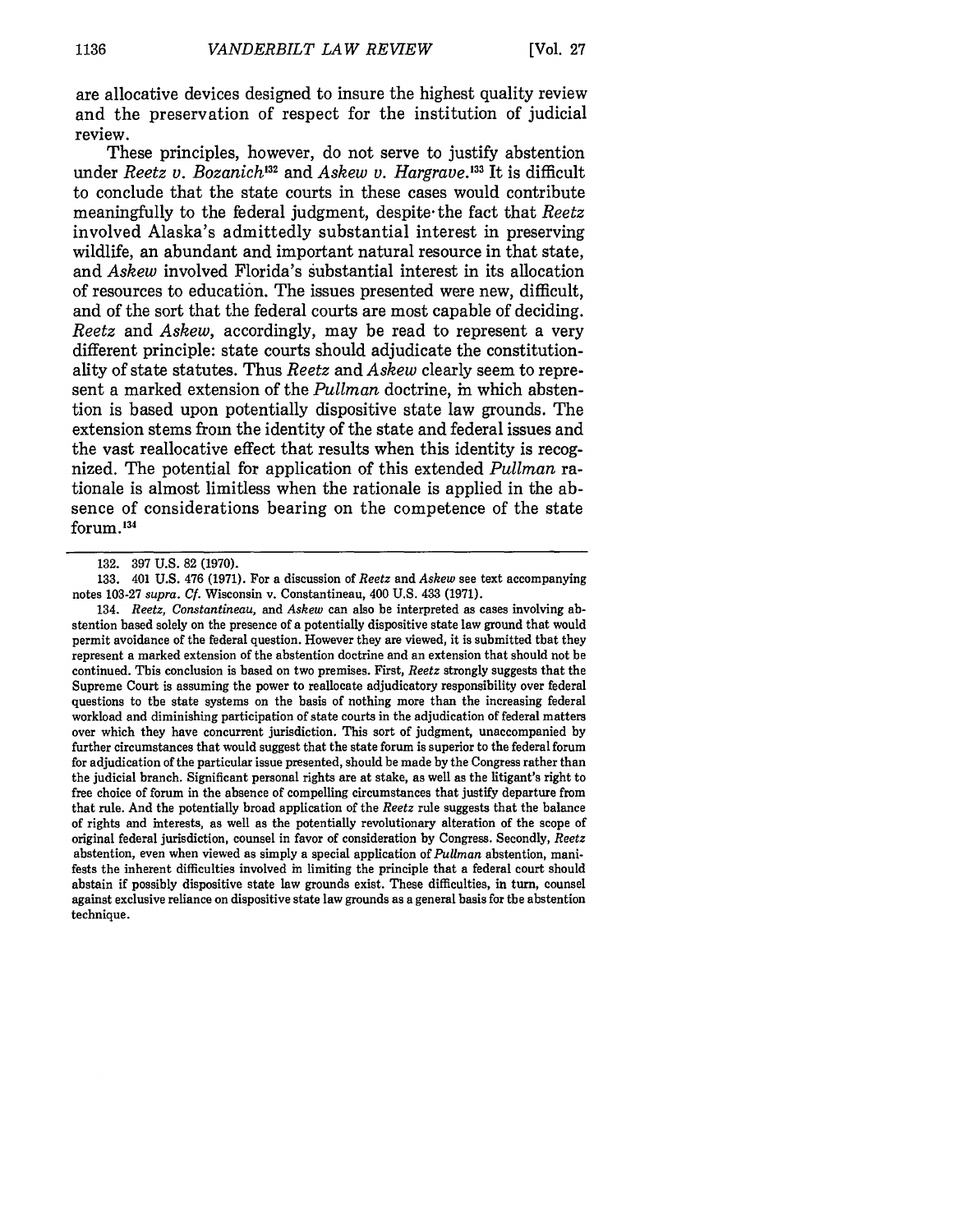An assessment of the competence of the state forum to adjudicate the controversy or contribute to its adjudication in a significant way would provide an alternative approach that would avoid the problems of application manifested by the *Reetz* case. Under this alternative formulation, *Wisconsin v. Constantineau'3 -in* which the Supreme Court declined to order abstention-would not be irreconcilable with *Reetz* and *Askew. Constantineau* involved a due process challenge to a Wisconsin statute that permitted public posting of names of persons who disturbed the peace through excessive drinking. In that case there was little, if anything, that the state courts could have contributed to the federal adjudication.<sup>136</sup> It seems clear that in *Constantineau* the federal court was best suited to adjudicate the controversy in light of the type of issue presented, the presence of a full and adequate record, the experience that the federal forum possessed by virtue of its familiarity with the issues presented, and the speedier adjudication that would result in the previously filed federal action.<sup>137</sup><br>Lastly, the presence of possibly dispositive state law grounds or

the avoidance of friction between the federal and state courts are inadequate grounds for the invocation of abstention because these grounds are at once too broad and too narrow in application. This approach, moreover, would require a reading and interpretation of state law that the federal court may not be capable of undertaking. In its extreme applications this approach breeds inconsistency that can be explained only in light of the Court's largely unarticulated judgments concerning the difficulty of the issues presented or its desire to postpone resolution of the issue until a later case. If an issue is properly presented and falls within a federal court's jurisdiction, it should be resolved on the merits. The only questions properly addressed through the abstention doctrine should be *where* and *when* the case would be best decided.

137. It should be noted that while this formulation of the abstention rule serves to explain *Constantineau,* the *Reetz* and *Askew* decisions might be inconsistent with or wrongly decided under the formulation. Reconciliation of the 3 cases under this formulation is not foreclosed or impossible, however, since the Court's brief opinions in *Reetz and Askew* are sufficiently ambiguous to permit the conclusion that abstention was ordered in *Askew* in light of distinct state law grounds and in *Reetz* in order to permit the state court to modify the federal issue and consequently "educate" later federal adjudication. These alternative interpretations, however, are strained.

Procunier v. Martinez, 94 S. Ct. 1800 (1974), can be read to represent a movement toward this application of the *Reetz* abstention model.

<sup>135. 400</sup> U.S. 433 (1971).

<sup>136.</sup> *See* note 114 *supra.*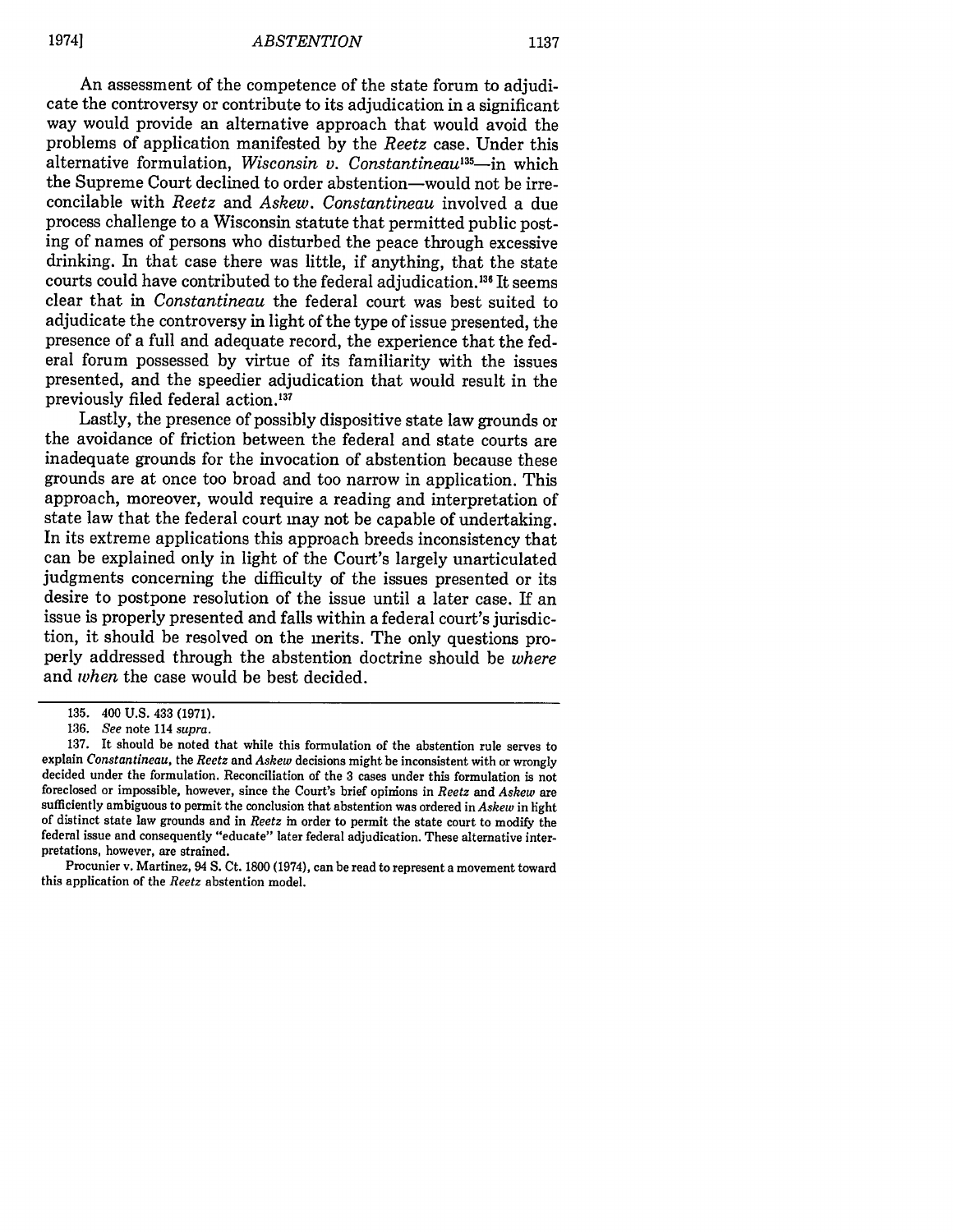# *B. The General Model*

**A** general model for abstention can now be identified. The model consists of a three-pronged test, each prong representing a distinct variety of abstention. Each prong, likewise, is based on somewhat different policies and results in different consequences.

First, if there exists a distinct state law issue, the resolution of which will require the application of legal standards different from those embodied in an underlying federal issue, and if there is a clear basis for predicting that the state law issue might dispose of the case, abstention will be justified. **138** The policy underlying this variety of abstention is the avoidance of unnecessary federal adjudication. This type of abstention should not be employed unless the state court is more capable of resolving the state law issue than the federal court.'39 Furthermore, if the state court would also be as capable of resolving the federal issue as the federal court, the court should dismiss the action rather than retain jurisdiction.<sup>140</sup> Finally, in employing this form of abstention, the federal court should be mindful of both the delay that will likely result from abstention and the federal-state friction that may be caused **by** the prospect of federal re-entry under the *England* rule. As a consequence, this form of abstention should be employed only where the state law issue is likely to be dispositive and when employed, a presumption of dismissal **by** the federal court should apply.

Another example might be Procunier v. Martinez, 94 S.Ct. **1800** (1974), discussed in text accompanying note **161-65** *infra.* In *Procunier* a vagueness challenge to certain regulations limiting prisoners' correspondence rights was instituted. Notwithstanding the possibility of a state court construction of the regulations that could avoid the federal question in the case, abstention was not ordered. The federal court could assess the facial constitutionality of the allegedly vague regulations, thus making the state court construction unnecessary.

140. When dismissal results, abstention produces the greatest functional benefits. Delay is avoided, tension from the threat of federal re-entry is diminished, federal workload at the district and appellate level is decreased, and state court participation and responsibility is at its greatest level. As developed earlier, however, dismissal should occur only when the federal court believes that the state forum is capable of adjudicating the entire controversy at least as reliably, efficiently, and fairly as the federal court. *See* text accompanying notes 64-102 *supra.*

**<sup>138.</sup>** Railroad Comm'n v. Pullman Co., **312 U.S.** 496 (1941), would remain the principal case under this heading.

**<sup>139.</sup>** For example, in *Reetz* the Court was applying a variation of *Pullman* abstention because of the possible dispositiveness of the state court's interpretation of the state constitutional provision. It is very likely, however, that the federal court would have been as capable of construing the meaning of the state provision in light of that provision's similarity to the applicable federal guarantee, the federal court's experience with the particular issues raised in the case, and the lack of evidence-from the Court's opinion-that important state policies and interests were significantly implicated.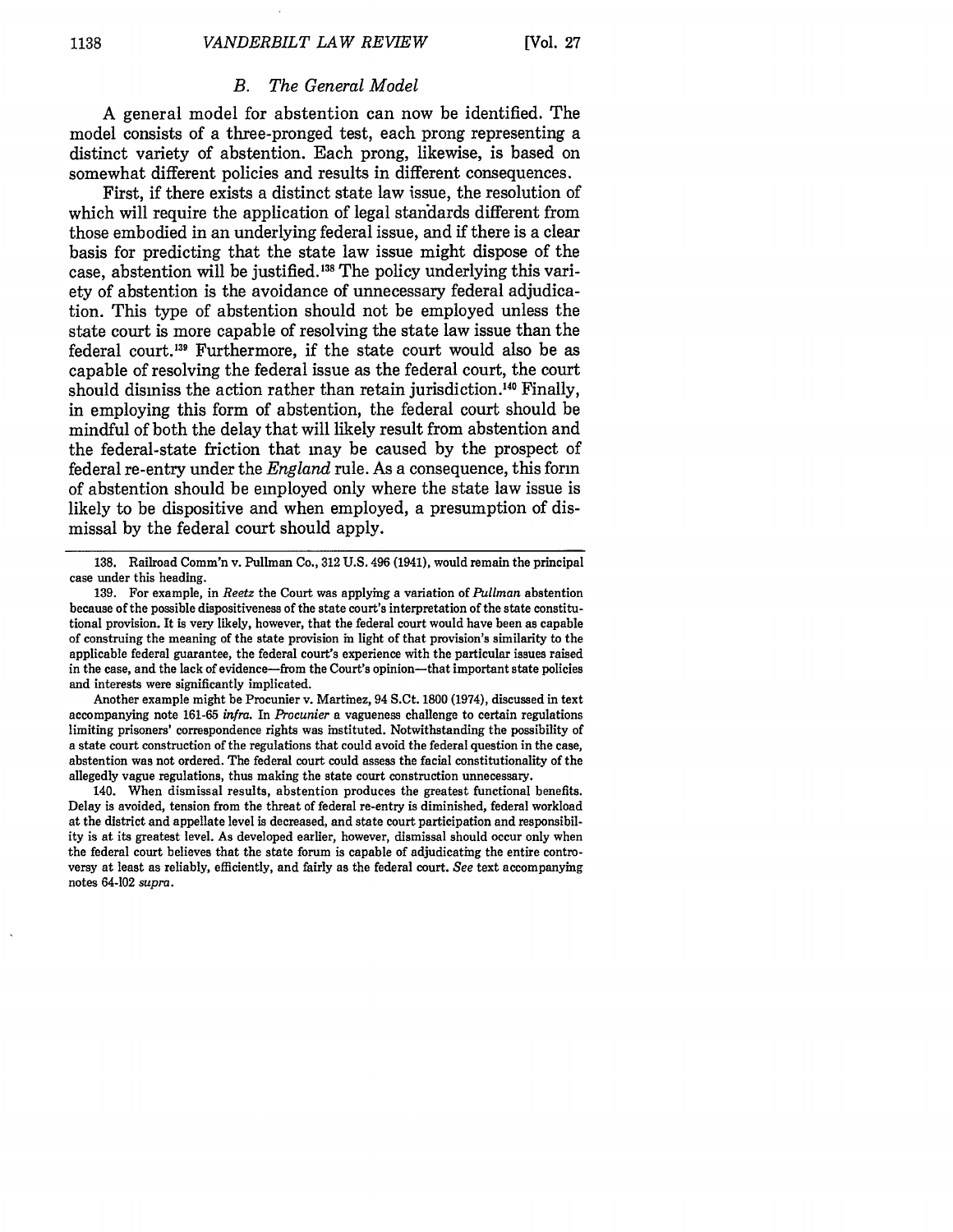The second prong of the abstention model applies when the federal court believes that state court resolution of underlying state law issues will predictably contribute in a significant way to later federal adjudication, despite the absence of a fully dispositive state law ground.<sup>141</sup> Here federal re-entry after abstention is inevitable, yet the state forum is employed as a "partner" in the federal decision-making process in order to "educate" later federal adjudication of the federal issues. While this variety of abstention can lead to significant friction between the federal and state courts, its application in narrowly confined circumstances can be justified in that it avoids erroneous or insensitive resolution of an issue that is properly in the federal court. An example of this variety of abstention would be preemption litigation in which the issue is not whether a federal statute has preempted state law, but the extent and nature of the preemption. <sup>42</sup>

The third prong of the proposed abstention model applies when the federal court concludes that a more reliable adjudication of the federal issues could be achieved in the state forum.<sup>143</sup> The existence of a potentially dispositive state law issue is not relevant here. When the state court is considered the more reliable forum, dismissal by the federal court should result, and original jurisdiction over the controversy should be shifted to the state forum. The policy underlying this form of abstention is not the avoidance of friction between the federal and state systems. Rather, the policy is the allocation of federal judicial power to the forum best suited to full and fair resolution of the issues. While this form of abstention is least likely to cause friction between the federal and state courts, it is potentially most prejudicial to the rights of the parties, for original jurisdiction over the case is shifted to the state forum with no prospect of later review in the federal district court. While there is no absolute right to selection of forum, the federal plaintiff's choice of forum should be respected unless compelling circumstances justify departure from that norm.

<sup>141.</sup> E.g., Lake Carriers' Ass'n v. MacMullan, 406 U.S. 498 (1972).

<sup>142.</sup> Other examples, however, can be easily imagined. When a detailed, comprehensive state regulatory system is challenged in whole or in part, abstention to permit the state forum to construe the provisions, identify severable portions thereof, or articulate underlying policies or practical applications might be in order despite the inevitability of federal re-entry under *England. See, e.g.,* Procunier v. Martinez, 94 S. Ct. 1800 (1974); Louisiana Power & Light Co. v. City of Thibodaux, 360 U.S. 25 (1959). Of course, when important rights are at stake, the need for prompt adjudication may pretermit abstention that would otherwise be justified. *See* text accompanying notes 187-91 *infra.*

<sup>143.</sup> *E.g.,* Burford v. Sun Oil Co., 319 U.S. 315 (1943).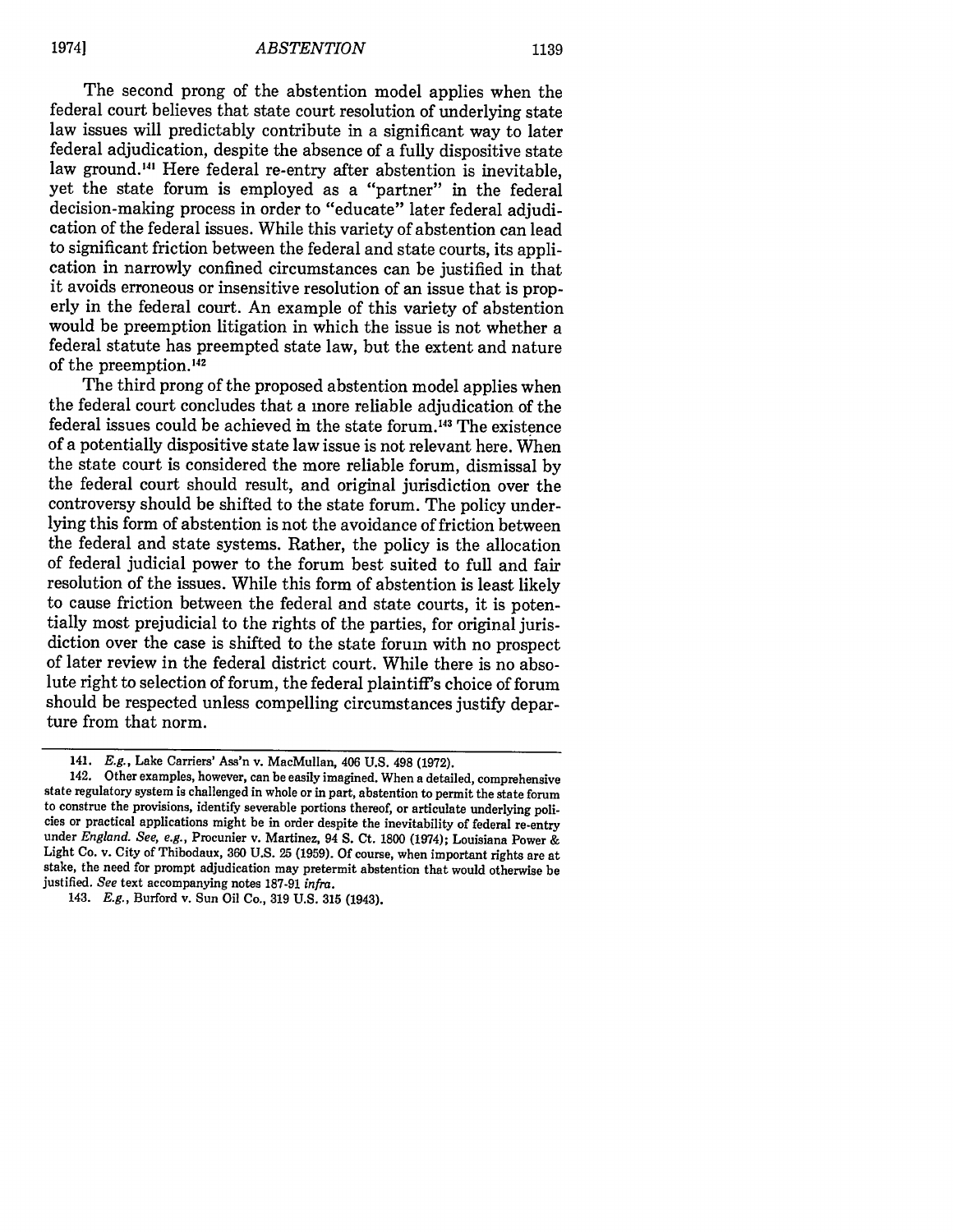The basic purpose underlying all three prongs of this abstention model is the allocation of judicial power in each case to the forum that is most competent to resolve the issues presented. This involves, ultimately, an assessment of the relative abilities of the state and federal systems to adjudicate the issues, whether that adjudication involves resolution of a potentially dispositive state law issue, resolution of nondispositive state law issues that will bear on the federal questions and increase the reliability of later federal judgments, or resolution of the federal issues in the state forum. This perspective identifies the overriding thrust of abstention. While relevant, considerations relating solely to avoiding unnecessary decision of federal issues or mitigating friction between the federal and state systems are clearly of secondary importance in the abstention context. This is in marked contrast to the comity doctrine, in which avoidance of friction assumes paramount importance and matters of competence and expertise are distinctly secondary."'

#### V. FACTORS BEARING ON ABSTENTION

Variables relevant to the abstention decision have been developed above.145 They are generally subsumed under the heading of efficient and expert adjudication. Further considerations can be identified, however, and used to determine those situations in which a federal court should abstain.<sup>146</sup>

# *A. Abstention Versus Certification*

The availability of certification, a procedure that would permit the federal court to certify unsettled questions of state law to the state supreme court, is of substantial utility in the *Pullman* abstention context.<sup>147</sup> Under such a process the highest state court would render a definitive construction of uninterpreted or unclear state

147. Certification **procedures are now** available in many states. *See* **LA.** REV. **STAT. ANN.** § **13.72.1** (Supp. 1974); MD. **ANN. CODE,** art. **26,** § **161** (Supp. **1973); N.H.** REV. **STAT. ANN.** ch. 490 **App.** R. 20 (Supp. **1973),** WASH. REV. **CODE ANN.** §§ **2.60.010** - **.030** (Supp. **1973); COLO.** App. R. 21.1 **(1970); MASS.** Sup. JuD. **CT.** R. **3:21 (1973); MONT.** SuP. **CT.** R. **1 (1973).**

<sup>144.</sup> *See, e.g.,* Samuels v. Mackell, 401 **U.S. 66 (1971);** Younger v. Harris, 401 **U.S. 37 (1971).** *See* **C.** WRIGHT, HANDBOOK **OF THE** LAW OF FEDERAL **COURTS** § **52,** at **206 (2d ed. 1970);** Maraist, *Federal Injunctive Relief Against State Court Proceedings: The Significance of Dombrowski,* 48 **TExAs** L. REV. **535,** 541 **(1970).**

<sup>145.</sup> *See* text accompanying notes 138-44 *supra.*

<sup>146.</sup> The application of these factors assumes that the federal court has concluded, as an initial matter, that the state forum is at least as experienced as **the federal** court in adjudicating the relevant issues and that **the** presence of other related factors, such as important state governmental interests or programs, counsels in favor of the state court as **the** best adjudicating body.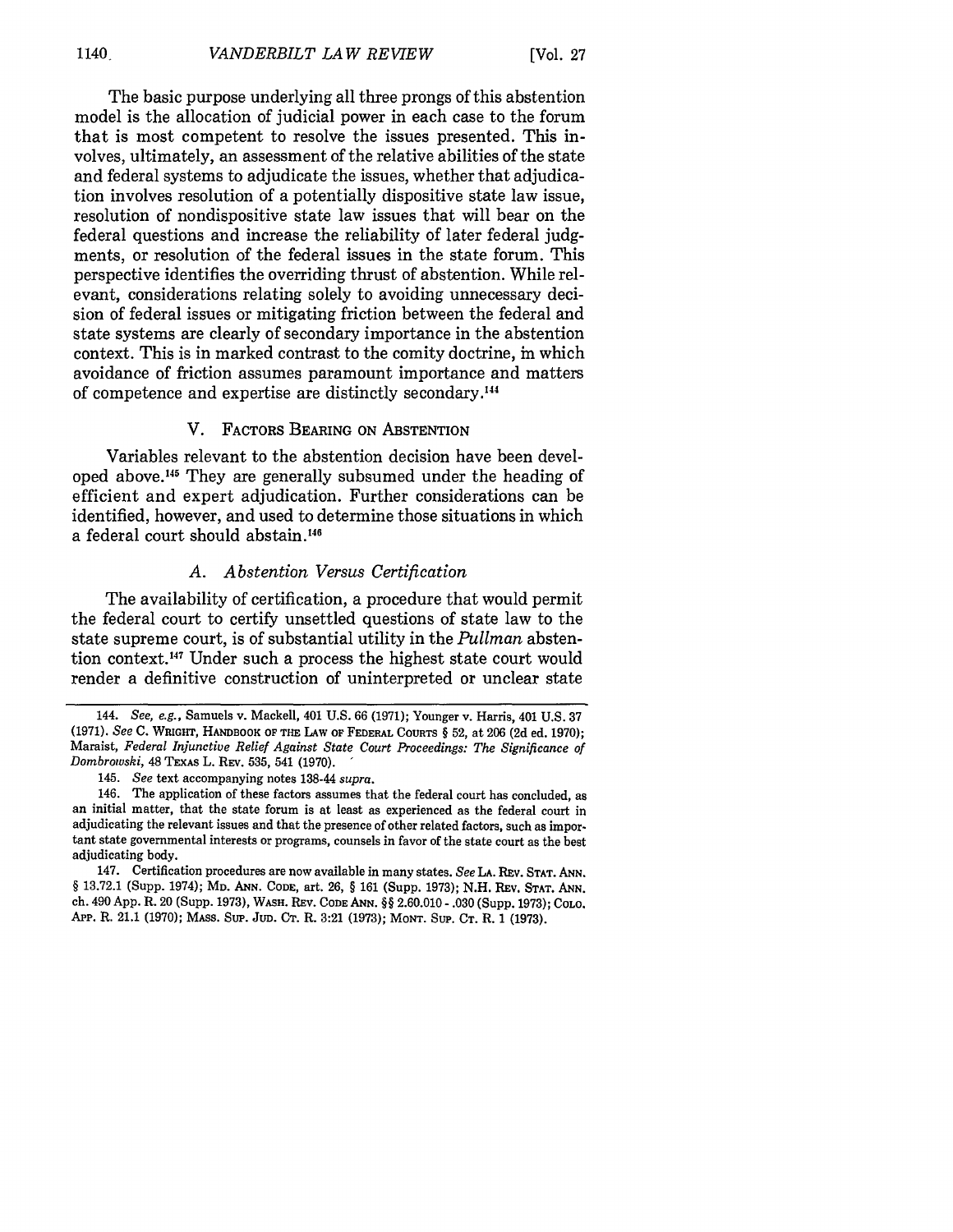statutes or clarify other unsettled questions of state law.<sup>148</sup>

The United States Supreme Court has employed this device in the past,<sup>149</sup> as have numerous lower federal courts.<sup>150</sup> Recently the Court reaffirmed the availability and utility of the certification device in *Lehman Brothers v. Schein,'5'* a diversity action brought in federal court alleging misuse of corporate property through insider trading in securities. The federal court was forced to determine the scope of fiduciary obligations imposed under Florida law. The trial court proceeded to interpret and apply Florida law,<sup>152</sup> but the court of appeals reversed, interpreting Florida law differently.'53 The United States Supreme Court reversed and ordered resort to the Florida certification procedure despite the fact that the lawsuit had consumed more than two years of trial and appellate litigation.'54 Certification was considered "particularly appropriate in view of the novelty of the question and the great unsettlement of Florida law, Florida being a distant State [from the New York District Court in which the case was tried]."<sup>155</sup> In such a situation, federal judges attempting to interpret state law "act. **.** . as 'outsiders' lacking the common exposure to local law which comes from sitting in the jurisdiction."<sup>156</sup>

The Court further intimated that if certification had not been available in *Lehman Brothers* the federal court would have been well advised to stay its hand by applying *Pullman* abstention and allowing the Florida courts to adjudicate the controversy.<sup>157</sup> The certification procedure, however, was considered more appropriate, as it "save[s] time, energy, and resources and helps build a cooperative judicial federalism."<sup>158</sup>

150. The Fifth Circuit has been most active in employing the device. *E.g.,* Trial Build- ers Supply Co. v. Reagan, 430 F.2d 828 (5th Cir. 1970); Gaston v. Pittman, 413 F.2d 1031 (5th Cir. 1969); Hopkins v. Lockheed Aircraft Corp., 394 F.2d 656 (5th Cir. 1968).

152. *Id.* at 1743.

153. *Id.*

19741

156. *Id.* This language suggests that the Court would not have ordered resort to the certification procedure had the federal court been located in Florida rather than New York. 157. *Id.*

<sup>148.</sup> For a discussion of the certification process and its objectives see Vestal, *The Certified Question of Law,* 36 IowA L. REv. 629 (1951).

<sup>149.</sup> *See, e.g.,* Lehman Bros. v. Schein, 94 S. Ct. 1741 (1974); Clay v. Sun Ins. Office, Ltd., 377 U.S. 179 (1964); Dresner v. City of Tallahassee, 375 U.S. 136 (1963); Aldrich v. Aldrich, 375 U.S. 75 (1963).

<sup>151. 94</sup> **S.** Ct. 1741 (1974).

<sup>154.</sup> *Id.* at 1745. (Rehnquist, J., concurring).

<sup>155.</sup> *Id.* at 1744.

**<sup>158.</sup>** *Id.*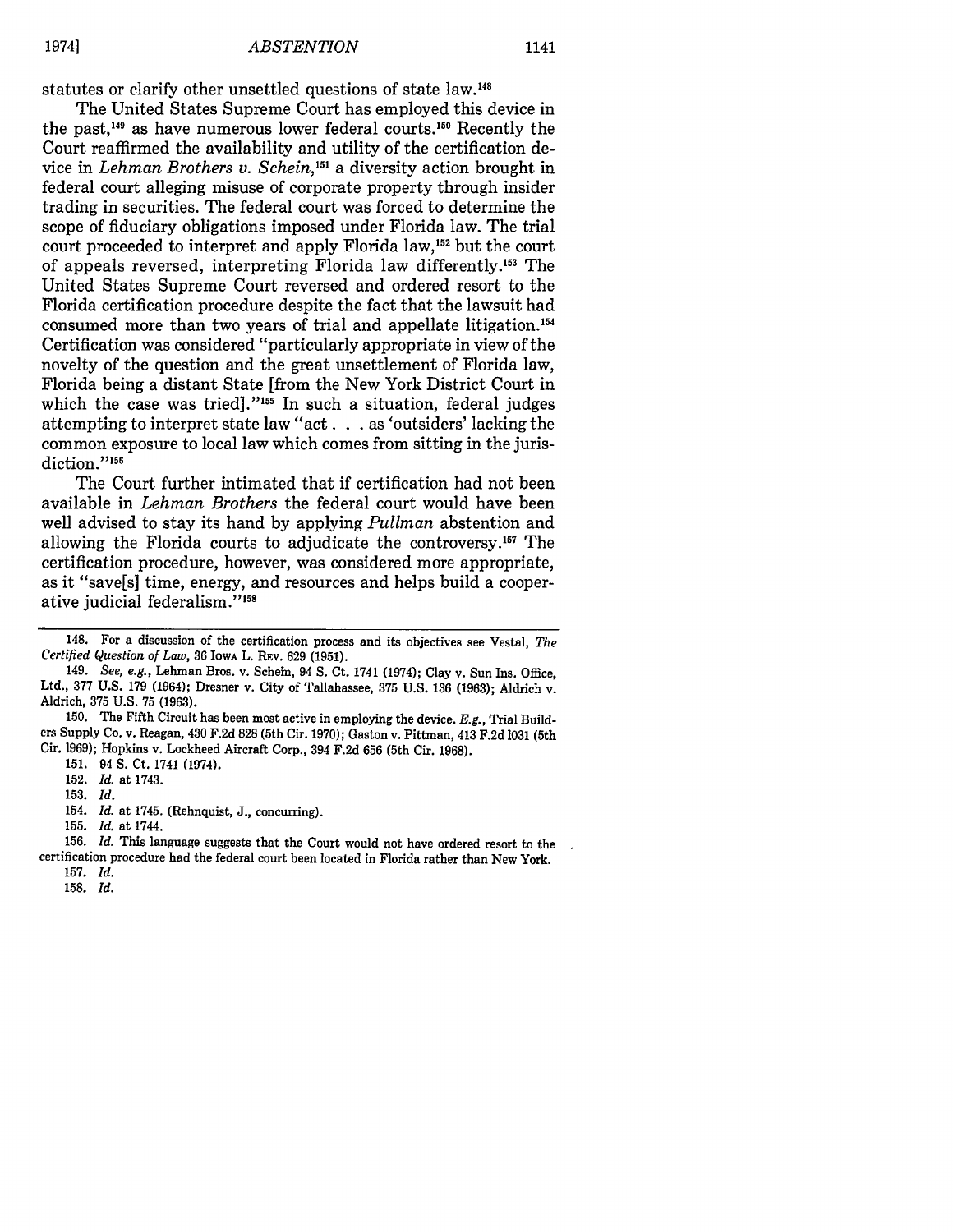Without question, a certification procedure is more efficient than abstention for determining the meaning of state law and ascertaining the policies underlying the relevant state law issues present in the litigation. The benefits of certification, however, are limited. When questions of law and general policy or legislative purpose are present in a controversy, little more than a definitive ruling on the questions of law is necessary, and the certification process is adequate.

On the other hand, abstention is more appropriate in the many cases in which it is necessary to take advantage of the state court's fact-finding experience. This is ordinarily the case in the *Burford* context, in which abstention is based largely on a determination that the state forum would be a more efficient and reliable forum for the complete adjudication of all federal and state issues presented in the controversy. Because abstention allows a full and reliable determination of fact-laden issues and policy by the betterqualified state court,<sup>159</sup> it also serves as the better vehicle for abdication to the state courts when state law grounds might be dispositive or when significant modification of the federal questions presented in the litigation might result.<sup>160</sup> Therefore, while the certification device is a valuable tool for the abstaining court, its utility must be measured against the purposes underlying abstention. In the *Pullman* context certification will ordinarily be appropriate; in other abstention contexts its usefulness is less evident.

#### *B. Vagueness Challenges*

Vagueness challenges to state statutes or rules present a federal question that demands special attention,<sup>161</sup> because in almost all such cases an argument can easily be constructed under *Pullman* that abstention is necessary due to possibly dispositive state law grounds that would avoid or at least substantially modify the federal question. The Supreme Court addressed the dilemma posed by vagueness challenges in *Baggett v. Bullitt<sup>162</sup>* and again recently in *Procunier v. Martinez."3 In Procunier* the Court stated the stan-

<sup>159.</sup> E.g., Lake Carriers' Ass'n v. MacMullan, 406 U.S. 498 (1972).

<sup>160.</sup> *See, e.g.,* Lake Carriers' Ass'n v. MacMullan, 406 U.S. 498 (1972); Louisiana Power & Light Co. v. City of Thibodaux, 360 U.S. 25 (1959).

<sup>161.</sup> *See, e.g.,* Procunier v. Martinez, 94 S. Ct. 1800 (1974); Cameron v. Johnson, 390 U.S. 611 (1968); Zwickler v. Koota, 389 U.S. 241 (1967); Dombrowski v. Pfister, 380 U.S. 479 (1965); Baggett v. Bullitt, 377 U.S. 360 (1964).

<sup>162. 377</sup> U.S. 360 (1964).

<sup>163.</sup> Procunier v. Martinez, 94 S. Ct. 1800 (1974), discussed in text accompanying notes 188-91 *infra.*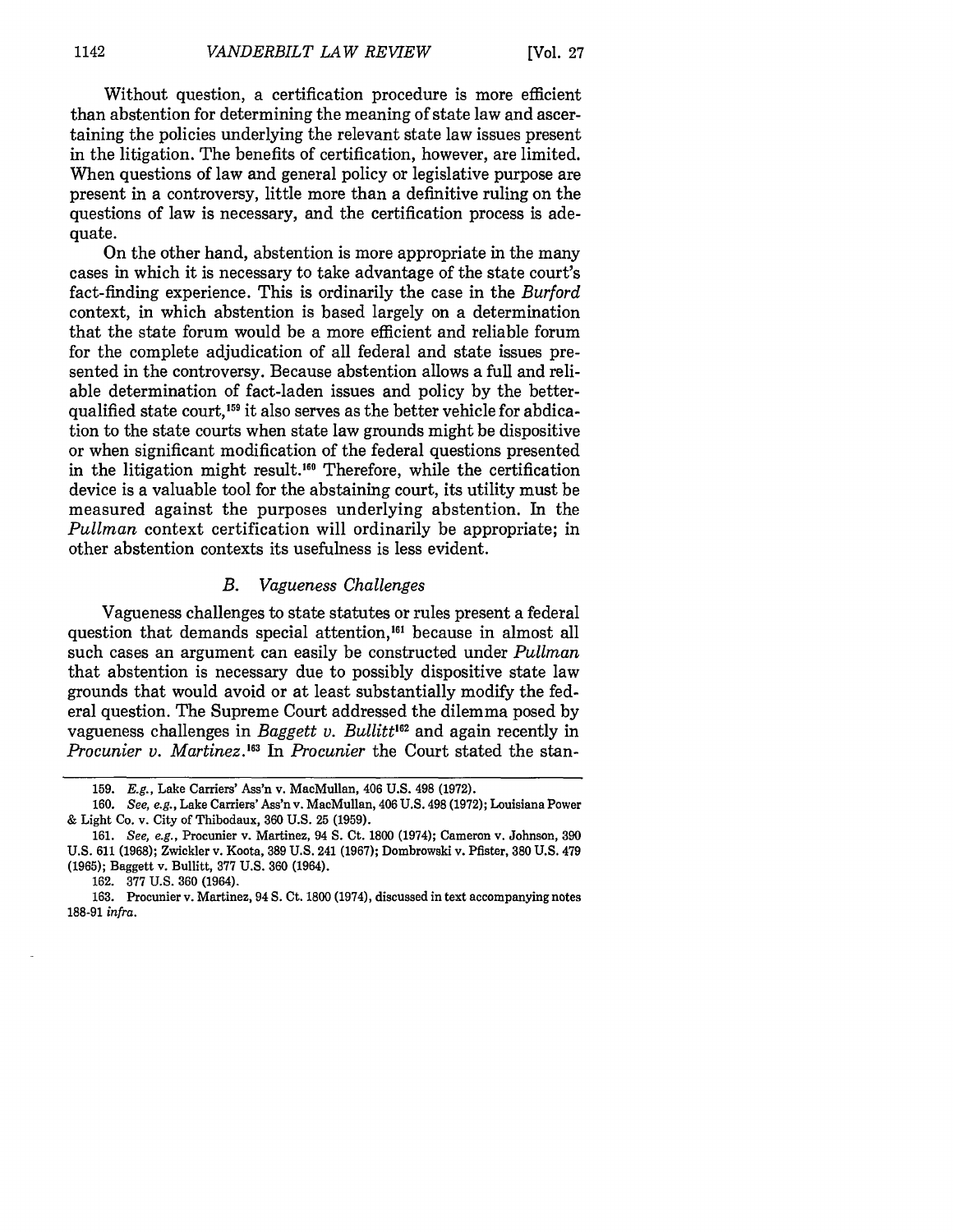dards governing abstention in vagueness cases as follows:

For the purpose of applying the doctrine of abstention the Court [in *Baggett]* distinguished between two kinds of vagueness attacks. Where the case turns on the applicability of a state statute or regulation to a particular person or a defined course of conduct, resolution of the unsettled question of state law may eliminate any need for constitutional adjudication.... Abstention is therefore appropriate. Where, however, as in this case, the statute or regulation is challenged as vague because individuals to whom it plainly applies simply cannot understand what is required of them and do not wish to foreswear all activity arguably within the scope of the vague terms, abstention is not required. **..** .In such a case no single adjudication by a state court could eliminate the constitutional difficulty.<sup>164</sup>

The distinction drawn by the Court appears to be between vagueness in the scope of the statute (overbreadth) and vagueness in the meaning of the proscriptive terms employed. In the former instance a state court in a single adjudication may be capable of limiting the scope of the statute. In the latter instance, however, the applicability of vague terms to courses of conduct must be determined on a case-by-case basis in the state court, and the state court's role in the abstention context would therefore consist primarily of clarification and construction of the statutory language rather than adjudication of the constitutional issue. Thus, a single state court proceeding would not adequately ameliorate the inhibiting effect of the vague terms on future conduct arguably within the statutory language.<sup>165</sup> In short, at least in cases involving first amendment overtones, the federal court would assess the facial constitutionality of the state statute or regulation when the proscriptive language is vague.

While this distinction is discernible and meaningful in the limited context of *Pullman,* in which possibly dispositive state law grounds serve as the basis for abstention, its applicability in other abstention contexts is not as clear. Under *Burford* the federal court will dismiss the case in favor of the more efficient, competent, and reliable state forum. Whether in this context the federal question in

<sup>164. 94</sup> **S.** Ct. at 1805-06 n.5. *See* Dombrowski v. Pfister, 380 U.S. 479, 481-92 (1965); Baggett v. Bullitt, **377 U.S.** 360, **376-78** (1964). *Cf.* Cameron v. Johnson, 390 **U.S.** 611 **(1968),** in which a 3-judge court's refusal to issue a declaratory judgment or injunction against a Mississippi anti-picketing law was affirmed on the ground that the challenged statute was not unconstitutionally vague or overbroad.

<sup>165.</sup> *See* Dombrowski v. Pfister, 380 U.S. 479, 490-92 (1965). *But see* Zwickler v. Koota, 389 U.S. 241 (1967), in which the Court refused to order abstention because the relevant statute was attacked as overbroad, with a consequent deterrent effect upon first amendment rights. *Zwickler* suggests that overbreadth in the first amendment context so inhibits the exercise of first amendment freedoms that abstention is improper, notwithstanding the con- trary implications of *Baggett.* But *Cameron* and *Procunier* seem to undercut this reasoning.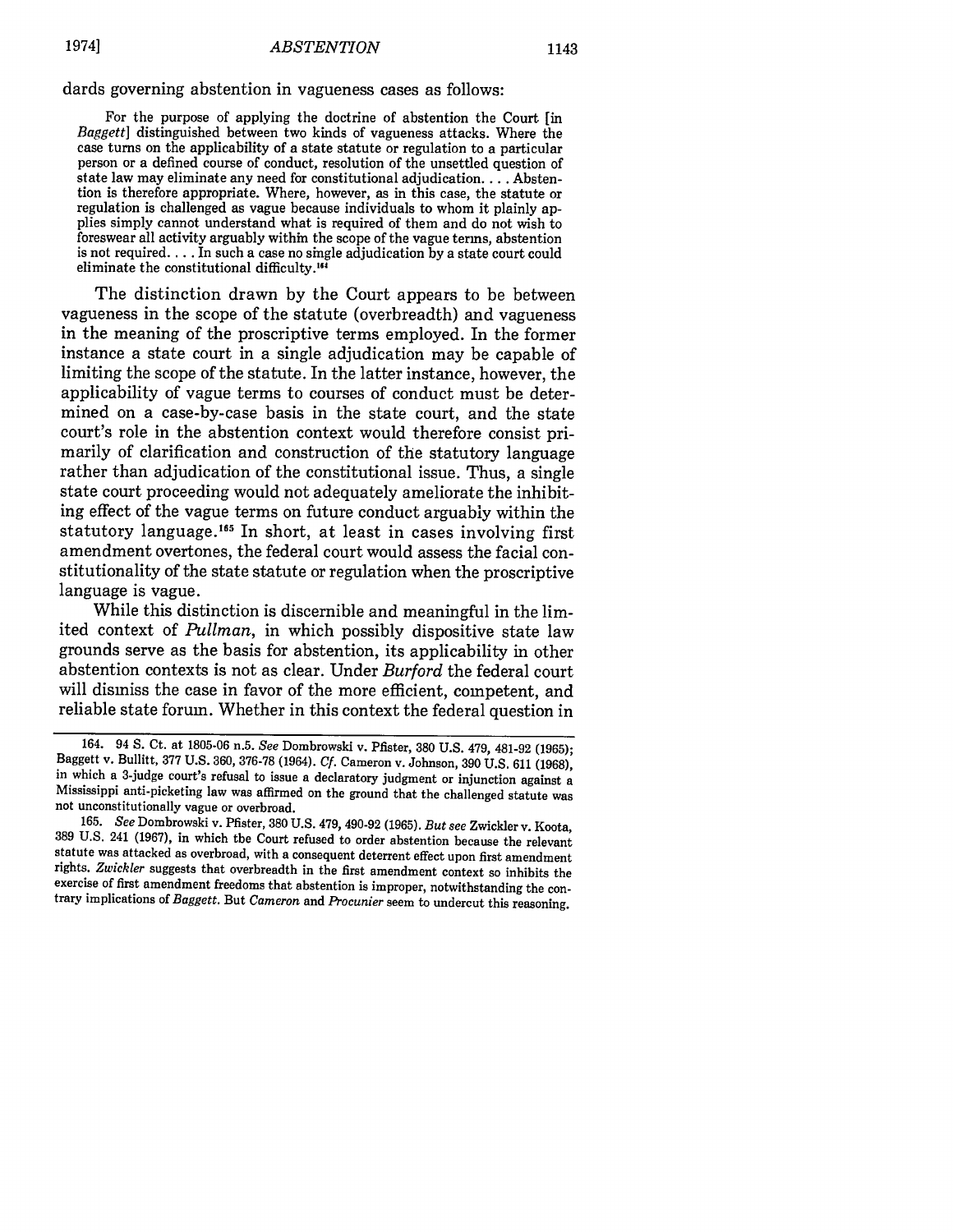the case involves overbreadth or facial unconstitutionality seems an irrelevant inquiry if the federal court is convinced that the state forum could more reliably and efficiently adjudicate the matter. This determination, in turn, will be governed in large part by considerations that will be discussed next relating to the difficulty and importance of the federal question presented in the case.

#### *C. The Nature of the Federal Issue*

The nature of the issues presented in a case should be considered before a federal court abstains. The impact of this consideration on the abstention decision can be assessed from two perspectives: the difficulty and sensitivity of the federal issue presented and the competence and reliability of the state forum.

#### 1. The Difficulty and Sensitivity of the Issue

The fact that the difficulty and sensitivity of the federal issue is a factor to be considered in determining whether to invoke abstention should not be taken to mean that abstention will only be used in a narrow category of cases. As has been noted, abstention has been ordered in a broad variety of cases.<sup>166</sup> This is particularly true in the *Pullman* abstention context, in which possibly dispositive state law grounds serve as the primary basis for withholding decision in the federal court. *Pullman* abstention not only has been invoked in cases involving economic and business regulation,<sup>167</sup> but also in litigation involving race discrimination,<sup>168</sup> first amendment rights,'69 and other guarantees that are today considered "fundamental."<sup>170</sup> Nor can one conclude that the cases arising in these sensitive areas of personal liberties did not present claims with substantial merit.<sup>171</sup> Abstention under *Lake Carriers' Association v.* 

One conclusion which might be drawn from this observation is that *Pullman* abstention is generously employed as an avoidance device. The same observations and conclusions may be drawn from *Reetz, Constantineau,* and *Askew. Constantineau* was by far the easiest of the

<sup>166.</sup> *See* notes 41 & 96 *supra.*

<sup>167.</sup> *See, e.g.,* Fornaris v. Ridge Tool Co., 400 **U.S.** 41 (1970); Louisiana Power & Light Co. v. City of Thibodaux, 360 U.S. 25 (1959); Meridian v. Southern Bell Tel. & Tel. Co., **358 U.S.** 639 (1959).

<sup>168.</sup> *See* Railroad Comm'n v. Pullman Co., 312 U.S. 496 (1941).

<sup>169.</sup> *See, e.g.,* Government & Civic Employees Organizing Comm. v. Windsor, 353 U.S. 364 (1957); Albertson v. Millard, 345 U.S. 242 (1953); **AFL** v. Watson, 327 U.S. **582** (1946).

<sup>170.</sup> *See, e.g.,* Scott v. Germano, 381 U.S. 407 (1965); Harrison v. NAACP, 360 U.S. 167 (1959).

<sup>171.</sup> *Compare* Harrison v. NAACP, 360 U.S. 167 (1959), *with* NAACP v. Button, 371 **U.S.** 415 (1963).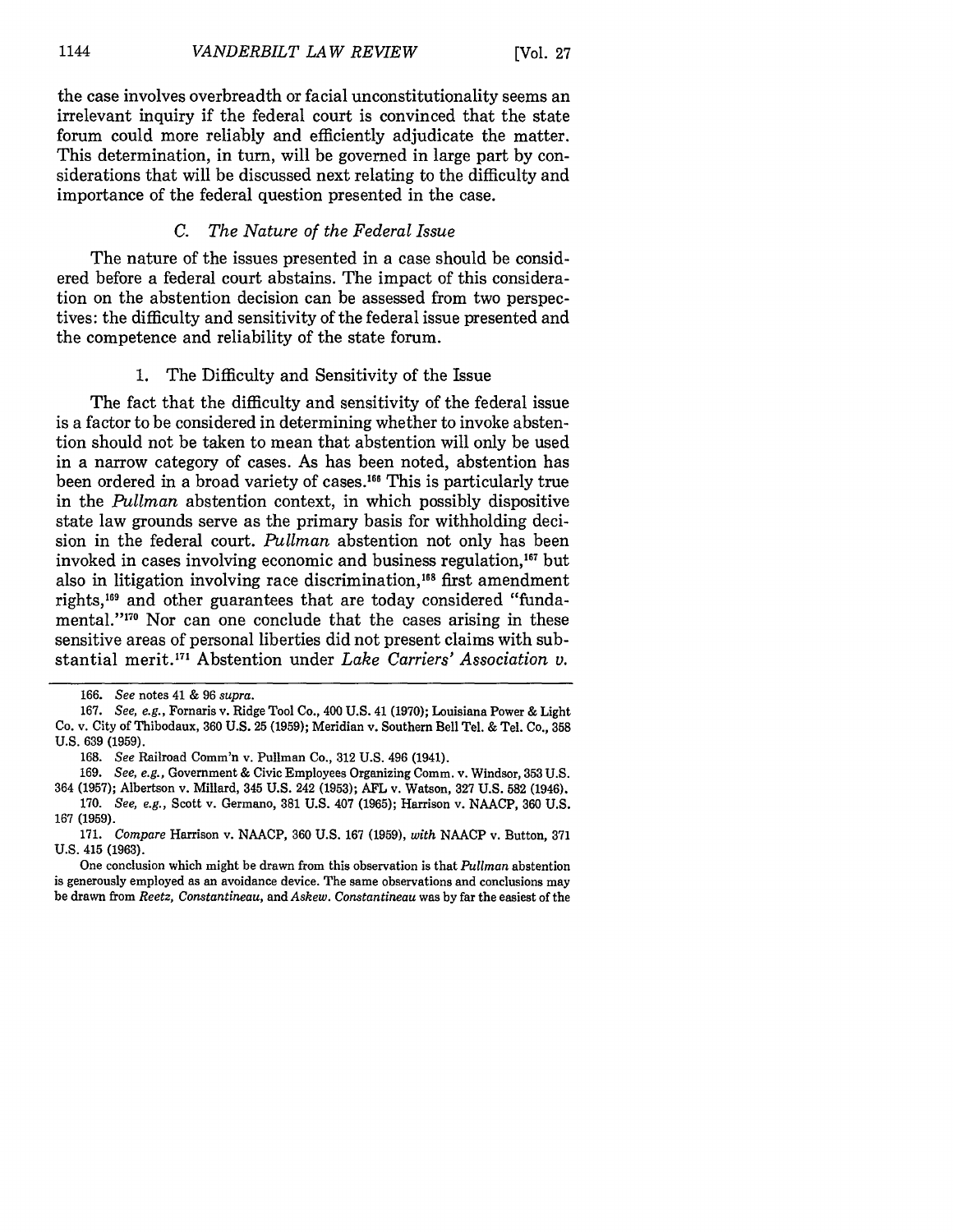*MacMullan,<sup>172</sup>* to permit modification of the federal issue, has been so infrequently applied in its pure form that little analysis of its application can be undertaken. One might surmise, however, that due to its similarity and frequent coexistence with *Pullman* abstention, 73 the *Lake Carriers'* rule would be applied in a similar manner. Abstention under *Burford v. Sun Oil Company174* involves dismissal of the action in the federal court, and one might suspect from this that the inclination to avoid difficult decisions would be diminished. To some extent this appears to be the case, although the cases do not establish a clear pattern, for *Burford-type* abstention has been ordered when relatively important constitutional guarantees were involved.<sup>175</sup>

Many of these holdings provide support for Professor Wright's observation that instead of the aforementioned perspective of the difficulty and sensitivity of the federal issue being the basis for abstention, the doctrine is sometimes employed as a device to serve the convenience of federal courts and to avoid the decision of hard questions. **'71** While Professor Wright's point was limited to only a few cases,<sup>177</sup> the observation seems plausible for all forms of abstention, and the use of abstention to achieve these ends is inconsistent with the federal court's obligation to decide cases properly before it or to refuse decision on principled and articulated grounds.<sup>178</sup> More importantly, however, those cases in which one most suspects that abstention was grounded on this foundation contain little, if any, evaluation of the sensitivity of the state court to the federal rights asserted or the need for prompt adjudication of the federal right.179

Absent other factors justifying abstention, the mere difficulty

175. *See, e.g.,* Scott v. Germano, 381 U.S. 407 (1965); Stainback v. Mo Hock Ke Lok Po, 336 U.S. **368** (1949).

176. **C. WRIGHT, HANDBOOK** OF **THE** LAW OF **FEDERAL COURTS** § 52 at 203 n.51, 205 (2d ed. 1970).

177. *See, e.g.,* United Services Life Ins. Co. v. Delaney, 328 F.2d 483 (5th Cir.), *cert. denied,* **377** U.S. 935 (1964); P. Beiersdorf & Co. v. McGohey, 187 F.2d 14 (2d Cir. 1951); Mottolese v. Kaufman, 176 F.2d **301** (2d Cir. 1949).

178. *See* authorities cited note 102 *supra.*

179. *See, e.g.,* Askew v. Hargrave, 401 U.S. 476 (1971); Reetz v. Bozanich, 397 U.S. 82 (1970); Harrison v. NAACP, 360 U.S. 167 (1959); Government & Civic Employees Organizing Comm. v. Windsor, 353 U.S. 364 (1957).

three cases to decide, and accordingly, perhaps, abstention was not ordered. The Court in *Constantineau* devoted only 2 brief paragraphs to the relatively simple procedural due process point, 400 U.S. at 436-37, with no Justice expressing disagreement with the merits of the due process issue.

<sup>172. 406</sup> U.S. 498 (1972).

<sup>173.</sup> *See* text accompanying notes 58-63 *supra.*

<sup>174. 319</sup> U.S. 315 (1943).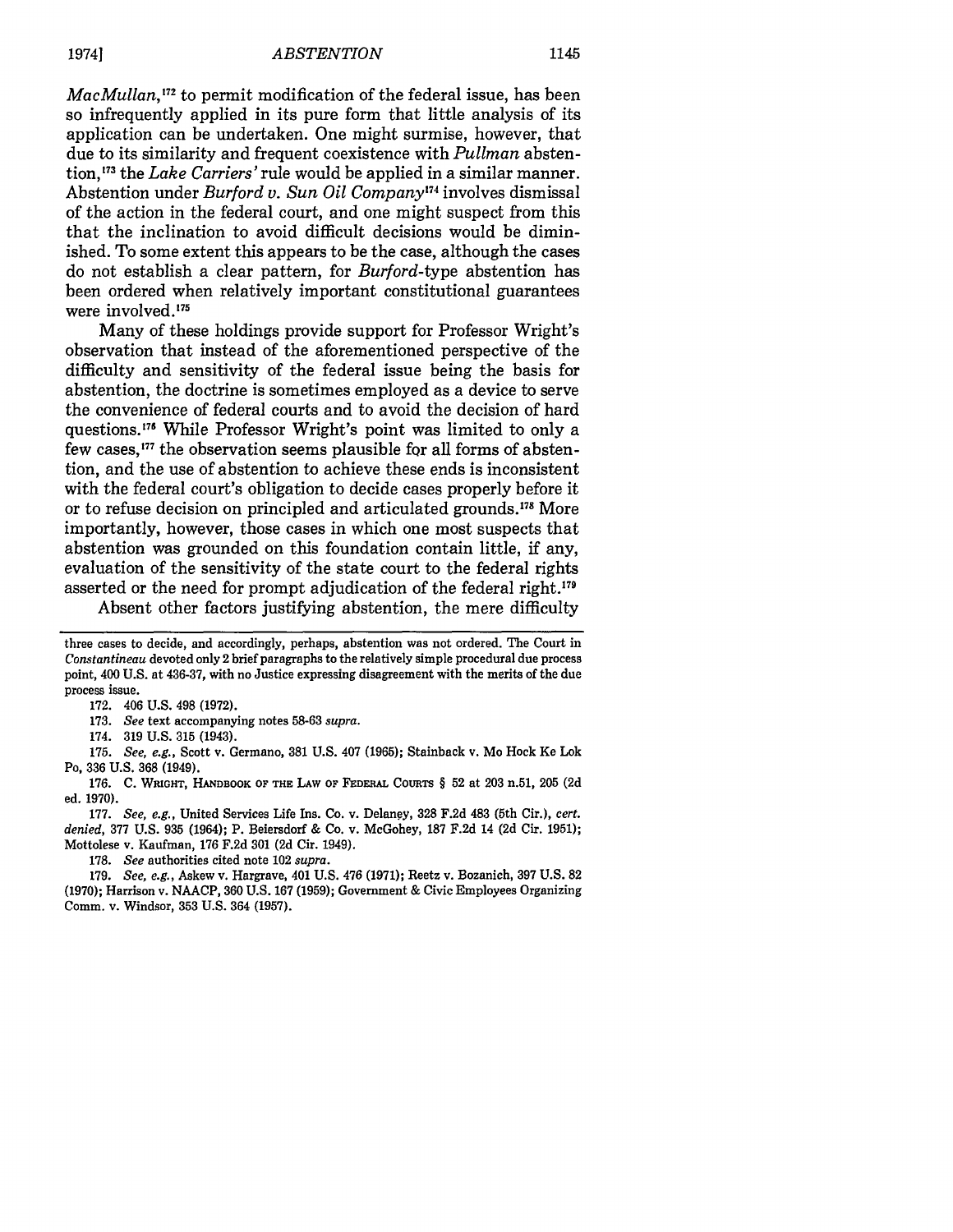of the questions presented to the federal court should not permit the federal court to avoid decision. The federal and state courts are in the business of deciding difficult and close questions; indeed, it is the easier questions or the frivolous cases that should most appropriately be removed from the docket. Those cases that present the most difficult questions often involve sensitive issues of personal liberty. It is in this general area that the state systems may exhibit the least reliability and sensitivity.

#### 2. The Sensitivity and Competence of the State Courts

While the sensitivity and competence of state courts to adjudicate matters involving important constitutional guarantees has, with few exceptions,<sup>180</sup> occasioned little discussion in the Court's opinions, this should not be taken as conclusive evidence that such matters are not considered. An evaluation of the relevant state court system, or the particular state judges involved, would be unseemly and divisive if made explicit. It is altogether possible, however, that, particularly on the district court level, such considerations play a significant although unarticulated role in the abstention decision.

The sensitivity and competence of the state courts have been assessed in a less direct fashion. In a number of cases the Court has evaluated the importance of the right asserted in the litigation<sup>181</sup> and the need for prompt adjudication to avoid further and continued abridgment of the pertinent constitutional guarantee.<sup>182</sup> Such considerations have had a particularly strong influence in first amendment cases, in which prompt judgment may be required to remedy the consequences of a vague or an overbroad statute.<sup>183</sup> In other contexts the Court has also accorded such matters substantial weight, 184 yet no standard has been articulated or consistently applied.

Explicit evaluation of the competence and reliability of the state courts has been avoided in the past largely through selective invocation of the mottos that the federal courts are the preferred

<sup>180.</sup> See, e.g., Martin v. Creasy, 360 U.S. 219, 228-29 (1959) (Douglas, J., dissenting); Harrison v. NAACP, 360 U.S. 167, 180, 182, 184 (1959) (Douglas, J., dissenting).

<sup>181.</sup> *See, e.g.,* Dombrowski v. Pfister, 380 U.S. 479, 489-90 (1965); Baggett v. Bullitt, 377 U.S. 360, 375-80 (1964); *cf.* Propper v. Clark, 337 U.S. 472, 492 (1949).

<sup>182.</sup> Baggett v. Bullitt, 377 U.S. 360, 378-79 (1964).

<sup>183.</sup> *See, e.g.,* Dombrowski v. Pfister, 380 U.S. 479 (1965); Baggett v. Bullitt, 377 U.S. 360 (1964).

<sup>184.</sup> *See, e.g.,* Wisconsin v. Constantineau, 400 U.S. 433 (1971); Harman v. Forssenius, 380 U.S. 528 (1965); Griffin v. County School Bd., 377 U.S. 218 (1964). **Cf.** McNeese v. Board of Educ., 373 U.S. 668, 674-76 (1963).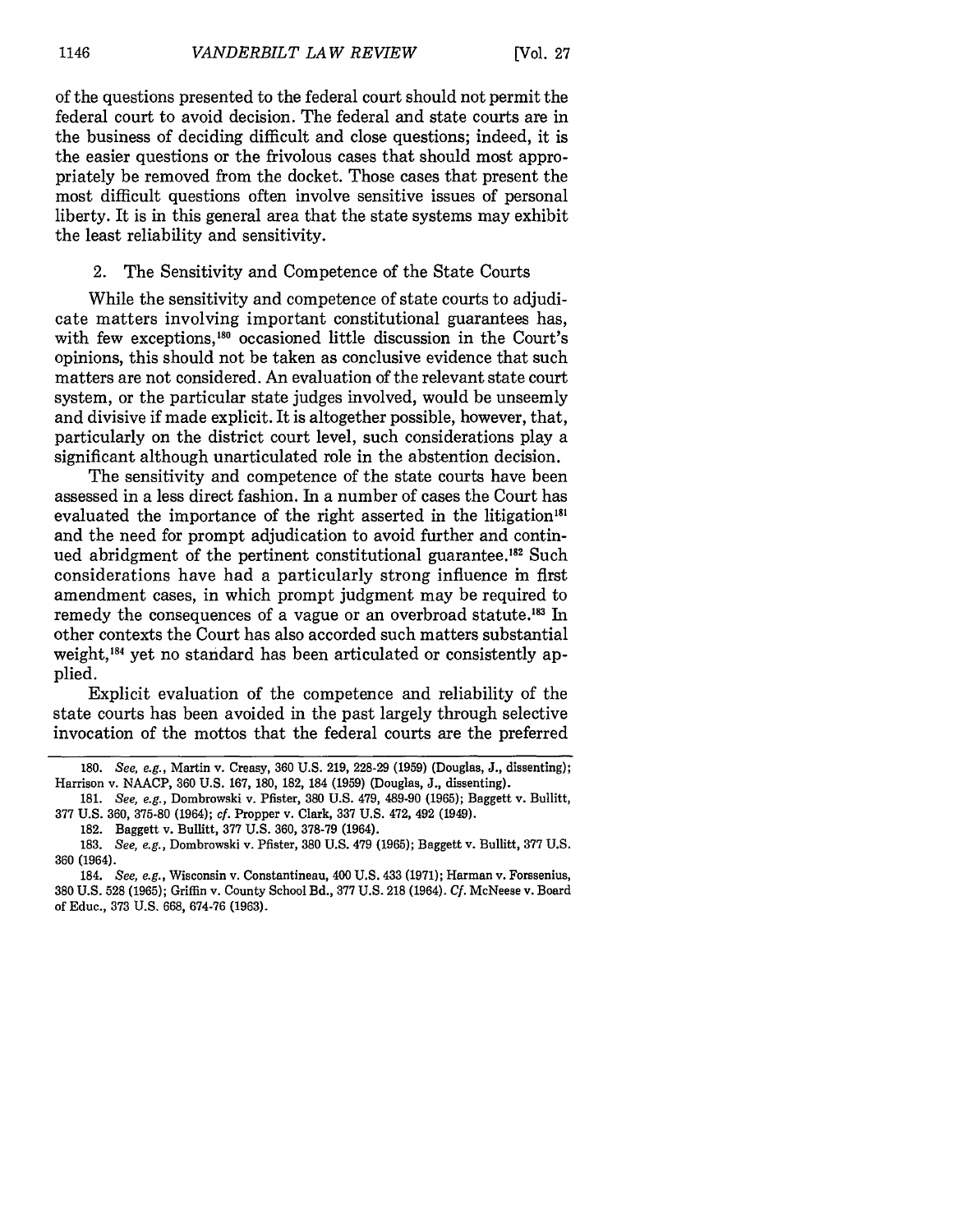forum for adjudication of federal rights<sup>185</sup> and that they have an obligation to respect the suitor's choice of forum if proper jurisdiction exists.<sup>186</sup> Federal courts have been and most likely will continue to be the most frequently employed forum for the adjudication of federal issues, and a suitor's choice of forum should presumptively be respected. But the issue squarely presented through the abstention doctrine is whether these rules ought to be inflexibly applied notwithstanding important countervailing considerations. Since 1941 the latter inquiry has been answered in the negative through consistent application of the abstention principle. When the competence of the state court to adjudicate sensitive federal issues is a relevant consideration, the question becomes one of how to assess that competence without demeaning the state forum while employing at least a modicum of explicit, principled, and predictable analysis.

Three factors should be assessed by the abstaining court in its effort to determine the reliability and relative competence of the state forum when adjudication of sensitive federal rights is required. These factors are the extent to which the state judges are independent of the political or electoral process, the availability and adequacy of effective remedies in the state courts, and the procedures and fact-finding capacity of the state courts. These purely objective criteria should be employed not to determine the subjective competence of the state courts, but to assess the reliability and adequacy of the state forum for adjudication of important federal rights. It is important to note, furthermore, that these criteria relate to matters beyond the control of the state courts. They do not require an assessment of past state court decisions, the personalities of state court judges, or the prevailing judicial philosophy of the state supreme court. Rather, they relate to characteristics of the state judicial process that are governed by external legislative or executive forces.

These factors will not be wholly relevant in every context. The weight that is accorded them should be determined in light of their relevance to the basic abstention inquiry: is the state form an efficient and reliable alternative to the federal court in this particular case? For example, in a case involving sensitive and potentially controversial issues, the independence of the state judiciary would assume great significance. In a case requiring immediate attention to avoid continuing and irreparable damage to affected parties, the availability of prompt relief in the state forum should be of para-

<sup>185.</sup> *See* authorities cited in note 180 *supra.*

**<sup>186.</sup>** *See* authorities cited note 102 *supra.*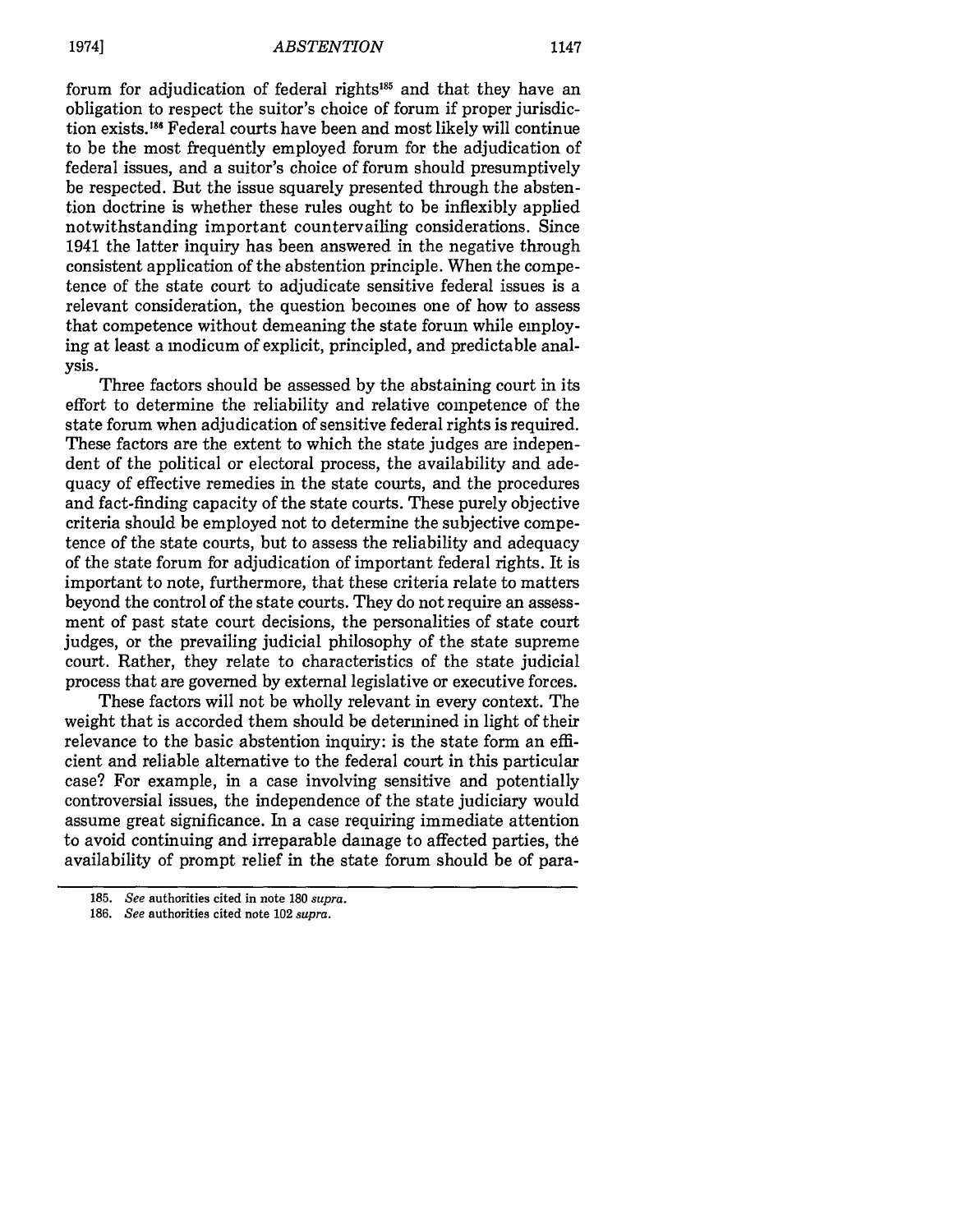mount importance. Likewise, cases involving issues that must be resolved on the basis of extensive discovery, in which impeachment of witnesses or admissibility of certain forms of evidence is crucial, should trigger inquiry into state and federal rules of discovery or evidence.

#### *D. Making the Abstention Decision*

The state court's competence and reliability in fairly and fully adjudicating matters involving important constitutional guarantees should be the relevant index for the abstention decision. In general, the evaluation of the state courts in this respect has two dimensions. The first dimension is an assessment of the ability of the state court itself, based on prior experience and other considerations, to reliably and impartially adjudicate the issues.

Apart from an inquiry into the competence of the state forum, a second dimension in which the difficulty of the federal issue can be assessed is the need for prompt relief regardless of the respective competences of the state and federal systems. For example, when important rights are asserted requiring immediate vindication, the federal court should proceed to judgment unless compelling circumstances dictate otherwise.

The importance of the right asserted or the need for immediate judicial relief, however, should not pretermit abstention in all cases. When warranted in light of all other considerations, abstention should be the general rule. An exception to that rule should be based on a careful assessment of the claim asserted, the particular context in which it arises in the litigation, and the particular plaintiff raising the issue. Furthermore, the need for immediate relief need not always preempt the abstention result, because the federal court could issue temporary relief prior to abstention and submit the issue to the state forum for decision in the calmer atmosphere of the status quo ante.

The posture of the federal court after abstention is ordered also should be considered when assessing the respective roles of the state and federal courts in adjudication of difficult or important federal issues. If the federal court will dismiss the case, thereby shifting original jurisdiction to the state forum, greater consideration should be given the nature of the issue presented and the competence of the state forum to resolve it.<sup>187</sup> When, on the other hand, federal

**<sup>187.</sup>** This may account for the infrequent application of *Burford* abstention to cases involving "fundamental" constitutional guarantees. *See* notes 96 & 175 *supra.*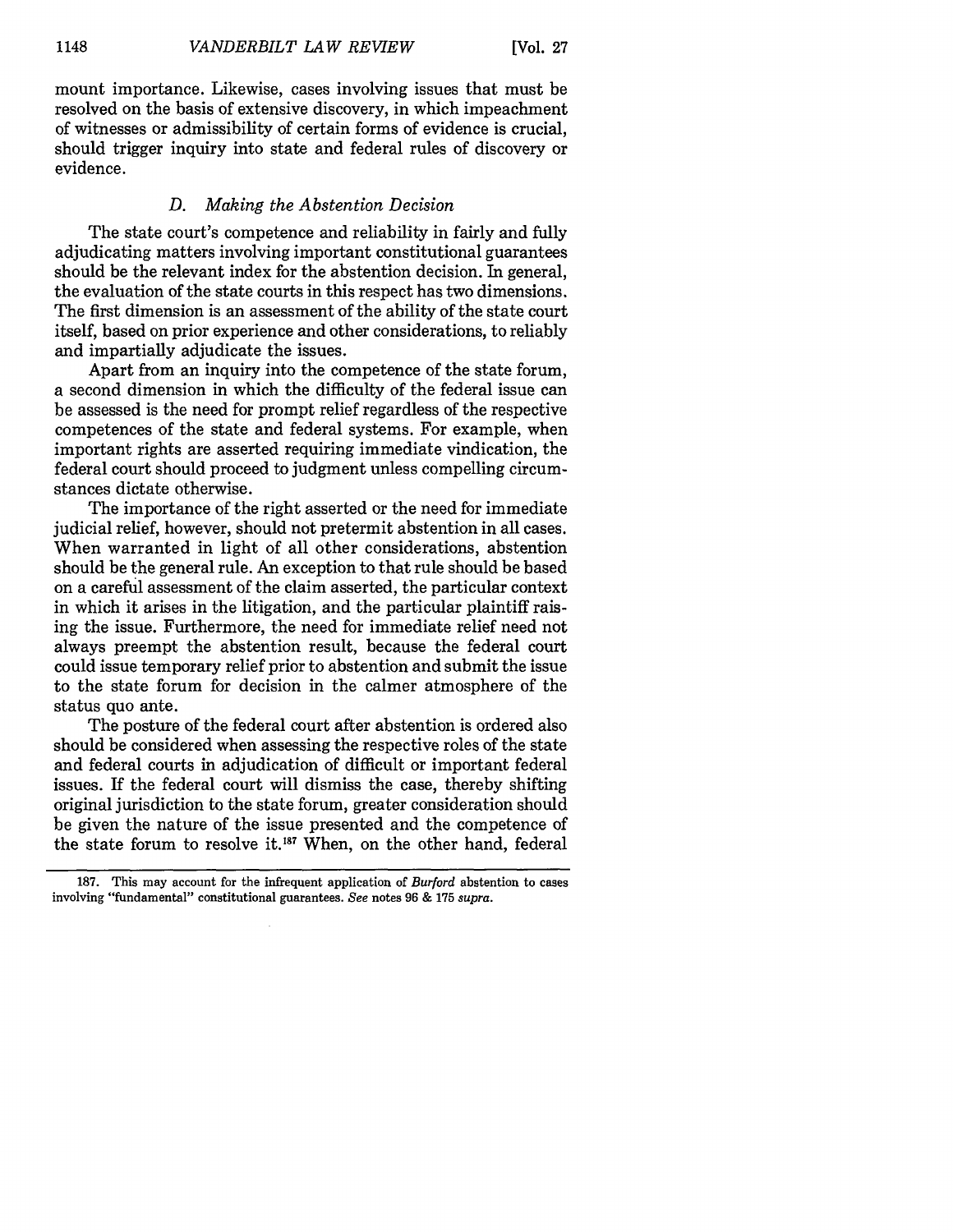jurisdiction is retained under either *Pullman* or *Lake Carriers',* considerations relating to the competence and sensitivity of the state court diminish in importance and the need for immediate relief through prompt judicial review assumes predominant significance. Thus, two cases of equal merit involving the same substantive issue might be decided differently if one requires prompt judicial attention.

Finally, underlying all abstention decisions is the notion that the state and federal courts are engaged in a co-operative judicial enterprise of guaranteeing and enforcing the federal constitution, laws, and treaties. The need to preserve state judicial presence is ultimately essential to the preservation of those guarantees, particularly in light of the increasing burden of litigation that is being placed on the federal system.

The application of these considerations can be illustrated by the recent Supreme Court decision of *Procunier v. Martinez*.<sup>188</sup> The case involved a first amendment challenge to California prison regulations restricting prisoners' mail privileges. In declining to order abstention despite the presence of issues that would justify such a result-such as unclear and uninterpreted regulations that might be construed to avoid the federal question<sup>189</sup> and past experience by the California courts in adjudicating similar issues touching on important state interests and correctional policy<sup>190</sup>—the Court emphasized "the high cost of abstention when the federal constitutional challenge concerns facial repugnance to the First Amendment."<sup>191</sup> In this case, where important first amendment rights were at stake and prompt attention was required to avoid further loss of those rights under a continuing regulatory program, the interest in permitting the experienced federal forum to resolve the issues immediately outweighed the interest in promoting state court participation in federal constitutional adjudication. This result would occur under the proposed balancing approach notwithstanding the presence of a reliable state forum to fully and fairly adjudicate the controversy.

In short, the application of these factors on a case-by-case basis must be grounded on a realistic and sensitive evaluation of the

191. 94 **S.** Ct. at 1807.

**<sup>188.</sup>** 94 **S.** Ct. 1800 (1974).

<sup>189.</sup> *Id.* at 1806.

<sup>190.</sup> *Id.; cf. In re* Jordan, 7 Cal. 3d 930, 500 P.2d 873, 103 Cal. Rptr. 849 (1972). In *Jordan* the California Supreme Court invalidated prison rules that had forbidden confidential attorney-client correspondence. A challenge to these rules was raised in the district court in *Procunier,* but the court stayed its hand pending resolution of the *Jordan* case.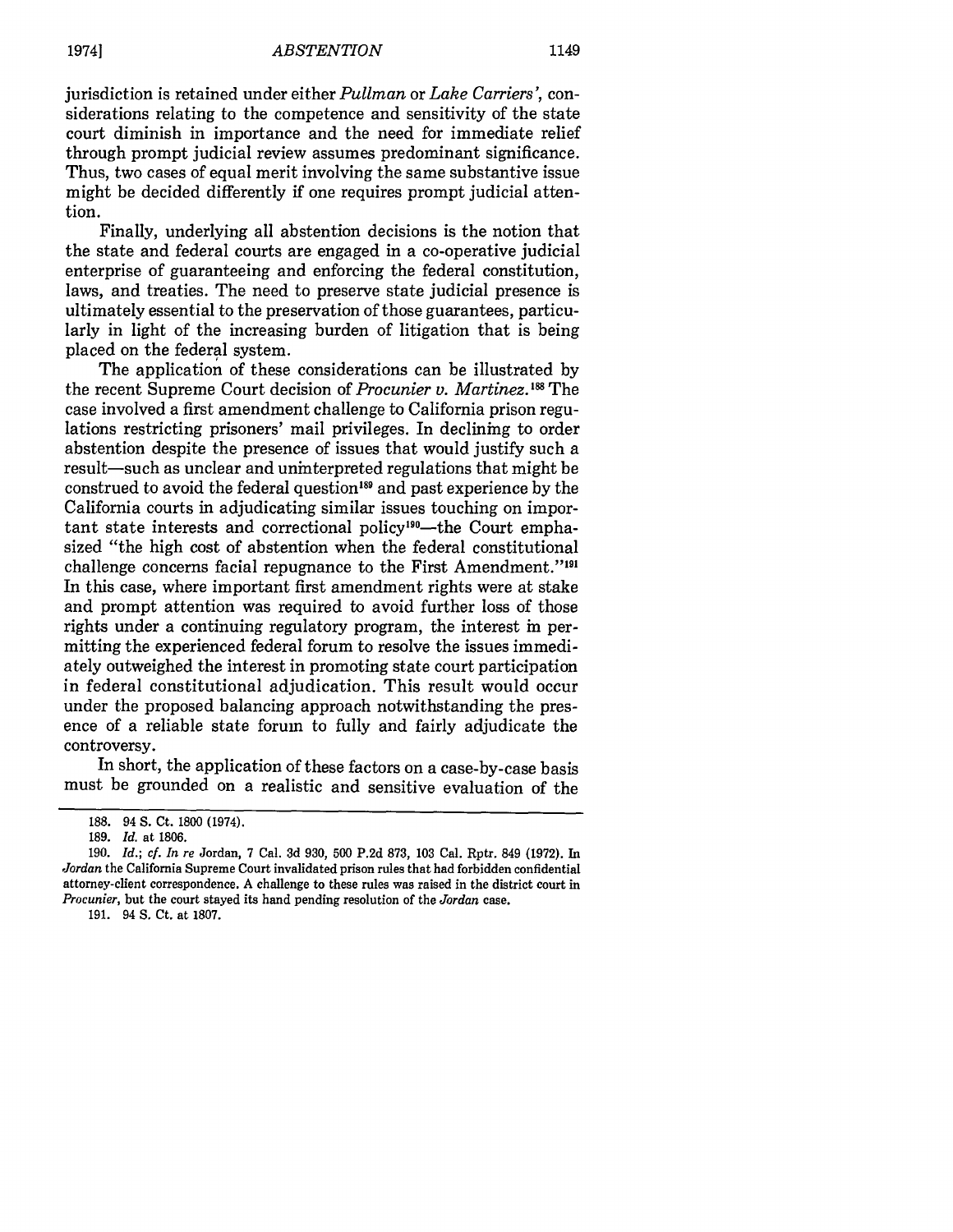respective judicial systems and the requirements for resolution of each particular case. Inflexible standards that are applicable to all cases in all contexts cannot be articulated without significantly restricting the discretion of the district court and limiting the sensitivity of abstention as a device for achieving an efficient, fair, and functional allocation of judicial power and jurisdiction between the federal and state systems.

# VI. **CONCLUSION**

The effect of abstention is a reallocation of judicial power. It is, by definition, a surrender of jurisdiction by the federal court as well as a declination by that court of its substantive power to interpret and apply the Constitution and laws of the United States. Abstention is not, however, a doctrine through which the judicial system disavows the power to adjudicate certain classes of issues. Nor is it a doctrine through which the judicial branch declines to decide the merits of a particular case presented to it. The political question doctrine<sup>192</sup> and the doctrines of standing,<sup>193</sup> ripeness,<sup>194</sup> and mootness<sup>195</sup> serve these functions.

Abstention presupposes the jurisdictional power and capacity of the judicial system to resolve a controversy. Through the vehicle of abstention the federal court considers whether the federal or state system is most capable of adjudicating the matter before it. Thus, abstention cannot be viewed or evaluated in the same terms as the political question and standing doctrines. It must be viewed in terms of the most appropriate allocation of subject matter jurisdiction and judicial power between the federal and state systems.

When considered from this perspective, three conclusions emerge regarding the abstention doctrine. First, abstention should not be based simply on elimination of friction between the federal and state systems, or on the avoidance of decision by the federal forum. While avoidance of friction and regard for the independence of state governments are laudatory goals that will hopefully be served by abstention, these goals are too broad and undefined to be

<sup>192.</sup> *See, e.g.,* Powell v. McCormack, 395 U.S. 486 (1969); Baker v. Carr, 369 U.S. 186 **(1962);** Scharpf, *Judicial Review and the Political Question: A Functional Analysis,* 75 **YALE** L.J. 517 (1966).

<sup>193.</sup> *See, e.g.,* O'Shea v. Littleton, 414 **U.S. 488** (1974); Flast v. Cohen, **392 U.S. 83** (1968).

<sup>194.</sup> *See, e.g.,* Communist Party of the United States v. Subversive Activities Control Bd., 367 U.S. 1 (1961).

<sup>195.</sup> *See, e.g.,* DeFunis v. Odegaard, 416 U.S. 312 (1974).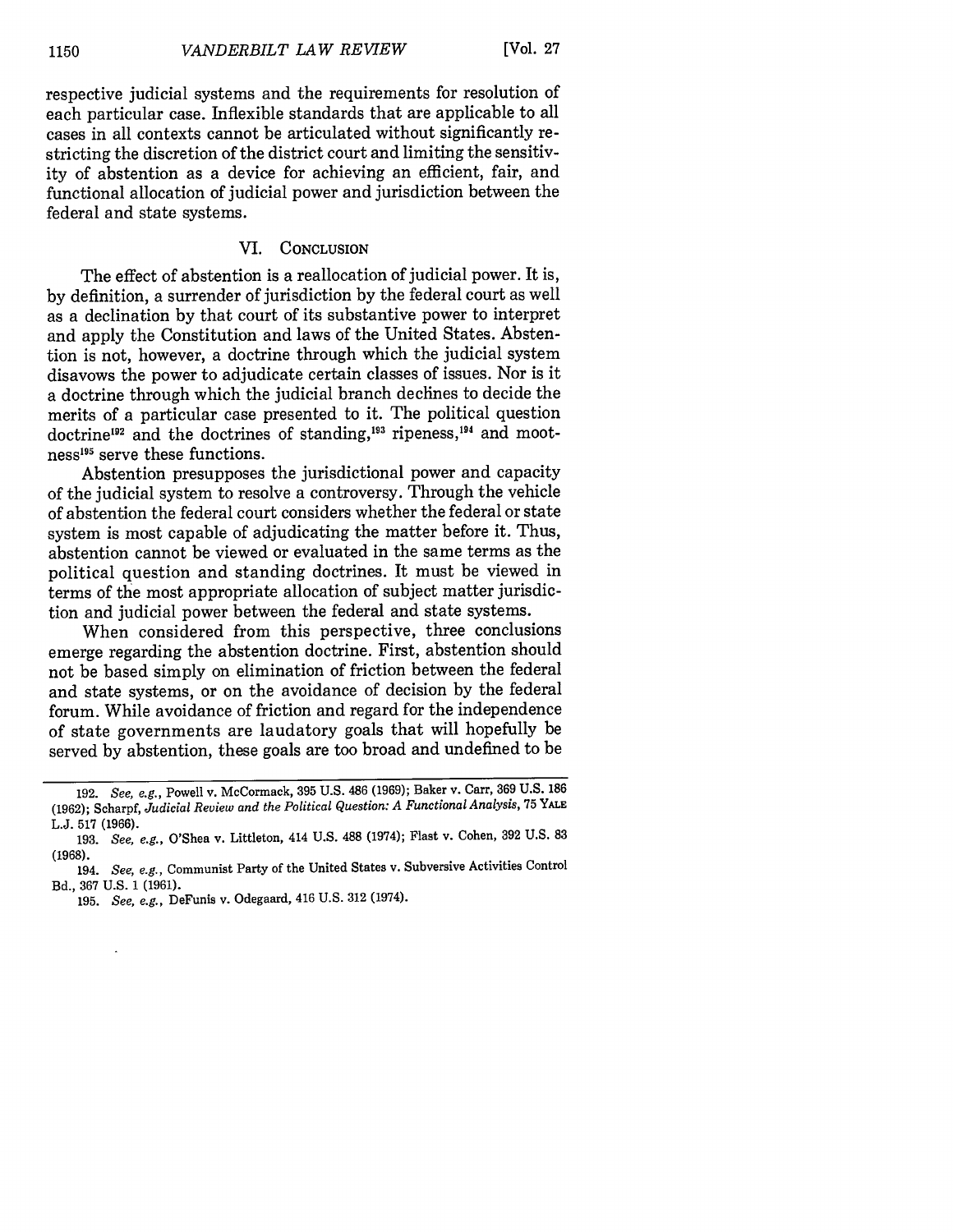of significant assistance in the doctrine's application. Abstention will serve these same ends when based on a careful appraisal of the experience, efficiency, and reliability of the state and federal courts as well as the needs and interests of the particular litigants at bar. So applied, the doctrine will possess a functional utility that some current applications belie.<sup>196</sup>

The second conclusion drawn from this study is that abstention should not be based on inflexible criteria that limit the discretion of the abstaining court. No general class of cases can be meaningfully excised from the doctrine's reach; no general set of circumstances can be identified that will always trigger the doctrine's application. Rather, abstention is an equitable doctrine in which sound judicial discretion is applied in each particular case.

Finally, abstention is a doctrine based on sound principles of federalism and joint participation of state and federal courts in federal litigation. An approach based on this principled footing, which seeks the most efficient and reliable forum for adjudication of federal interests, is the highest form of "cooperative judicial federalism."'97 Based as it is on a sensitive appraisal of the function and capacities of both state and federal systems, abstention will result in the meaningful participation of the state courts in the federal adjudicative process, an end that is consistent with the concurrent jurisdiction conferred upon them by the Constitution.

**<sup>196.</sup>** *See, e.g.,* Wisconsin v. Constantineau, 400 **U.S.** 433 **(1971);** Reetz v. Bozanich, 397 **U.S.** 82 (1970).

<sup>197.</sup> Lehman Bros. v. Schein, 94 S. Ct. 1741, 1744 (1974); *see* Kurland, *Toward a Cooperative Judicial Federalism: The Federal Court Abstention Doctrine,* 24 F.R.D. 481 (1960).